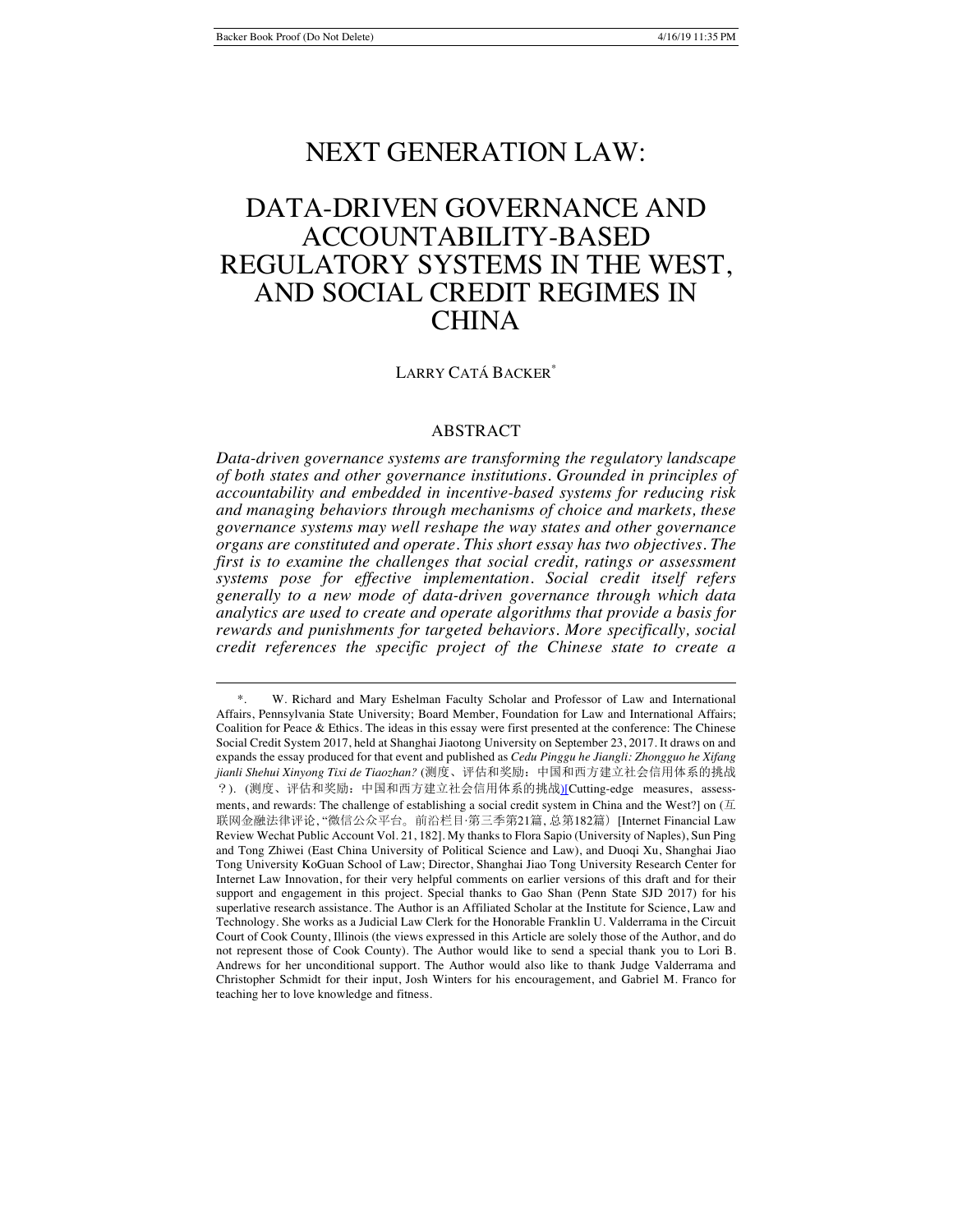*comprehensive legal and regulatory mechanism grounded in data-driven metrics that they have named "social credit." To that end, Section II considers first the difficulties of separating the role of social credit as a set of techniques and as a means of advancing ideological principles and objectives in the context of Chinese efforts. The second is to consider the resonances of China's social credit initiatives in the West. Section III then* examines some of the ways in which Western efforts at social credit *institutions have sought to meet similar challenges. The section first explores the context of social credit systems in the West and its operationalization, principally in the private sphere and through the use of market mechanisms for behavior management. It then examines the way that social credit might*  be used in the West as a technique of governance and as a means of *embedding international standards in domestic behavior. The essay concludes by suggesting that social credit represents the expression of new*  forms of governance that are possible only through the correct utilization of *big data management. The shift in regulatory forms also point to significant shifts in the relationship between law, the state and government. Accountability regimes grounded in behavior standards enforced through data-driven analytics may well change the focus of public law from constitution and rule of law to analytics and algorithm.*

# I. INTRODUCTION

About a decade ago, when the attention of influential thinking about governance was occupied elsewhere,<sup>1</sup> one might have noted a curious development in the nature of the forms of governance and its objectives within Western liberal democracies in the form of surveillance.<sup>2</sup>

Surveillance has morphed from an incident of governance to the basis of governance itself. It is both government (apparatus) and governmentality (its self-conception and complicity, the prisoner becomes his own keeper). In this sense, surveillance has become the new regulatory mechanism. And law is becoming its servant. And the state, either as the traditionally conceived apex of political order, or as the repository of large aggregations of power within an international state system, now serves as a (but not the) nexus point for the regulatory power of technique. It is in this sense that we can speak of the "death" of the "state" or the "rise" of a transnational political system, or the "death" of the public/private divide or even the construction of non-public autopoietic systems.<sup>3</sup>

 <sup>1.</sup> *See* Giulio Napolitano, *The Two Ways of Global Governance After the Financial Crisis: Multilateralism Versus Cooperation Among Governments*, 9 INT' J. CONST. L. 310, 310–339 (2011); *see also* Anthony Reyes, *The Financial Crisis Five Years Later: Response, Reform, and Progress in Charts*, U.S. DEPT OF TREAS. BLOG (Sept. 11, 2013), https://www.treasury.gov/connect/blog/Pages/The-Financial-Crisis-Five-Years-Later.aspx.

<sup>2.</sup> *See generally* SURVEILLANCE AND SECURITY: TECHNOLOGICAL POLITICS & POWER IN EVERYDAY LIFE (Torin Monahan ed., 2006).

<sup>3.</sup> Larry Catá Backer, *Global Panopticism:States, Corporations, and the Governance Effects of Monitoring Regimes*, 15 IND. J. GLOBAL LEGAL STUD. 101, 101–48 (2008).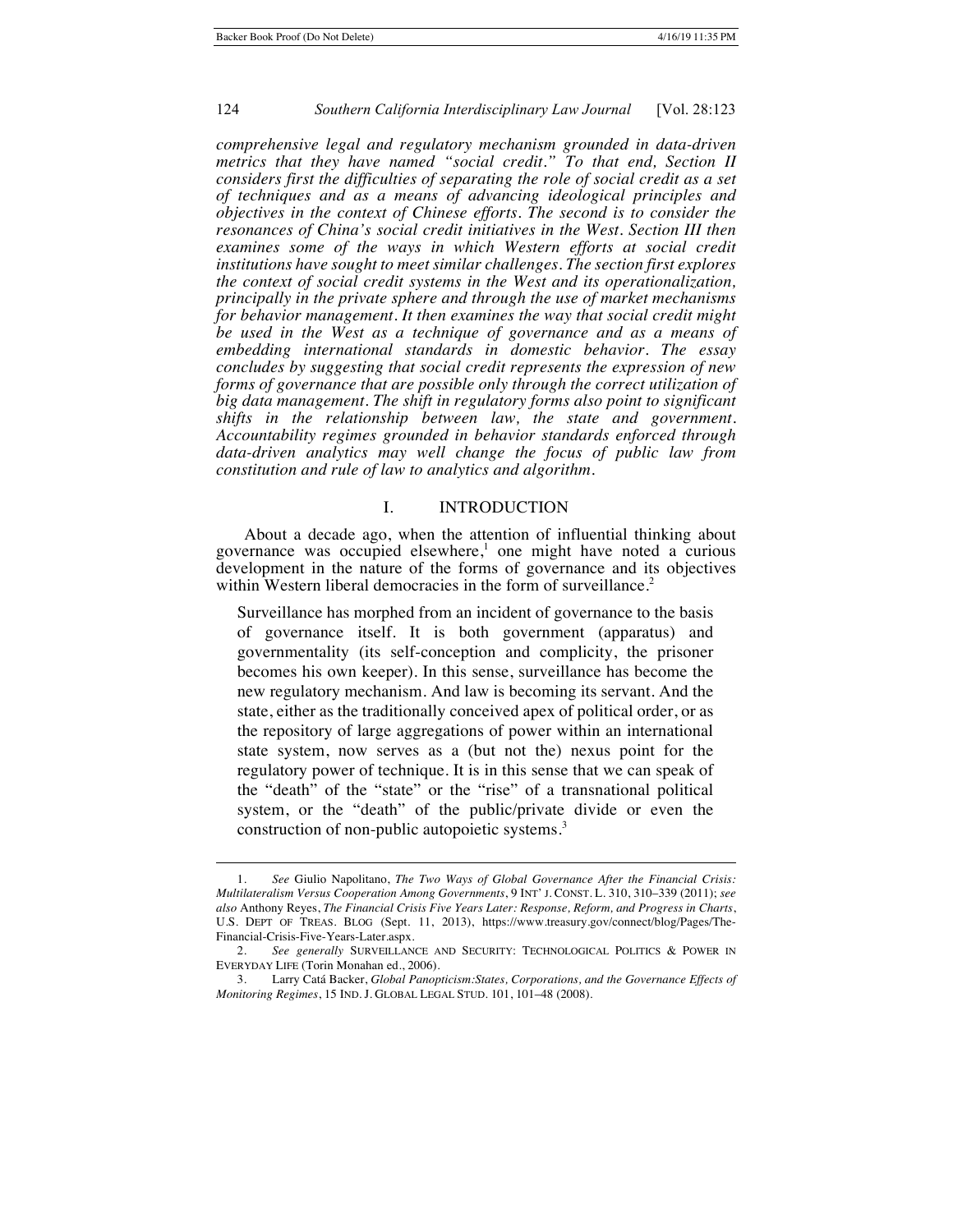Surveillance was especially potent in the context of the governance of enterprises, $4$  and in the way that the state used its prosecutorial authority to coerce the adoption of systems of monitoring and reporting to avoid criminal prosecution.5 These developments, one might think, had the potential to change significantly the relationship of the state to law, and of the character and role of law in the governing of states.<sup>6</sup> *Yet an initial consideration might have dismissed this trend as irrelevant to the development of the productive force of law and its system.* The phenomenon was not law; it had been the object of an abstract and remote elite political philosophy since the 1970s.<sup>7</sup> It appeared most valuable to the extent which one could pronounce this area "eccentric" rather than for any value where it counted—for tangible value for academics concerned about the collective intellectual movements in their field. Indeed, "it is debated whether this increase in scholarly attention for governance (purely) mirrors a rise in governance as a social phenomenon or (merely) indicates it is a fashionable research topic."<sup>8</sup> There were exceptions, certainly, but they were generally connected to the rise of the Internet and Internet culture.<sup>9</sup>

Still, changes appeared to signal a new era of management that would fuse the authority of public and private institutions in new and uncharted ways. The trend was especially evident in the governance of behavior traditionally beyond the reach of states—transnational economic activity.<sup>10</sup> There was a sense that the appropriate approach to the management of behavior (by states or private institutions) was increasingly centered on the ability of decision makers to deploy data within algorithms to develop finely tuned systems of reward and punishment, which would manage appropriate

 <sup>4.</sup> Stone v. Ritter, 911 A.2d 362 (Del. 2006). The surveillance apparatus of reforms to the federal secures laws in the face of the scandals of the early 2000s were even more profound. *See*, *e.g.*, Larry Catá Backer, *Surveillance and Control: Privatizing and Nationalizing Corporate Monitoring After Sarbanes-Oxley,* 2004 MICH. ST. L. REV. 327 (2004); Lawrence A. Cunningham, *The Appeal and Limits of Internal Controls to Fight Fraud. Terrorism and Other Ills,* 291. CORP. L. 267 (2004). *But see* Donald C. Langevoort, *Internal Controls After Sarbanes-Oxley: Revisiting Corporate Law's 'Duty of Care as Responsibility for Systems*,' 31 J. CORP. L. 949 (2006) .

<sup>5.</sup> *See generally* GEORGE J. TERWILLIGER, III & MATTHEW S. MINER, U.S. CHAMBER INST. FOR LEGAL REFORM, LEGAL LIMBO: SEEKING CLARITY IN HOW AND WHEN THE DEPARTMENT OF JUSTICE DECLINES TO PROSECUTE (2012), https://www.instituteforlegalreform.com/uploads/sites/1/Declinations Booklet.pdf.

<sup>6.</sup> The relationship between the state and law, and on the character of law has already undergone profound change in the shadow of globalization. The writing is both rich and deep. *See, e.g.*, MICHAEL BYERS, CUSTOM, POWER AND THE POWER OF RULES 3–52 (1999); RICHARD FALK, PREDATORY GLOBALIZATION 9–80 (1999); STEPHEN D. KRASNER, SOVEREIGNTY 152–219 (1999); KENICHI OHMAE, THE END OF THE NATION-STATE: THE RISE OF REGIONAL ECONOMIES 79–141 (1996); ADAM WATSON, THE EVOLUTION OF INTERNATIONAL SOCIETY 265–319 (1992).

<sup>7.</sup> MICHEL FOUCAULT, "SOCIETY MUST BE DEFENDED": LECTURES AT THE COLLÈGE DE FRANCE, 1975-1976 (Mauro Bertani and Alessandro Fontana, eds. David Macey trans., Picador 2003) (1997).

<sup>8.</sup> Peter Mascini & Judith van Erp, *Regulatory Governance: Experimenting with New Roles and Instruments*, 35 Recht Der Werkelijkheid 3, 3–11 (2014).

<sup>9.</sup> *See* LAWRENCE LESSIG, CODE VERSION 2.0 (2006); LANGDON WINNER, AUTONOMOUS TECHNOLOGY 323 (1977) ("New technologies are institutional structures within an evolving constitution that gives shape to a new polity, the technolopolis in which we do increasingly live.").

<sup>10.</sup> *See generally* JOHN G. RUGGIE, JUST BUSINESS: MULTINATIONAL CORPORATIONS AND HUMAN RIGHTS (2013).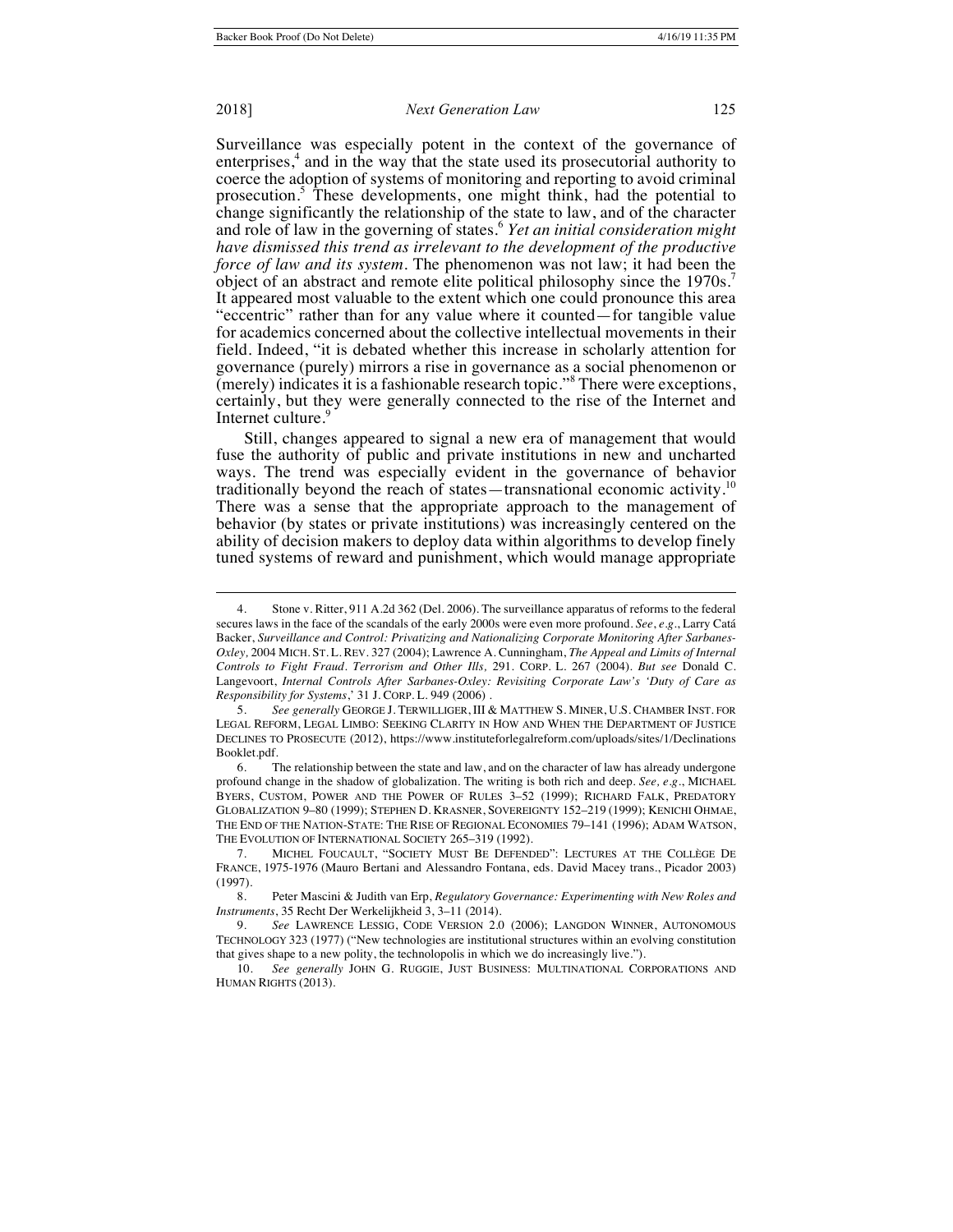behavior, hold individuals accountable, and contribute to social development.<sup>11</sup> Due diligence and the construction and operation of monitoring systems to provide accountability through standards developed by law (or markets)<sup>12</sup> appeared to produce that blending of public and private—political and economic systems—that might overcome the difficulty of extending law and rule of law beyond the state.<sup>13</sup> An intuition emerged, especially among scholars, that "corporate human rights impunity needs to be addressed at a variety of jurisdictional levels—national, regional, transnational and international—by a variety of actors—states, international organizations, corporations and NGOs."<sup>14</sup> This fit comfortably into emerging notions of plural law, or transnational law and governance.<sup>15</sup>

Nonetheless, the governance techniques of business and the state, especially in the management of economic behaviors, suggested an increasingly important space for systems of discretionary decision-making built on data-algorithm-consequence models as long as these were deployed to further the command of law and the public policies of which law was an expression.<sup>16</sup> It was management that counted, perhaps more than law, and institutions that served principle through the management of market driven behaviors, not political institutions. Within this context, it appeared increasingly clear that rule of law was moving toward data-driven systems implemented through the development of compliance practices of individuals and enterprises and overseen by administrators exercising constrained decision-making authority for the public good.<sup>17</sup> Regulatory governance appeared to push institutions not toward law-based government but to accountability-based governance.<sup>18</sup> Accountability refocused government from the state, and law, to regulation and the metrics required to bring those subjects to standards to account. "Decentered approaches to

15. *See*, *e.g.*, GRALF-PETER CALLIESS & PEER ZUMBANSEN, ROUGH CONSENSUS AND RUNNING CODE: A THEORY OF TRANSNATIONAL PRIVATE LAW (2010) (on transnational lawmaking and legal pluralism); *see also*, PAUL S. BERMAN, GLOBAL LEGAL PLURALISM: A JURISPRUDENCE OF LAW BEYOND BORDERS (2012).

16. *See, e.g.,* SIMONS AND MACKIN, *supra* note 14 at 178–271. (an especially potent idea in the management of human rights impacts of enterprises); *see also* SURYA DEVA, REGULATING CORPORATE HUMAN RIGHTS VIOLATIONS: HUMANIZING BUSINESS (2013).

 <sup>11.</sup> *See generally* ROBERT J. SHILLER, MACRO MARKETS: CREATING INSTITUTIONS FOR MANAGING SOCIETY'S LARGEST ECONOMIC RISK (1993).

<sup>12.</sup> *See*, *e.g.*, LIANGRONG ZU, CORPORATE SOCIAL RESPONSIBILITY, CORPORATE RESTRUCTURING AND FIRM'S PERFORMANCE: EMPIRICAL EVIDENCE FROM CHINESE ENTERPRISES 47 (2009).

<sup>13.</sup> *See* JOHN RUGGIE, U.N. HUMAN RIGHTS COUNCIL, PROTECT, RESPECT, AND REMEDY: A FRAMEWORK FOR BUSINESS AND HUMAN RIGHTS, U.N. DOC. A/HRC/8/5 (Apr. 7, 2008); s*ee also*  Kanishka Jayasuriya, *Globalization, Law, and the Transformation of Sovereignty: The Emergence of Global Regulatory Governance*, 6 IND. J. GLOBAL LEGAL STUD. 425 (1998).

<sup>14.</sup> PENELOPE SIMONS & AUDREY MACKLIN, THE GOVERNANCE GAP: EXTRACTIVE INDUSTRIES, HUMAN RIGHTS, AND THE HOME STATE ADVANTAGE 271 (2014).

<sup>17.</sup> *See* Larry Catá Backer, *Unpacking Accountability in Business and Human Rights: The Multinational Enterprise, the State, and the International Community, in* ACCOUNTABILITY AND INTERNATIONAL BUSINESS ORGANIZATIONS: PROVIDING JUSTICE FOR CORPORATE VIOLATIONS OF HUMAN RIGHTS, LABOR, AND ENVIRONMENTAL STANDARDS (Liesbeth Enneking, et al. eds., forthcoming  $2019$ ).

<sup>18.</sup> Colin Scott, *Regulation in the Age of Governance: The Rise of the Post-Regulatory State*, *in* THE POLITICS OF REGULATION: INSTITUTIONS AND REGULATORY REFORMS FOR THE AGE OF GOVERNANCE 145 (Jacint Jordana & David Levi-Faur eds., 2004).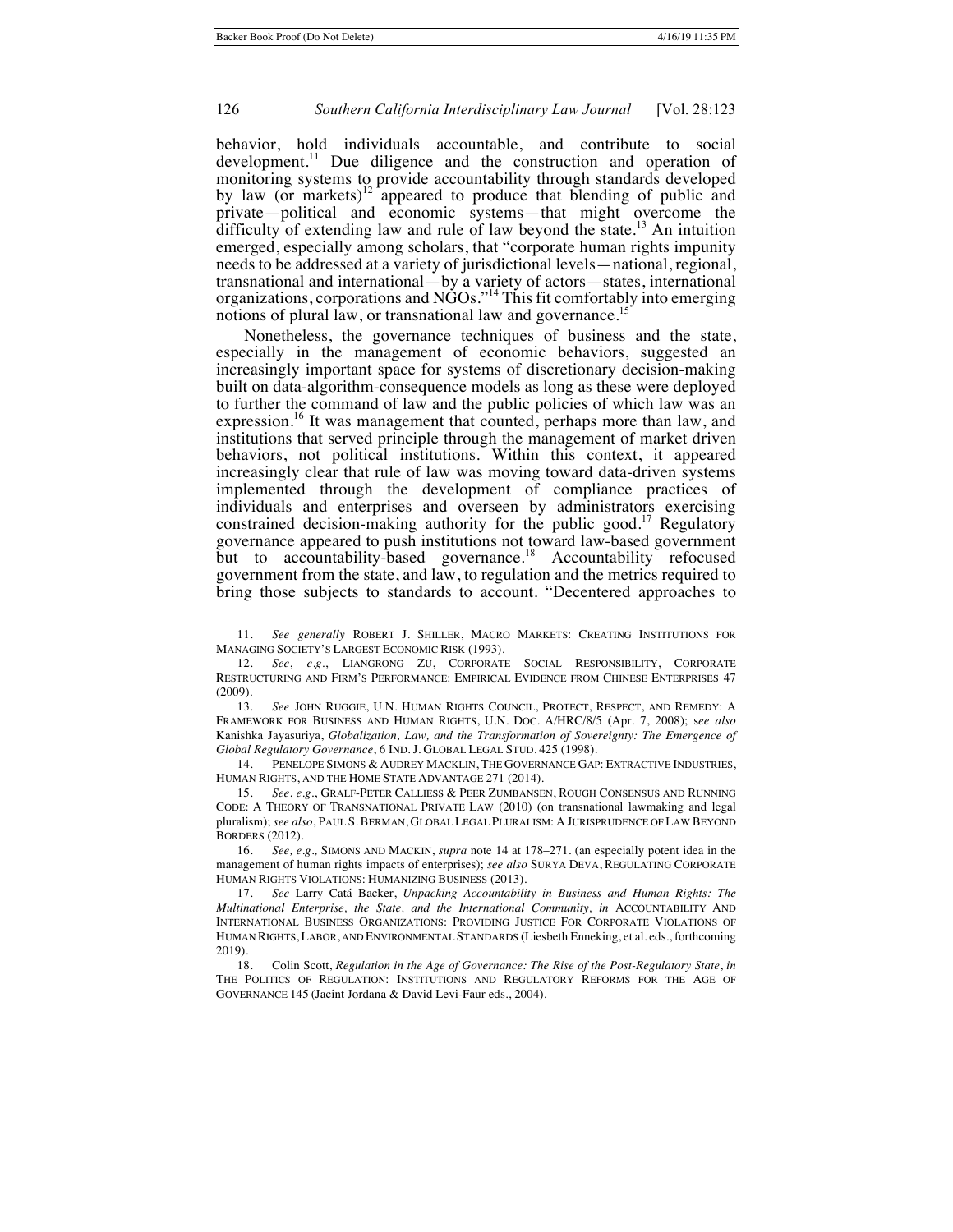regulation emphasize complexity, fragmentation, interdependencies, and government failures, and suggests the limits of the distinctions between the public and the private and between the global and the national."<sup>19</sup> And it also expanded an already quite substantial breadth for regulating—there was nothing beyond the power of accountability, and thus of management, through regulation if useful. <sup>20</sup> Accountability-based, data-driven governance appeared to solve the perennial problem of enforcement, and of the internalization of the command of law and regulation. Surveillance could serve not merely as tools but as "creators of social worlds . . . as forms of social engineering that legislate norms for acceptable and unacceptable behaviors and actions."<sup>21</sup>

None of this, however, appeared to disturb the supremacy or coherent integrity at the heart of law or in the construction of public rule systems, even as spaces for data-driven governance seeped into the regulatory state apparatus. But, suddenly, all of that appeared to change. The trigger was an action by China—which appears to have ascended to the position of principal driving force in global political theory and action—when the Chinese State Council published its 2014 *Notice Concerning Issuance of the Planning Outline for the Construction of a Social Credit System (2014-2020).*<sup>22</sup> It proposed using the technologies of big data and big data management along with the possibilities of artificial intelligence and machine learning to develop comprehensive data-driven structures for management around algorithms that can produce real time reward-punishment structures for social-legal-economic and other behaviors. This project, *a development of ratings and rewards systems*, means to unify and integrate systems of monitoring, transparency, and compliance within the traditional lawadministrative regulation construct of state systems, and appears to be one of the most innovative and interesting efforts of this decade. In the process, of course, social credit, or data-driven governance and accountingpunishment-reward systems, can significantly upend the now centuries-old rule of law by effectively making its structures irrelevant.

Social credit can be understood in two senses. First, social credit itself references the specific project of the Chinese state to create a comprehensive legal and regulatory mechanism that they have named "social credit."<sup>23</sup>

 <sup>19.</sup> David Levi-Faur, *Regulation and Regulatory Governance*, *in* HANDBOOK ON THE POLITICS OF REGULATION 6 (2011).

<sup>20.</sup> *Id.* at 9, 16 ("[T]he expanding part of governance is regulation, that is, rulemaking, monitoring, and enforcement.").

<sup>21.</sup> Torin Monahan, *Technological Politics and Power in Everyday Life, in* SURVEILLANCE AND SECURITY 1, 12 (Torin Monahan ed., 2006).

<sup>22.</sup> This outline established a detailed and comprehensive roadmap for the implementation of China's social credit project. *See* Planning Outline for the Construction of a Social Credit System (2014- 2020) (promulgated by the People's Republic of China State Council, June 14, 2014, rev'd Apr. 25, 2015), GF No. (2014)21 (China), https://chinacopyrightandmedia.wordpress. com/2014/06/14/planning-outlinefor-the-construction-of-a-social-credit-system-2014-2020/ [hereinafter Planning Outline]. For an update on the progress of the implementation and social comments, see Zhang Yong (张勇), *Shehi Xinyong Tixi Jianshe Xiayibu Zhuyao Zai Sige Fangmian Zhuoli* (社会信用体系建设下一步主要在四个方面着力) [Four Areas of the Development of Social Credit], XINHUA NEWS, http://www.xinhuanet.com/politics/ 2018lh/2018-03/06/c\_129823589.htm.

<sup>23.</sup> Planning Outline, *supra* note 22.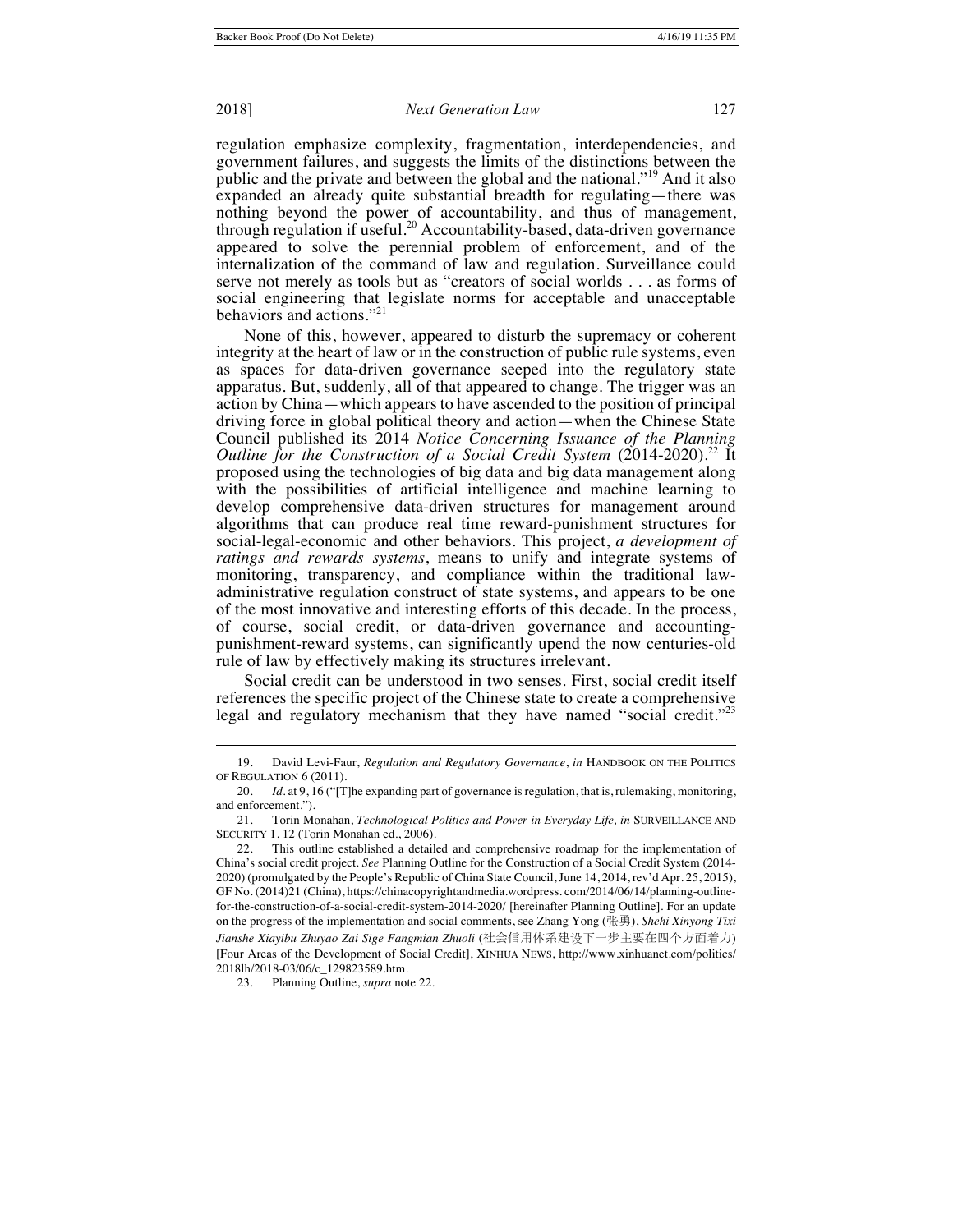Second, it refers generally to a new mode of governance that recombines law and governance and the public and private spheres in new and hybrid ways that will likely transform the structures and principles on which legal, governance, and societal regulatory systems are now understood and through which they acquire their legitimacy. In both senses, the structures of social credit are similar. In each case, the system seeks to rate, score, or assess the object of regulation through a process that requires the acquisition of specific and relevant data, which is then interpreted through the application of an algorithm to produce an assessment, score, or measure which can be used to evaluate compliance with underlying objectives. Those scores then serve to guide the application of legal or administrative decisions—they can trigger rewards or suggest punishment.<sup>24</sup>

The triangular relationship between governmentalization (of both public and private institutional actors with managerial power), the mass of the population (which is its object and now its foundation), and "statistics" (that both define and serve to manage the mass of the population), is the essence of the problem of transparency in the twenty-first century.<sup>25</sup> At its limit, the enterprise of social credit suggests both the emergence of a new field of law as well as the negation of the privileging of law within economic and political structures. On the one hand, one might be tempted to see in the social credit enterprise a notion of the dissolution of the constitution of law within itself—that is, that the structures of legality, and its constitution, will have consumed itself. What will emerge from that self-consumption will be the methods and systems that it had once generated and which had been deployed in the service of the constitutional project—that the success of the constitutional notion will ultimately consume it so that where once there was constitution there will only be mechanics; where once there was principle, there will only be data; and where once there were norms, there will only be "statistics."<sup>26</sup> This is bound up in the more fundamental idea of the end of law and the irrelevance of lawyers except as technicians of a new system that lawyers no longer control. On the other hand, the success of social credit may require, and indeed may be dependent on, the simultaneous development of a law for the digital and data age. That is, in the digital age, society (however constituted) is even more in need of law's nomos and narrative to manage the use of the operation of data systems, and to protect the integrity of the generation of data itself, similar to the way that law is currently used to manage and protect the integrity of markets.<sup>27</sup> That nomos and narrative may vary depending on the societal and political context, but it must nevertheless develop alongside the re-constitution of the principles,

 <sup>24.</sup> Larry Catá Backer, *Social Credit in the West: Non-State Rating Systems for CSR Compliance*, LAW AT THE END OF THE DAY (Sept. 17, 2017), https://lcbackerblog.blogspot.com/2017/09/social-creditin-west-non-state-rating.html.

<sup>25.</sup> Larry Catá Backer, *Transparency and Business in International Law, in* TRANSPARENCY IN INTERNATIONAL LAW 477–501 (Anne Peters & Andrea Bianchi eds., 2013).

<sup>26.</sup> *See* Bal Sokhi-Bulley, *Governing (Through) Rights: Statistics as Technologies of Governmentality*, 20 SOCIAL & LEGAL STUD. 139, 139–155 (2011); *see also* Alain Desrosieres, *The Economics of Convention and Statistics: The Paradox of Origins*, 36 HIST. SOC. RES. 64, 64–81 (2011).

<sup>27.</sup> *See, e.g*., Manuel B. Aalbers, *Regulated Deregulation, in* HANDBOOK OF NEOLIBERALISM (Simon Springer, Kean Birch & Julie MacLeavy, eds., 2016) (on the use of law and regulation to protect the integrity of markets without interfering in their operations).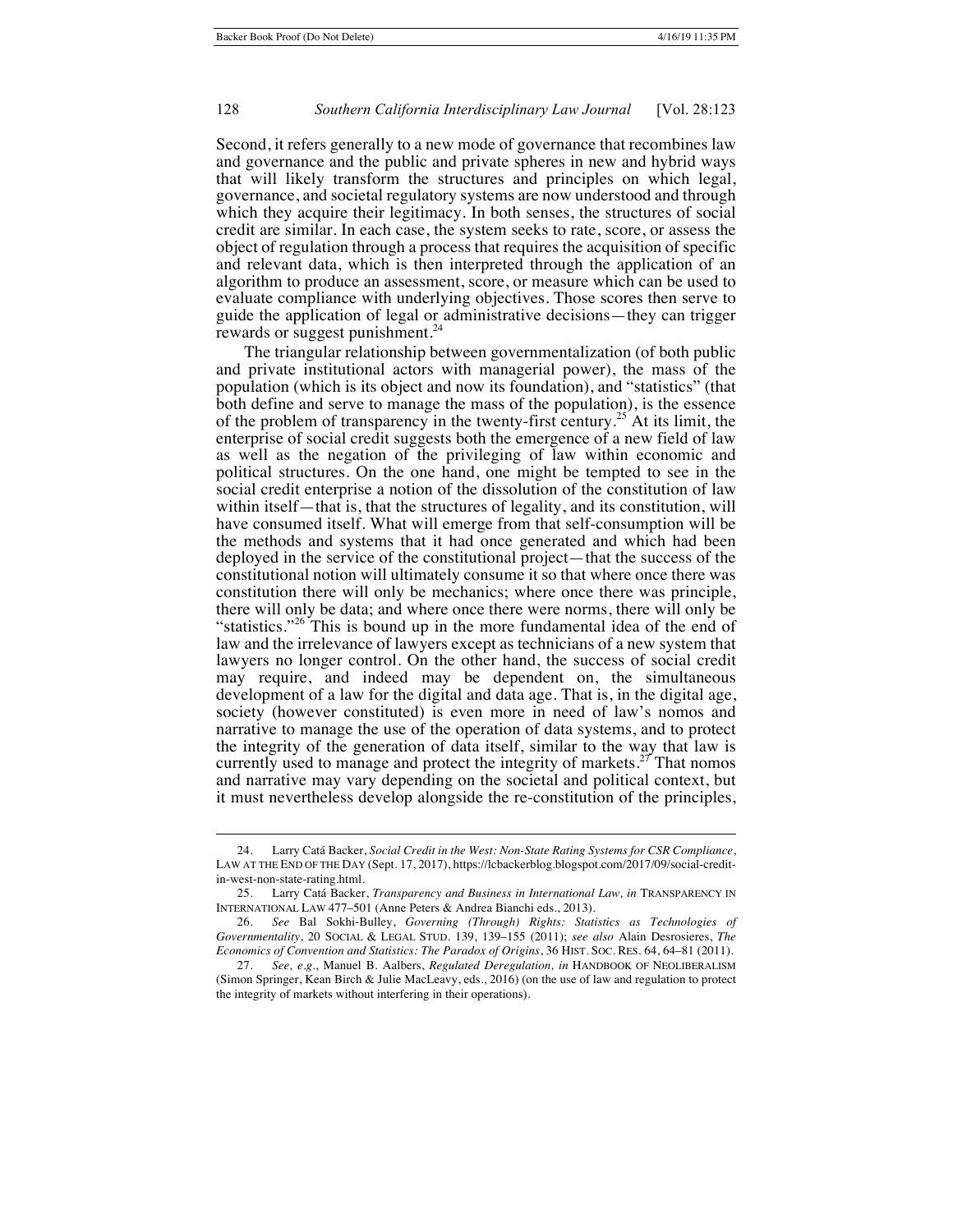customs, and manners of governance. To understand social credit, one must understand the evolving structures of the relationships, in law and politics, between states, its masses, and the institutions through which it operates.<sup>28</sup> In that respect, data-driven governance systems are transforming the regulatory landscape of both states and other governance institutions. Grounded in principles of accountability and embedded in incentive-based systems for reducing risk and managing behaviors through mechanisms of choice and markets, these governance systems may well reshape the way states and other governance organs are constituted and operate.

This short essay has two objectives. The first is to examine the challenges that Chinese social credit ratings or assessment systems pose for effective implementation. The second is to consider the resonances and challenges of what might be considered Western variants on the Chinese social credit experiment. To these ends, Section II considers first the difficulties of separating the role of social credit as a set of techniques and as a means of advancing ideological principles and objectives. In this section, Chinese social credit is examined as an aspect of big data management with substantial governance and normative effects.<sup>29</sup> In that context, a number of issues are identified, such as social credit as a project of informatics, as systems of control and management, and as a governance mechanism. The section seeks to examine the proposition that to understand the shaping of law today (and soft law as well) one must understand social credit. The implications for the structure of government and for the exercise of social and political leadership might be profound. Section III then examines some of the ways in which Western efforts at social credit institutions have sought to meet similar challenges. The section first explores the context of social credit systems and their operationalizations in the West, principally in the private sphere and through the use of market mechanisms for behavior management.<sup>30</sup> It then examines the way that social credit might be used in the West as a technique of governance and as a means of embedding international standards in domestic behavior.

The essay concludes by suggesting that social credit represents the expression of new forms of governance that are possible only through the correct utilization of big data management. The extent to which state

 <sup>28.</sup> In the Chinese context, for example, that is itself the object of the development of law and legal technologies described in the 19th Chinese Communist Party Congress. *See, e.g., Xi Jinping Report to 19th CPC Nat'l. Cong.* CPCNEWS (Dec. 28, 2017), http://cpc.people.com.cn/n1/2017/1028/c64094- 29613660.html.

<sup>29.</sup> *See* Gloria Davies, *Chinese Social Media, "Publicness" and One-Party Rule*, *in* ROUTLEDGE HANDBOOK OF NEW MEDIA IN ASIA (Larissa Hjorth & Olivia Khoo eds., 2015) (on Chinese big data management policy).<br>30. There has

<sup>30.</sup> There has been some writing on the privatization of data collection in the West. *See* Günter K. Stahl & Ingmar Björkman, HANDBOOK OF RESEARCH IN INTERNATIONAL HUMAN RESOURCE MANAGEMENT 476 (2006). However, much of the discussion has been on ways to closely constrain the government in its collection and use of data. *See, e.g.,* Skylar Brooks & Domenico Lombardi, *Private Creditor Power and the Politics of Sovereign Debt Governance, in* TOO LITTLE, TOO LATE: THE QUEST TO RESOLVE SOVEREIGN DEBT CRISES 60 (Martin Guzman, José Antonio Ocampo & Joseph E. Stiglitz, eds., 2016); *see also Zhongguo Tuijin Shehui Xinyong Xitong Wuyueqi Shixinzhe Xianda Huoche Feiji* ( 中国推进社会信用系统 5月起失信者限搭火车飞机) [China Restrict Train and Airline Service to Bad Rating Person] RFA (March. 17, 2018), https://www.rfa.org/mandarin/Xinwen/8-03172018171914.html.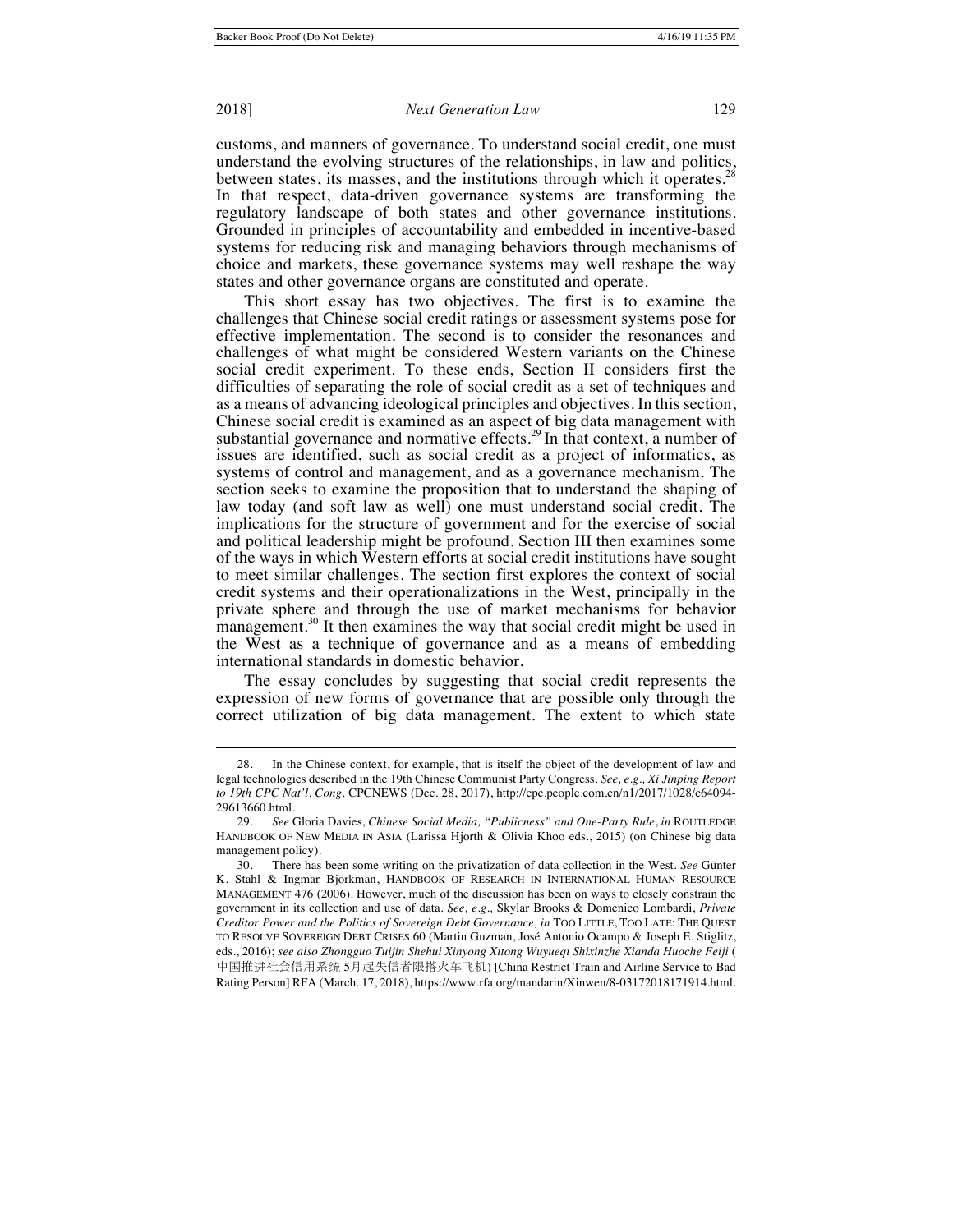authorities in China are willing to utilize big data management will shape the form, scope, and direction of the governance possibilities inherent in social credit initiatives at the local, provincial, and national levels. But it is not just China; the quite visible move toward social credit in the West, albeit in a fragmented and functionally differentiated way among public and private institutions, also points to significant shifts in the relationship between law, the state, and government. Accountability regimes grounded in behavior standards enforced through data-driven analytics may well change the focus of public law from constitution and rule of law to analytics and algorithm.<sup>31</sup> In both China and the West, it is likely that a new language will be required to frame these emerging structures of control.

# II. THE PRAGMATIC CHALLENGES OF CHINESE SOCIAL CREDIT SYSTEM BUILDING: SOCIAL CREDIT THROUGH BIG DATA MANAGEMENT

China's social credit program has been developing since the beginning of this century.<sup>32</sup> Very slowly at first and then with much greater speed in the last several years, China has been more publicly pursuing new means of managing the development of its overall productive forces—not just economic forces, but social, cultural, and political forces, as well.<sup>33</sup> The design of the contemporary project is centered on ratings.<sup>34</sup> Ratings are well known in the West for their utility in managing behavior in the shadow of law. <sup>35</sup> That is*, in place of the commands of law and regulation* (based on the core idea that the object of the state is to order that things be done or not done), what China calls a *Social Credit Initiative, which is built around compliance*.<sup>36</sup> How one obeys the law becomes as important as the mere act of obedience. $37$  It is in this way that social credit, through its programs of *rating and reward*, may act to further develop the productive potential of law itself.

 <sup>31.</sup> Debra Logan, *What Is Information Governance? And Why Is It So Hard?*, GARTNER BLOG NETWORK (Jan. 11, 2010), http://blogs.gartner.com/debra\_logan/2010/01/11/what-is-information-govern ance-and-why-is-it-so-hard/.

<sup>32</sup>*. See* IAN BREMMER, US VS. THEM: THE FAILURE OF GLOBALISM (2018).

<sup>33.</sup> This is bound up in the evolving concept of "socialist modernization." *See, Id*; *see also* Woguo Shehui Xinyong Tixi Jianshe Qude Zhongyao Jinzhan (我国社会信用体系建设取得重要进展 ) [Important Progress of China's Social Credit System] (July 10, 2018),

http://society.people.com.cn/n1/2018/0710/c1008-30137239.html.

<sup>34.</sup> Ruan Hong (阮红 ), *Tuidong Shehui Zuoyong Tixi Jianshe Jianli Tongyi de Shehui Xinyong Daima Zhidu* (推动社会作用体系建设建立统一的社会信用代码制度) [Promote Social Credit Through the Credit Rate System], 4 JINGJI GUANLI (经济管理) [Economic Management] 148 (2017).

<sup>35.</sup> Laureen Elgert, *Rating the Sustainable City: 'Measurementality,' Transparency, and Unexpected Outcomes at the Knowledge-Policy Interface*, 79 ENVTL. SCI. & POL'Y. 16, 16–24 (2018).

<sup>36.</sup> ANNIE MCCLANAHAN, DEAD PLEDGES: DEBT, CRISIS, AND TWENTY-FIRST-CENTURY CULTURE 66 (2018).

<sup>37.</sup> *See*, *e.g.*, Alexandra Ma, *China Has Started Ranking Citizens with a Creepy 'Social Credit' System — Here's What You Can Do Wrong, and the Embarrassing, Demeaning Ways They Can Punish You*, BUS. INSIDER, (April 8, 2018), http://www.businessinsider.com/china-social-credit-systempunishments-and-rewards-explained-2018-4.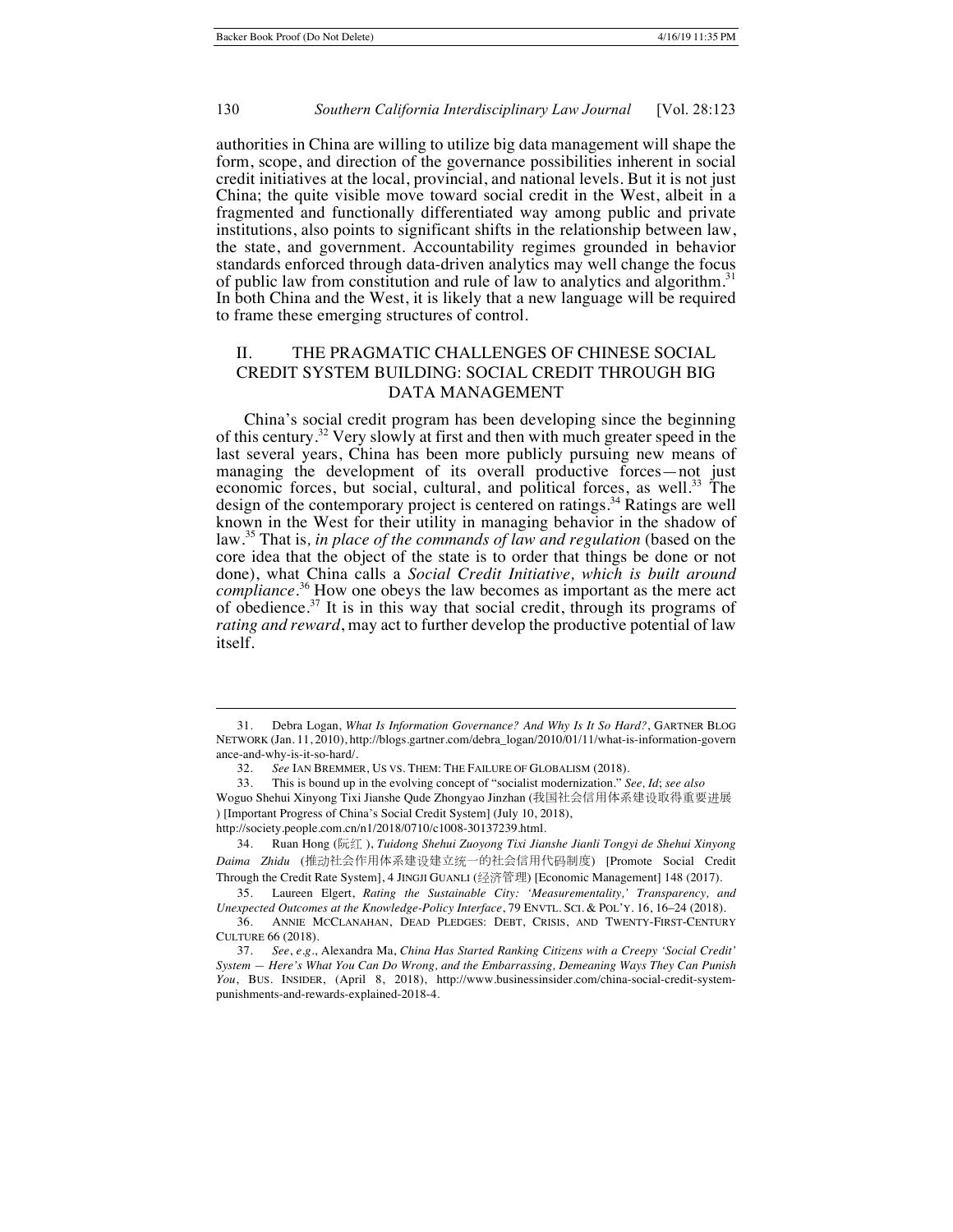The Social Credit Initiative is a product of China's "top-level design" ( 顶层设计) approach; <sup>38</sup> coordinated by the Central Leading Small Group for Comprehensively Deepening Reforms.<sup>39</sup> Its central objective is the development of a national reputation system: assigning a social credit number that reflects a qualitative judgment of relevant data gathered about the subject. It will focus on four areas: "sincerity in government affairs" (政 务诚信), "commercial sincerity" (商务诚信), "societal sincerity" (社会诚 信), and "judicial credibility" (司法公信).<sup>40</sup> The term "social credit" actually veils the overall character of the project. Sincerity in this sense means integrity and trustworthiness. The core object, of course, is built around the idea of compliance—that the way one complies with law and social obligation will be as important as the fact that one complies at all.<sup>41</sup> That is a profound step forward from the more ancient forms of law and regulation. The former systems could be satisfied with the merest obeisance to its command; social credit systems judge compliance based on its effects given the spirit of the obligation or responsibility.

The principal theoretical framework for Chinese social credit initiatives were last comprehensively (and publicly) developed by the State Council in its *Notice Concerning Issuance of the Planning Outline for the Construction of a Social Credit System* (2014-2020).<sup>42</sup> A careful reading of the State Council Notice suggests that its authors understood their task as contributing to a new phase of the socialist market economy system and of a societal governance system.<sup>43</sup> This response was particularly relevant in the context

41. Yao Xueqing, Fangmin, Shao Yuzi (姚雪青 方 敏 邵玉姿), *Xinyong Youjiazhi Shouxin Youliliang Dashuju Guancha Shehui Xinyongtixi* (信用有价值 守信有力量大数据观察社会信用体系) [Value of Credit, Power of Credit, Big Data Social Credit System Review], RENMINWANG (人民网) (July 5, 2018), http://paper.people.com.cn/rmrb/html/2018-06/05/nw.D110000renmrb\_20180605\_1-09.htm.

43. This was elaborated at some length in the document. In its discussion of the "main principles for social credit system construction" that document acknowledged that government promotion, and joint

 <sup>38.</sup> Peng Libin (彭立兵), *Shenhua Dang de Jianshe Zhidu Gaige de Dingcengsheji* (深化党的建 设制度改革的顶层设计) [Top-Level Design for Party System for Further Institution Reform], CPCNEWS (Sept. 2, 2014), http://theory.people.com.cn/n/2014/0902/c40531-25588373.html.

<sup>39.</sup> Zhang Yi (张昱), *Gongzheng zai Shehui Xinyong Jianshe de Zuoyong Yanjiu* (公证在社会信 用建设的作用研究) [Study on the Function of Public Notary Under Social Credit], 1 SHEHUI KEXUE WENZHAIBAN (社会科学文摘版) [Social Science Selected Articles] 74 (2016).

<sup>40.</sup> Guowuyuan Guanyu Jiaqiang Zhengwu Chengxin Jianshe de Zhidao Yijian (国务院关于加 强政务诚信建设的指导意见) [Guiding Opinion Concerning Improving the Development of Sincerity in Governmental Affairs] (promulgated by the State Council, effective Dec. 30, 2016), http://www.gov.cn/zhengce/content/2016-12/30/content\_5154820.htm); *see also* Zhou Qiang, *Quanmian Shenhua Sifa Gongkai, Cujin Sifa Gongzheng, Tisheng Sifa Gongxin* (全面深化司法公开 促进司法公 正 提升司法公信) [Comprehensively Further Advance Transparency, Improve Judicial Fairness, and Judicial Credibility] (report to National People's Congress), ZUIGAORENMINFAYUAN WANG (Dec. 5, 2016), http://www.court.gov.cn/zixun-xiangqing-29841.html.

<sup>42.</sup> Grounded on the policy directive developed and approved by the 3rd Plenum of the 18th Party Congress that promotes new form of social governance in the new era, the Notice is a detailed and comprehensive roadmap for the implementation of China's social credit project. The Social Credit Planning Outline is composed by six parts, which identified the goal, the priority, the implementation and infrastructural supports of the project. Essentially, it sets up a blueprint to the implementation of the social credit project. To that end, the central government's blueprint will provide general instructions that allows local government and different departments and agencies to develop measures and projects executing the demands listed in the Central Planning. *See* Planning Outline, *supra* note 22.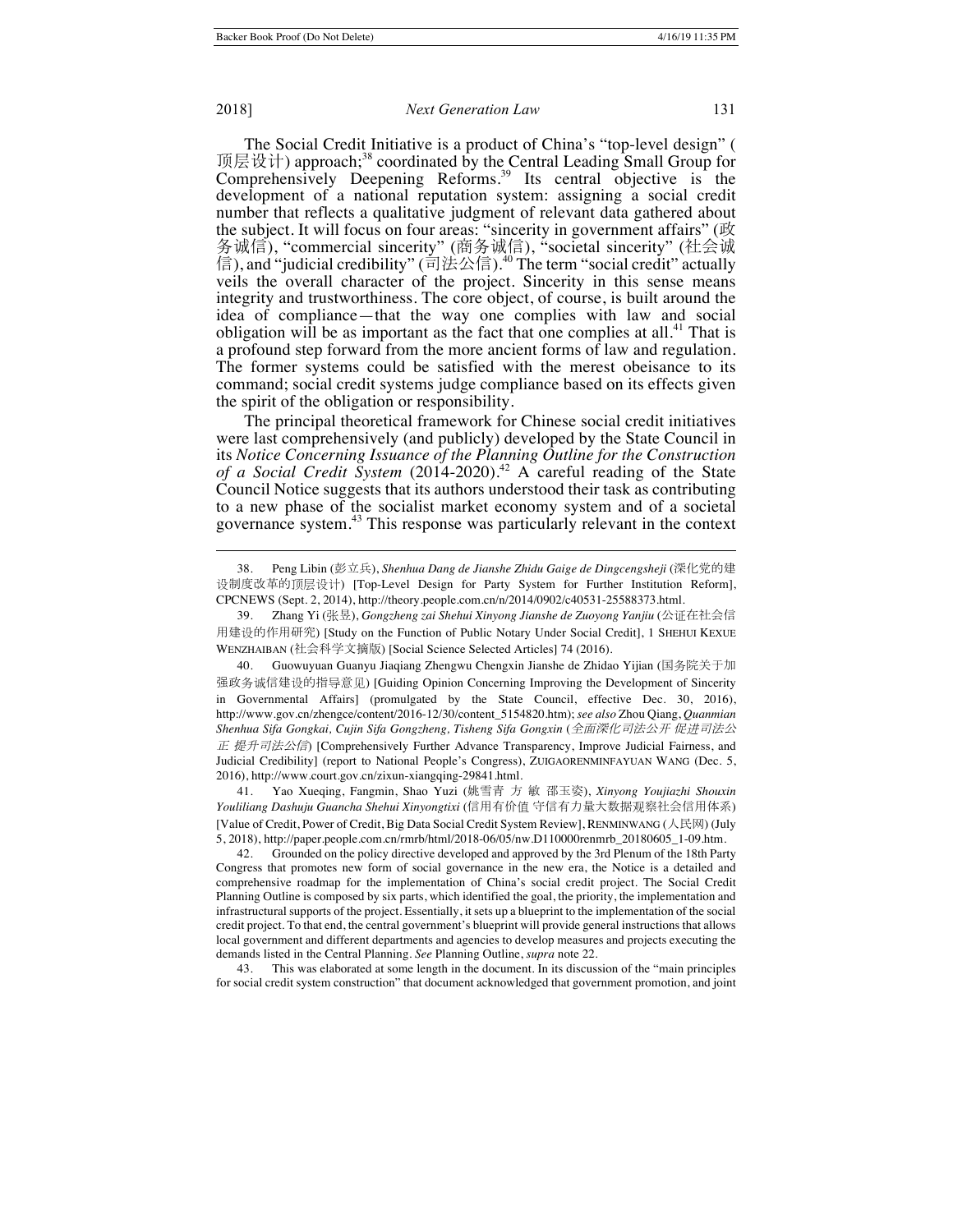of the challenges that China seemed to face in its globalizing economic development.<sup>44</sup> This was meant to represent a new approach to governance that better aligned with the objectives of Party and State.<sup>45</sup> The new approach to governance was, in part, a function of the frustration of leaders with the inability of state organs to prevent problems despite repeated efforts through conventional applications of government power (law, regulations, use of police and prosecutorial powers, etc.).<sup>46</sup> These problems included many that had been widely reported in China and abroad, such as grave production safety accidents, food and drug security incidents, commercial swindles, production and sales of counterfeit products, tax evasion, fraudulent financial claims, and academic impropriety.<sup>47</sup> Critically important, in terms of China's ability to meet its political and economic objectives, was closing the perceived gap between the extent of integrity in "government affairs and judicial credibility, and the expectations of the popular masses."<sup>48</sup> Social credit was to be applied to the important challenges posed by this gap.

To develop a comprehensive project of social credit-based regulatory structures, the document pointed to transformation in four key sectors: government, commercial activities, social integrity, and judicial credibility.<sup>49</sup>

44. The document in its "Circumstances and Requirements" section spoke to a set of circumstances and requirements posing challenges and requiring action. *Id.* ¶ I(2). These included an "assault phase" tied to deepening economic structural reform and perfecting the Socialist market economy system. Social credit initiatives were also tied to what were perceived as a strategic opportunity to accelerate transformation of the Chinese development method. Of greater concern was the perception of economic and social transformation unresponsive to traditional methods of public bodies. The document posited that society is becoming less homogenized ("pluralized"), that social contradictions are prominent, and that social organizations and management methods are seeing profound change. The move to social credit was a recognition of those trajectories. Lastly, the document noted the challenges posed by economic globalization. For China these included the need to deepen international cooperation and exchange, to establish international brands and reputations, to reduce foreign-related transaction costs, and to improve the country's soft power and international influence to better "master new globalized structures."

45. The document made it clear that the development of social credit structures was to be closely aligned to the CCP Basic Line as amplified in statements from 18th CCP Congress and concluding Plenums. *See id.*

49. *Id.* ¶ II(1)–(4).

construction with society were to be a prominent feature of the initiative. *Id.* ¶ I(3) ("Fully give rein to the organizational, guiding, promoting and demonstration roles of government.") With respect to completing the legal system, standardizing development, the project was to "[p]rogressively establish and complete credit law and regulation systems and credit standards systems, strengthen credit information management, standardize the development of credit service structures, safeguard the security of credit information, and the rights and interests of information subjects." *Id.* In the context of comprehensive planning, and graduated implementation, the initiative was to be structured as a gradual building up of what eventually would be a comprehensive system touching on substantial areas of public life. *Id.* ("In view of the long-term nature, systemic nature and complexity of social credit system construction, strengthen top-level design, . . . plan the overall picture comprehensively, plan systematically, organize implementation in a planned and graduated manner."). The initiative was to be designed to foster breakthroughs in focus points, to strengthen application through small projects that could be scaled up. *Id.* ("Choose focus areas and model regions to launch credit construction demonstrations. Vigorously spread the socialized application of credit products, stimulate the interaction, exchange, coordination and sharing of credit information, complete combined social credit reward and punishment mechanisms, construct a social credit environment of sincerity, self-discipline, trust-keeping and mutual trust."). *Id.*

<sup>46.</sup> *Id.*

<sup>47.</sup> *Id.*

<sup>48.</sup> *Id.*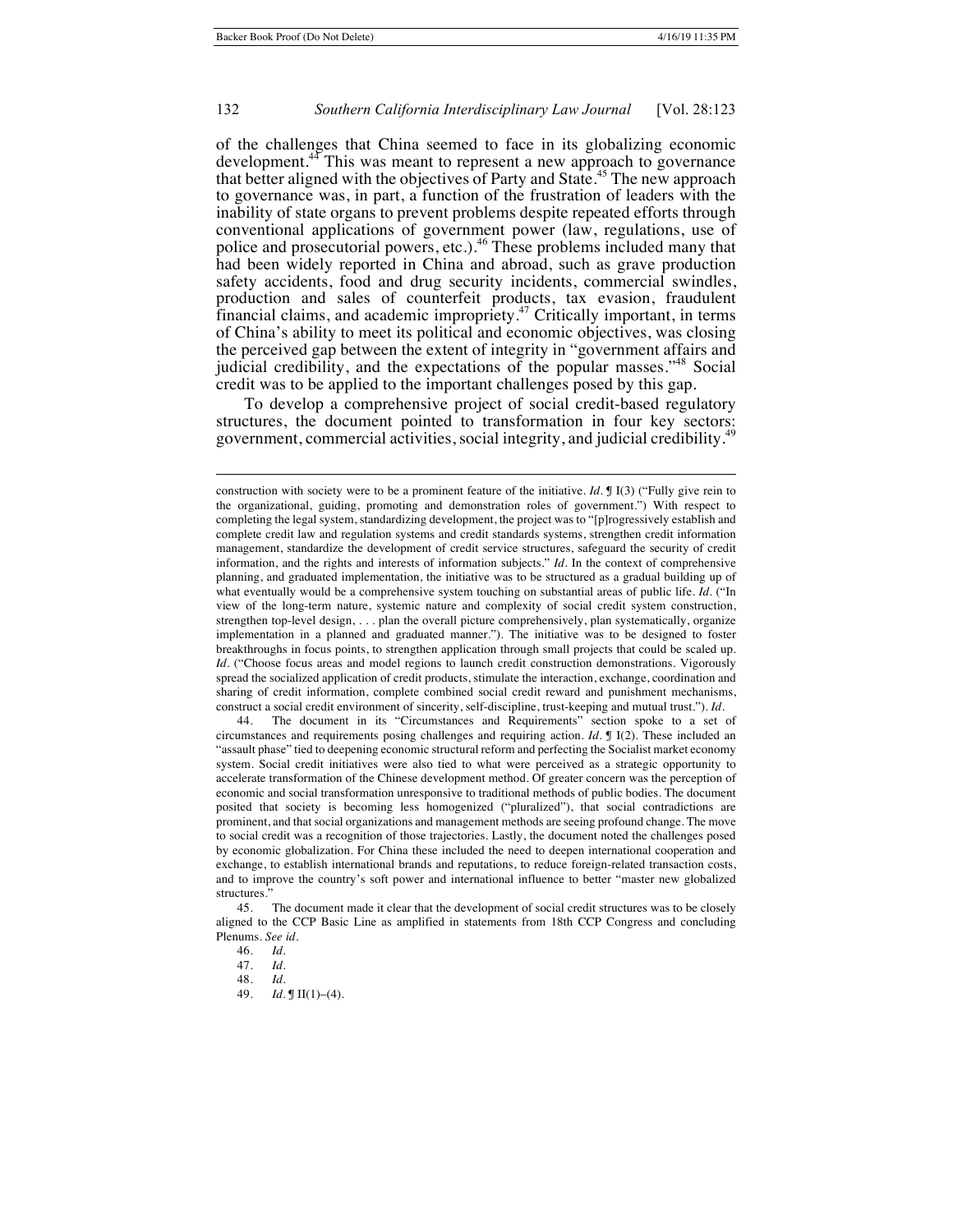In the context of government, social credit was to be used as a trigger for a variety of governmental actions.<sup>50</sup> That is, the objective of social credit scoring is to create a seamless connection between access to services, especially popular services necessary for economic success, and social credit scores. And social credit scores would be understood as the composite (expressed as a number) of the analytics of the aggregate of the activities and associations of those who are subject to scoring. That, in turn, requires a substantial amount of data harvesting—sufficient, in fact, to produce data robust enough to produce a "score" that then can be seamlessly tied to certain consequences. In the governmental area, those consequences, as the document suggests, can be quite important. Yet, in the government sector, social credit scoring is also considered to be an important element in two other related areas. The first is to gauge the quality and consistency with which government agreements and commitments are honored. The second is the use of social credit scores to monitor civil servants.<sup>51</sup> Yet, the ambitions for social credit as a behavior management substitute for law and administrative regulation might be focused on economic relations (recall the relationship between social credit and the advancement of socialist modernization under the Chinese Communist Party (CCP) Basic Line).<sup>52</sup>

Social integrity<sup>53</sup> and judicial credibility<sup>54</sup> round out the initial scope of focus for the construction of social credit system mechanisms for behavior management. Social integrity issues focus on societal behavior and norms. Socialist modernization has always included an element of social progress.<sup>55</sup> These are identified herein for further refinement in ways that are now to be data-driven and disciplined by algorithms that can impose consequences grounded in the "scoring" produced from the analytics developed from data based on governmental objectives.<sup>56</sup> While Westerners may view this as intrusive, it may be more different in form than in effect compared to what passes for "normal" in Western societies. Anti-smoking campaigns and eugenics programs by employers are sourced in the same determination that institutions shape social relations and norms.<sup>57</sup> Judicial credibility goes to the

54.  $Id. \mathbb{I}$  II(4).

55. The document speaks to the close connection between social credit in the societal sphere and the construction of a socialist core value system. *Id*. ¶ III.

57. In the university context, *see*, *e.g.*, Larry Catá Backer, *The New Eugenics—The Private Sector, the University, and Corporate Health and Wellness Initiatives,* MONITORING UNIV. GOVERNANCE (July

 <sup>50.</sup> *Id.* ¶ II(1). These included activities that required administrative permission, government procurement, tendering and budding, labour and employment, social security, scientific research management, cadre promotion and appointment, management and supervision, application for government financial support and other such areas, and foster the development of a credit services market. 51. *Id.*

<sup>52.</sup> *Id.* ¶ II(2). These include the use of social credit in a variety of areas of commercial activity: production, logistics, finance, taxation, pricing ("clear retail pricing"), project construction, government procurement, tendering and bidding, transportation, e-commerce, statistics, services sector (professionals), advertising, and enterprise governance (including CSR).

<sup>53.</sup> *Id*. ¶ II(3).

<sup>56.</sup> Areas of focus include healthcare, birth control, hygiene, "social security," labor and employment, education and scientific research, culture, sports, tourism, intellectual property rights, environmental protection, credit records for natural persons in economic and social life, and Internet application and services. *Id.* Some of these, of course, can have profound effects on social life and the way people order their relations.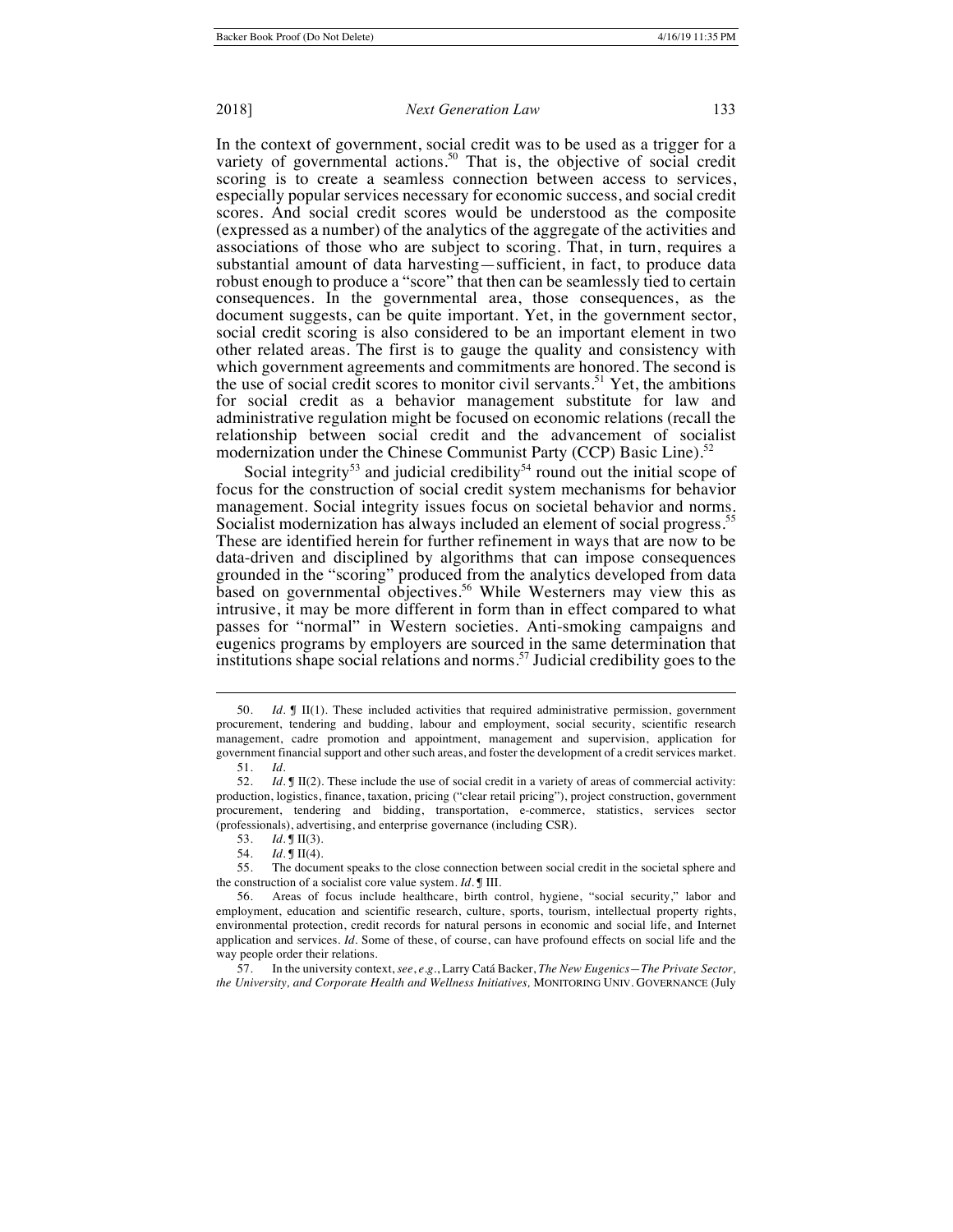heart of the authority and legitimacy of the judicial and prosecutorial systems. It suggests that the data-driven analytics at the heart of social credit systems, as well as the application of the algorithmically-generated systems of incentives and punishments derived from judgments about the aggregate data produced by officials in the course of their work (now monitored), would increase the credibility and the integrity of the system as a whole.<sup>58</sup>

Social credit regimes can be embedded only if they are transformed from an *exogenous system of commands* (like traditional law and regulation, increasingly seen as a Western construct with all of its limitations for socialist development) to an *endogenous system of self-control*. To these ends, education plays a key role.<sup>59</sup> Indeed, there is a focus on the reconstruction of the classroom as a moral space,<sup>60</sup> an analogy in the West well understood at least among certain sectors of the Western intelligentsia.<sup>61</sup> Classroom education, then, becomes cultural education, something that in turn is meant to engage society as a whole. $62$  This involves a constant three element process. The first involves the establishment of models of appropriate conduct. $63$  The second touches on the launching of topical activities concerning sincerity.<sup>64</sup> The third focuses on the development of campaigns that target conduct and norms of which the state disapproves.<sup>65</sup> Lastly, this new approach to education is also now transformed into a distinct field of study, with the state committed to finding the development of social credit management as a field of scholarly study through research and training programs.<sup>66</sup>

 <sup>16, 2013),</sup> http://lcbpsusenate.blogspot.com/2013/07/the-new-eugenics-private-sector-and.html; Larry Catá Backer, *The Social Dimension of the Eugenics of Employee Benefits--The View From Penn State*, MONITORING UNIV. GOVERNANCE (Apr. 23, 2015), http://lcbpsusenate.blogspot.com/2015/04/thesocial-dimension-of-eurgenics-of.html; Larry Catá Backer, *The "Wellness" Program at Penn State: The View From the Bottom Up,* MONITORING UNIV. GOVERNANCE (Aug. 6, 2013), http://lcbpsusenate. blogspot.com/2013/08/the-wellness-program-at-penn-state-view.html.

<sup>58.</sup> Planning Outline, *supra* note 22, ¶ II(4). The areas to which social credit might be applied include the following: transparency in proceedings; prosecutorial credibility; public security services credibility; judicial administrative systems; and law enforcement standardization.

<sup>59.</sup> *Id.* ¶ III ("Forcefully launch activities to let universal education and propaganda about credit enter enterprises, enter classrooms, enter communities, enter villages and enter households.").

<sup>60.</sup> "Construct parameters for assessing value of classroom instruction in appropriate approaches to social credit and underlying moral principles." The Structures and Ideologies of Social Credit in the U.S., Larry Catá Backer (Apr. 25, 2018) (on file with author).

<sup>61.</sup> *See*, *e.g*., MICHEL FOUCAULT, THE BIRTH OF BIOPOLITICS: LECTURES AT THE COLLÈGE DE FRANCE, 1978–1979 (Michel Senellart ed., Graham Burchell, trans., Picador 2008) (2004).

<sup>62.</sup> Planning Outline, *supra* note 22, ¶ III.

<sup>63.</sup> *Id.* The Twelve Core Socialist Values of the CPC (社会主义核心价值观) comes to mind. These were promoted at the 18th National Congress of the Communist Party of China in 2012 and consist of "prosperity," "democracy," "civility," and "harmony"; the social values of "freedom," "equality," "justice" and the "rule of law"; and the individual values of "patriotism," "dedication," "integrity," and "friendship."

<sup>64.</sup> Planning Outline, *supra* note 22, ¶ III ("Organize pubic [sic] interest activities such as the 'Sincerity Activity Week' [and] 'Quality Month.'").

<sup>65.</sup> *Id.* ("[P]ersist in correcting unhealthy trends and evil practices of abusing power for personal gain, lying and cheating, forgetting integrity when tempted by gains, benefiting oneself at others' expense, etc., and establish trends of sectoral sincerity and integrity.").

<sup>66.</sup> *Id.*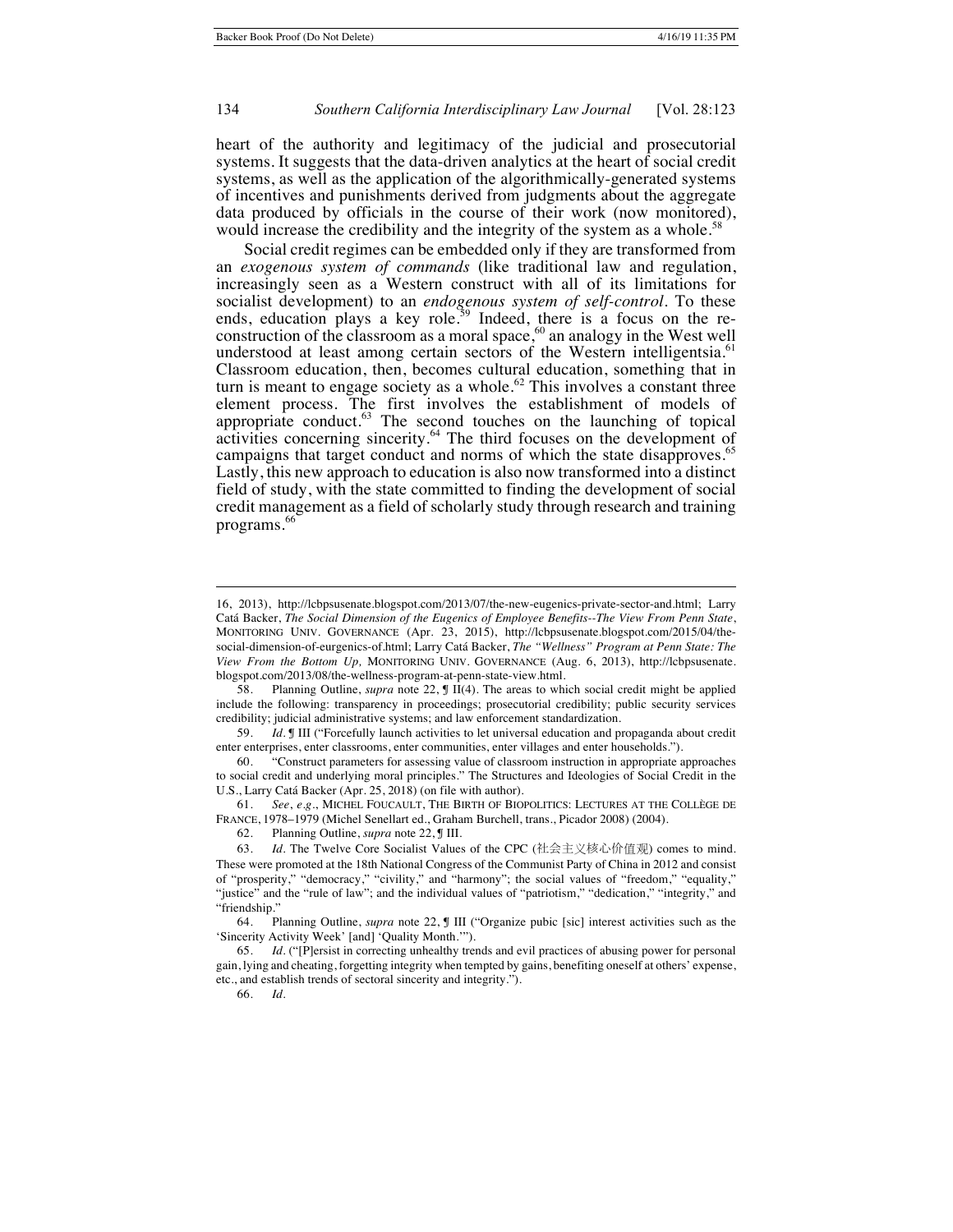The document then considers the means of building this comprehensive new model of governance through social credit.<sup>67</sup> A key element is the establishment of credit information exchange and sharing.<sup>68</sup> That is, for social credit systems to work, there must be in place a robust internal market for data that is made available across the enterprise that is the state. Information-sharing, in turn, depends on information harvesting. Where information sources are not the same entities as information users, potentially complex systems of sharing and use must be developed, along with a mechanism for pricing information. The West, in this respect, appears to be ahead of China, but only in the construction of robust markets for data outside of the state (and subject to increasing scrutiny and criticism by nonstate actors).<sup>69</sup> For China, that appears to mean development in four areas: (1) sectoral credit information systems; (2) local information systems; (3) credit investigation systems; and (4) uniform credit investigation platforms in the financial sector.<sup>70</sup>

The social credit system's objectives, of course, are behavior management, and the reconstruction of self-reflexive cultural norms that embed, that is, that make endogenous, behavior constraints. The goal is a self-policing nation guided into appropriate behaviors. To those ends, the document considers a number of mechanisms that must be developed to operationalize social credit systems as a comprehensive behavior management system. These include incentive structures and punishments for deviations; legal, regulatory and standards systems for credit; standardized credit service markets; protection for the rights and interests of credit information subjects; special rules for confession and self-correction; and credit information security management systems.<sup>71</sup>

Within social credit systems, the role of law and administrative regulation assumes a specific character. Law and administrative regulation become necessary first to establish social credit regimes, and then to provide the authoritative structures and operating rules of those systems. They are effectively constitutive—the way that constitutions provide a space for traditional lawmaking (and administrative regulation) in twentieth-century states, or the way that international law is sometimes used to establish international organizations to which states may cede some regulatory authority. Social credit systems, then, depend on law not as the source of its normative rules, but as an ordering device. Those who operate these social credit systems assume the role once traditionally held by administrators in public agencies. Clearly, those systems must operate within the political constraints of the system, but that speaks to its relation to the CPC rather than to the state apparatus. In any case, these key issues are at their formative stages as central authorities, provincial and local governments, and large private enterprises begin to generate an increasingly complex and interwoven set of rules. These rules, in turn, establish operating systems for the harvesting of data, its sharing, the analytics applied to make it useful, and

 <sup>67.</sup> *Id.* ¶ IV.

<sup>68.</sup> *Id.*

<sup>69.</sup> *See infra* note 184.

<sup>70.</sup> Planning Outline, *supra* note 22, JIV.

<sup>71.</sup> *Id.* ¶ V.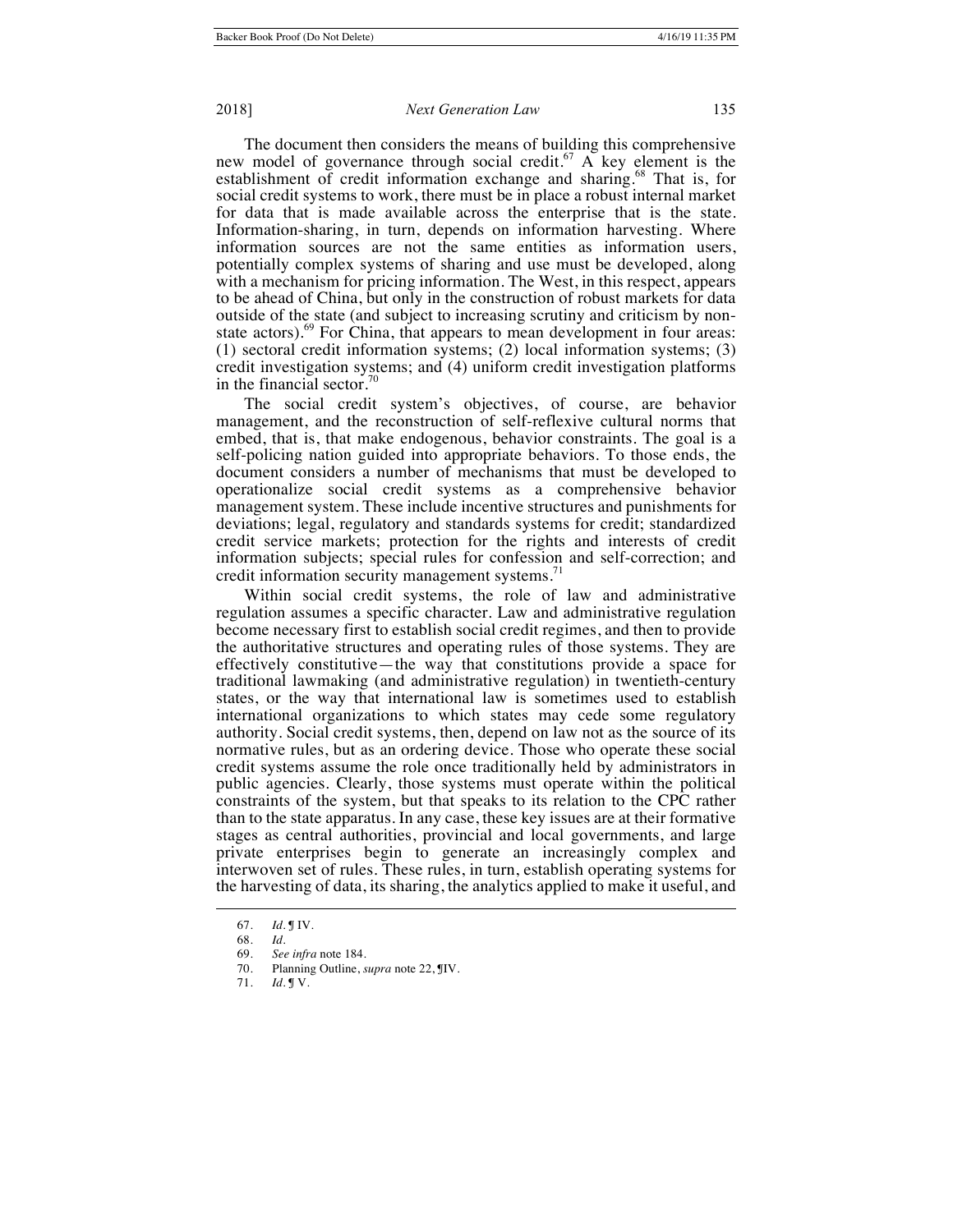the algorithms from which rewards and punishments are determined. Though the Western press has tended to focus only on the last piece of this complex process, it is the entire system that merits attention and further study.

Beyond its important but quite specific national context, social credit poses challenges, not just for China, but as a general proposition inherent in this form of governance. The challenges are grounded in the way that social credit—ratings and rewards—systems must be built. Institutions built on ratings and rewards function through the institutionalization of processes through which *ratings can be generated through targeted data harvesting, applied to proprietary algorithms, and coordinated with consequences in the form of incentives and punishments.* Thus understood, the challenges assume a pragmatic character and can be usefully divided along standard categories. The first consists of *system construction challenges*. <sup>72</sup> These include issues of integrity (诚信) in system construction, as well as integrity (诚信) in data identification and harvesting. The second touches on *management problems*. <sup>73</sup> These include problems of coherence across a vast governmental sphere, the integration with private social credit offshoots, and the control of administrative abuse in system operation. The third consists of a set of *political issues*. <sup>74</sup> These require specific attention to proper political leadership and a fidelity to the CCP Basic Line. They include the complex problem of integration with political and systems standards outside of China and affect Chinese enterprises operating abroad. The fourth includes a host of *technical issues***.** <sup>75</sup> Among the most important of these are data harvesting,

 <sup>72.</sup> The construction of data-driven systems has been of intense interest in the business field. Based on the 2014 State Council Planning Outline Notice, the Department of Commerce developed internal policy details to implement a social credit project with a specific focus on the commerce area. This general policy guideline highlights the application of social credit at the consumer service industry, as well as large fields such as the insurance sector. *See Shangwubu guanyu JIakuai Tuijin Shangwu Chengxin jianshe Gongzuo de Shishi Yijian* (商务部关于加快推进商务诚信建设工作的实施意见) [Opinion on implementing measures to further advance commercial sincerity] (Oct. 13, 2014), SHANGWUBU (商务部) [Dept. of Commerce] http://www.mofcom.gov.cn/article/h/redht/201410/ 20141000757690.shtml.

<sup>73.</sup> Managing data systems, especially coordinating such systems with the objectives-based and norm-protective systems of rules, has been the subject of some study. For example, NDRC, China's top economic policy maker issued detailed policy statement on the E-commerce related social credit issue. The policy endorsed a new social credit measure to promote security and a fraud-free E-commerce market. *See Guanyu Quanmian Jiaqiang dianzi shangwu lingyu chengxin jianshe de zhidao yijian* (关于 全面加强电子商务领域诚信建设的指导意见) [Guiding Opinion on Further Improve Sincerity in E-Commerce Industry], CYBERSPACE ADMIN. OF CHINA (Jan 17, 2017), http://www.cac.gov.cn/2017- 01/17/c\_1120323361.htm.

<sup>74.</sup> Political issues have been traditionally targeted to the collection and use of data by government. *See, e.g., Zhengwu Chengxin shi Diyi Chengxin* (政务诚信是"第一诚信") [Political Sincerity is the Priority of the All] PEOPLE.CN (Feb. 10, 2015), http://politics.people.com.cn/n/2015/0210/ c70731-26535660.html. But enterprise behavior has also become important in the discussion. This is especially true when there are more and more scandals involved with the data breach and fraud in Ecommerce. *See*, *e.g.*, Qiu Yewei (邱业伟), *Dianzi Shangwu Chengxin Queshi yu Chengxin de Goujian*( 电子商务诚信缺失与诚信的构建) [The Lack of Good Faith in E-Commerce Transaction and Restoration of the Good Faith], 1 ZHENGFA LUNTAN (政法论坛) [Political and Law Forum]165–167  $(2008)$ .

This issue becomes more pertinent when there are multiple social credit experiments led by different agencies and departments with different focus. Unlike national identification number or passport system that administered by a singular agency in the government system, the social credit system is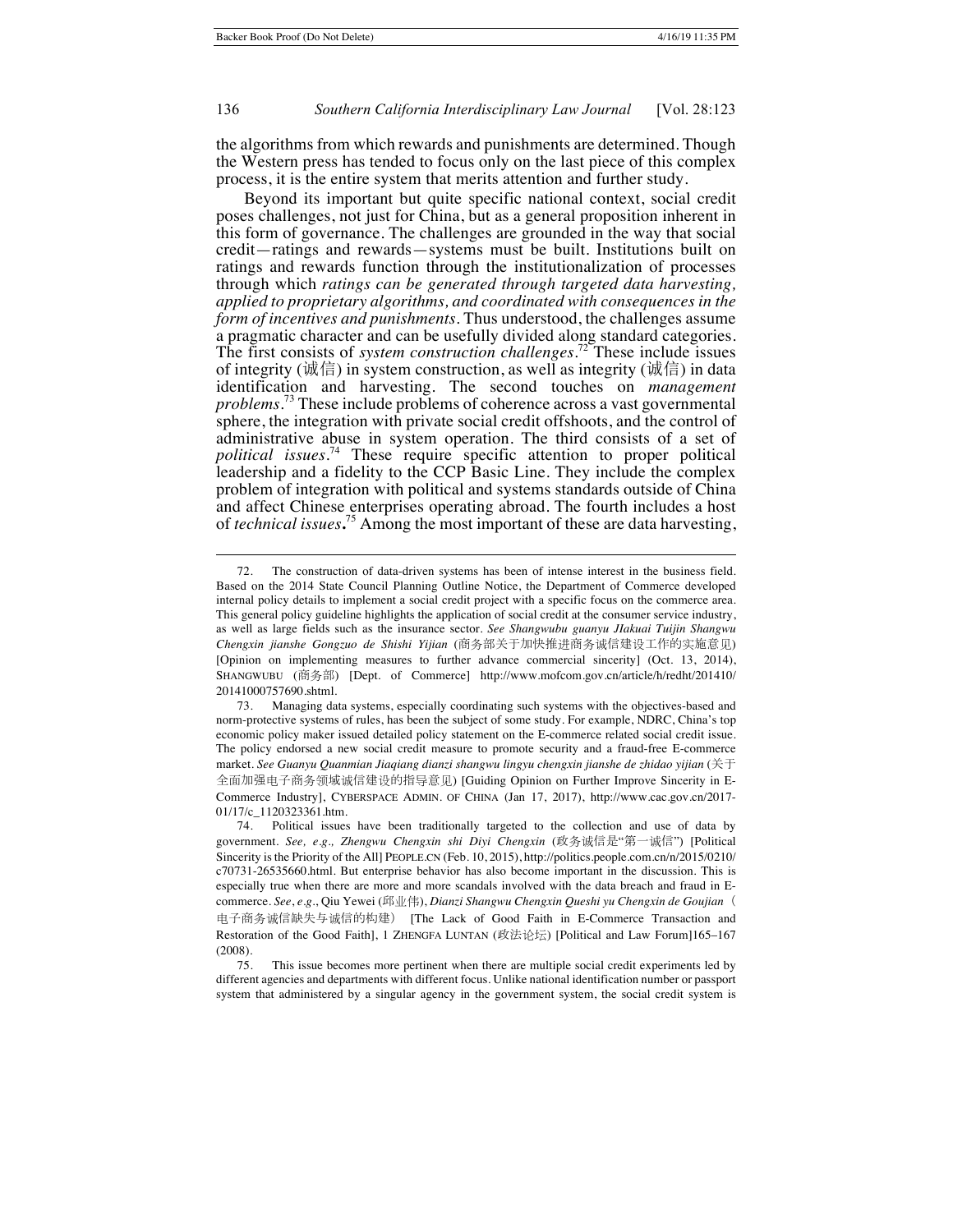data retention, and data integrity. The last challenge consists of *interpretation challenges*. <sup>76</sup> Among these are the problems of integrity (诚) in the construction and application of algorithms through which ratings are assigned, the construction of meaning from the data itself, and the ultimate difficulty of ensuring integrity (诚信) in the social credit system itself.

This section considers these issues in the following forms: first, the challenge of social credit as systems of norms and of techniques; second, the pragmatic challenges of social credit as informatics; third, the challenge of control; and fourth, the challenge of social credit as a system of governance.

# A. SOCIAL CREDIT AS NORM AND TECHNIQUE

All social credit systems, whether in China or as rating systems in the West, embed a strong normative element. That is, all rating systems construct norms and values even as they appear to measure norms and values received from other sources.<sup>77</sup> In a more general sense, the compliance function at the heart of social credit or rating systems is a function of both observation and the knowledge of being observed. These can be understood in two distinct senses.

The first is substantive. *Values are what you measure; what you measure are values*. It follows that even where conformity *to underlying normative assumptions* can be preserved, the very operation of systems grounded in surveillance and assessment will necessarily evolve those norms as they seek to apply them. The second addresses the normative element inherent in implementation. It may not be useful to adopt the traditional view of implementation as a merely ministerial task that is little more than an assemblage of techniques in the service of political or values-complying goals. Rather, sophisticated social credit or rating systems appear to move away from an assumption that surveillance and monitoring are *passive* responses to "bad conduct" and to an *active* principle: that surveillance (understood as data-based assessment of conduct) is an essential component of any normative system. Surveillance normativity thus posits that law is not self-enforcing.

Those subject to the obligations of law must be made to obey positive commands, and prevented from shirking their duty to comply with negative obligations (the obligations to refrain from doing). Those

implemented through multiple experiments led by different agencies or departments. Further exploration is needed for technical optimization. *See* Liu Yongfeng (刘永锋), *Dui Zhengxin Jiangguan Toxi Jianshe de Sikao* (对征信监管体系建设的思考) [Thoughts on the Construction of Credit Supervision System], 2 FA ZHAN (发展) [Development] 56–60 (2011).

<sup>76.</sup> Concerns for the interpretation is grounded with an awareness of the potentiality of the technology and the reality of technical obstacles. Under cautious optimism, the implementation of the social credit and its function is restricted by its technical capacity. *See* Shi Mingsheng (时明生), *Qukuan lian Jishu zai Zhengxin ye de Yingyong Tanxi* (区块链技术在征信业的应用探析) [Application of Blockchain in Social Credit Project] 1 ZHENGXIN (征信) [Credit Collection] 20–24 (2018).

<sup>77.</sup> *See, e.g.*, WILLIAM G. STAPLES, EVERYDAY SURVEILLANCE: VIGILANCE AND VISIBILITY IN POSTMODERN LIFE (2000) (discussing integration into everyday practices to extract from those practices the parameters of deviance for the creation of incentives toward the approved behavior).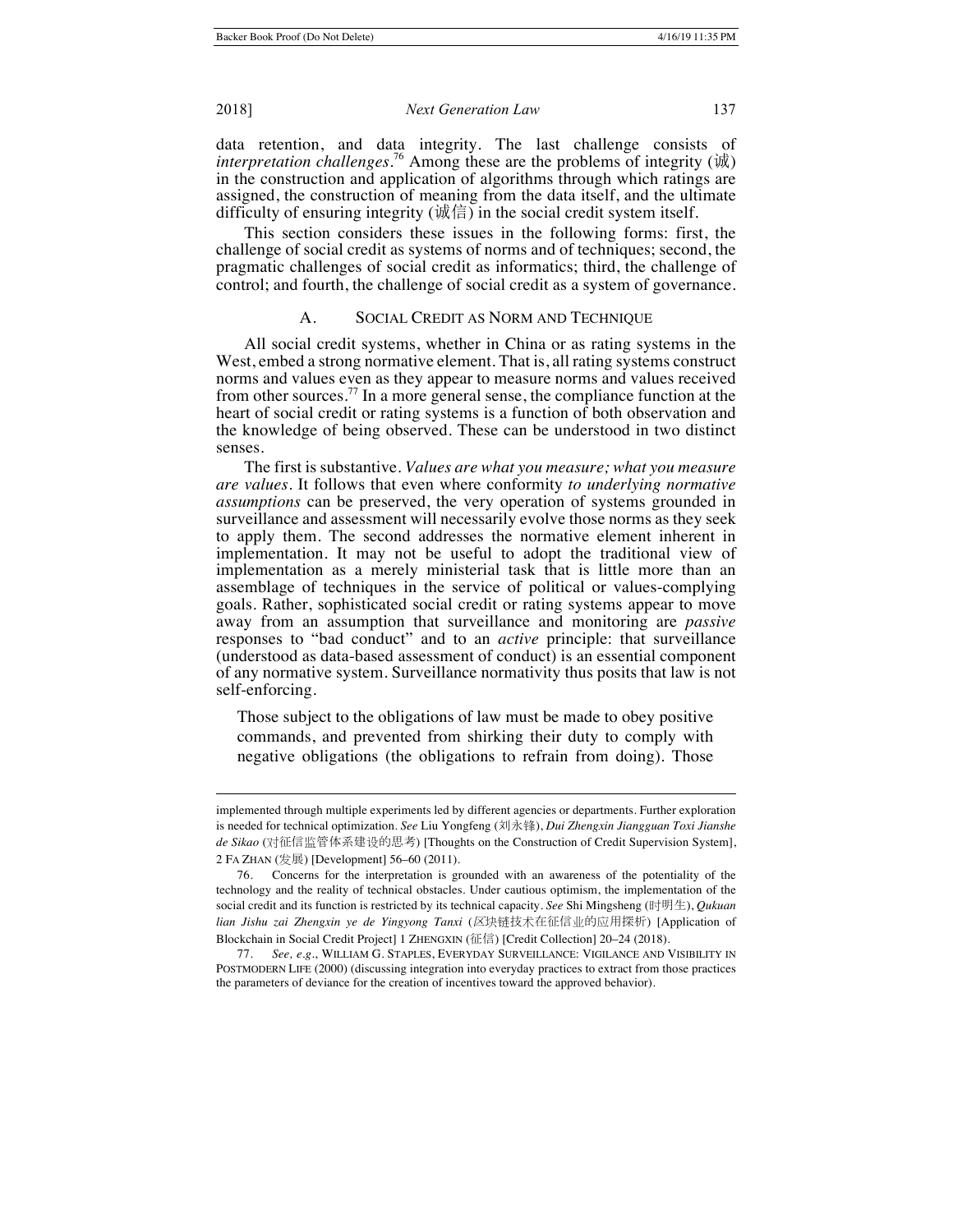subject to such obligations are no longer presumed to do so unless evidence to the contrary is produced. And that compulsion no longer comes at the point of a gun or in the uttering of individual representations of the legitimate authority of the state. Instead, it comes through the gaze; systems of constant observation combined with a self-awareness of being constantly observed that together coerces a particular set of behaviors tied to the character of the observation.<sup>78</sup>

The implementation of ratings or social credit systems changes the fundamental nature of the relationship among the state, the systems employed to ensure social harmony, and the advancement of the collective welfare of the nation. The change in the nature of the relationship between implementation surveillance normativity and individuals from command to compliance also *changes the nature of the relationship between the individual and the state from passive to active*. It is perhaps best understood in the context of the rise of a social "duty of loyalty"<sup>79</sup> at every level of the social order (acting for the benefit of the organization rather than for personal benefit) and the consequential focus on "corruption."<sup>80</sup> Social credit and rating systems thus produce a strong normative change in the fundamental organization of society—requiring active positive participation rather than passive obedience to the letter of command.

It applies with equal vigor in the private sector as well. "Tencent is zooming in on the credit structure in a sector it's dominating: gaming. The world's largest game developer by revenue just launched a credit rating system for online game players according to an announcement made on its Weibo."<sup>81</sup> The object is to manage demand (upwards). But social credit analytics are also constructed to maximize the value of the product.

According to the firm, the scores are evaluated on a monthly basis from several aspects including completeness of account information, activity, gaming assets, security contribution and cheating behaviors. Spending more time in-game, real-name authentication and reporting cheating by others would help elevate the credit score. Cheating,

 <sup>78.</sup> Backer, *supra* note 3, at 118.

<sup>79.</sup> For an interesting discussion in the consumer context, *see* Ma del Mar García de los Salmones, Angel Herrero Crespo & Ignacio Rodríguez del Bosque, *Influence of Corporate Social Responsibility on Loyalty and Valuation of Services*, 61 J. BUS. ETHICS 369 (2005).

Corruption has moved to a dominant place within the context of governance. It is central to the principle of good governance and the integrity of governance systems. On the connection between corruption and social credit systems, *see* Tian Xiangbo & Xin Qiao, (田湘波, 幸巧), *Wanshan Shehui Xinyong Tixi, Jiaqiang Fubai Yunatou Zhili* (完善社会信用体系 加强腐败源头治理) [Improve Social Credit System, Improve the Measures on Corruption Source] (July 10, 2018), http://fanfu.people.com.cn/ n1/2018/0710/c64371-30137463.html. On corruption and systemic integrity; *see, e.g.*, CONVENTION ON COMBATING BRIBERY OF FOREIGN PUBLIC OFFICIALS IN INTERNATIONAL BUSINESS TRANSACTIONS AND, ORG. FOR ECON. COOPERATION AND DEV. (2011), http://www.oecd.org/daf/anti-bribery/ ConvCombatBribery\_ENG.pdf.

<sup>81.</sup> Emma Lee, *Tencent Rolls Out Credit System for Online Gamers*, TECHNODE (April 8, 2018), https://technode.com/2018/04/08/tencent-rolls-out-credit-system-for-online-gamers/.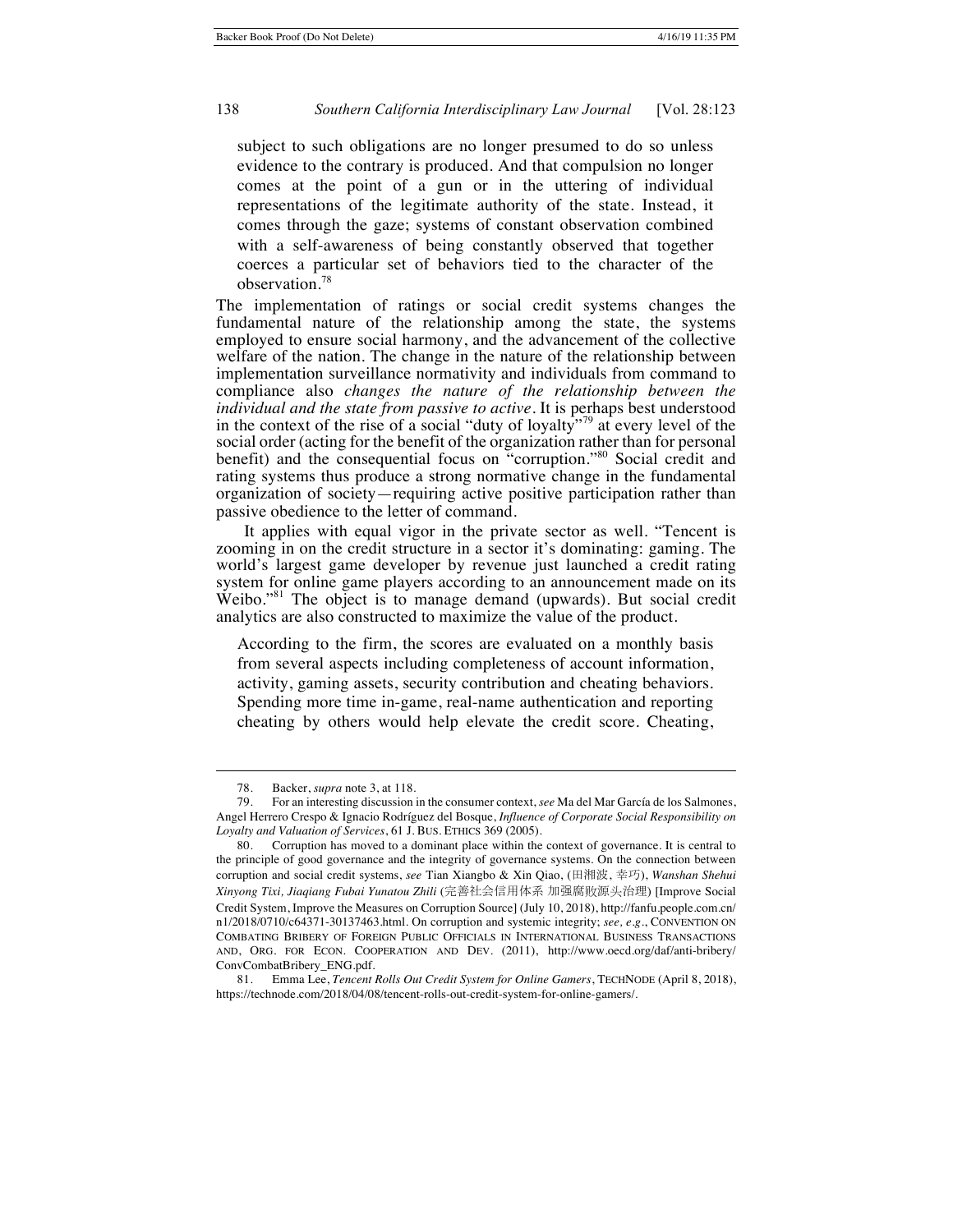spreading illegal information and using bad language will reduce the score.<sup>82</sup>

It follows that the reward and punishment system is also geared to increasing demand and corporate income. "Players with high scores will be able to get chances to join internal tests of new games and get virtual presents."<sup>8</sup>

### B. SOCIAL CREDIT AS INFORMATICS

Social credit or ratings systems are built on data.<sup>84</sup> Without data there are no algorithms to interpret human or institutional behavior, no means of judging such behavior, and no manner of developing effective systems of consequences implied by the value attributed to the rating. But data itself is highly problematic—and also a highly political exercise. The challenges posed by data can be usefully divided into several parts.

First is the basic issue of *data identification***.** What is raw information? What is judgment or conclusion? An easy example of this problem is "race": is it raw data or is it a judgment? These questions are not merely technical, they require application of core cultural, political, and normative assumptions to distinguish between raw facts (data) and the inferences from data.<sup>85</sup> For example, if one were to rate gardens based on the number of flowering plants in it, one might have to distinguish between garden flowers and weeds—that distinction is grounded not in fact (both plants flower) but in cultural decisions to distinguish between them in ways that may change over time.

The second challenge is the issue of *data choices*. One may be able to collect everything, but not everything will be useful for assessment and rating. Distinguishing between relevant and irrelevant data becomes a social, political, and economic act.<sup>86</sup> Thus, decisions about what is included or excluded in harvesting data help color analysis and provide evidence of normative bias or instrumental use of data.

The third challenge includes a host of *data collection issues*. Among these are the modalities of collection, which pose the following questions: must data be provided by those who generate it, will the state collect it itself, or will there have to be created specialized enterprises the purpose of which is data collection?<sup>87</sup> These are understood as issues of data collection activity or passivity (intake issues). Another set of issues concern data scope, that is the identification of what is collected, for what period, and how it is retained.

 <sup>82.</sup> Liao Yongan Tan Man (廖永安 谭曼), *Yi xingyonglifa tuijin Shehui Xinyong Tixi Jianshe* ( 以信用立法推进社会信用体系建设) [Promote Social Credit Through Legislation], GUANGMING

DAILY (光明日报) (Feb. 24, 2018), http://www.sic.gov.cn/News/572/8998.htm.

<sup>83.</sup> Emma Lee, *supra* note 81.

<sup>84.</sup> On the importance of data in the construction of systems, *see, e.g.,* Stephen Dillenburg, Timothy Greene & Homer Erekson, *Approaching Socially Responsible Investment with a Comprehensive Ratings Scheme: Total Social Impact*, 43 J. BUS. ETHICS 167 (2003).

<sup>85.</sup> *See, e.g.,* VICTORIA DURRER, TOBY MILLER & DAVE O'BRIEN, THE ROUTLEDGE HANDBOOK OF GLOBAL CULTURAL POLICY (2017).

<sup>86.</sup> *See*, *e.g.,* ROB KITCHIN, THE DATA REVOLUTION: BIG DATA, OPEN DATA, DATA INFRASTRUCTURES AND THEIR CONSEQUENCES (2014).

<sup>87.</sup> MCCLANAHAN, *supra* note 36, at 66.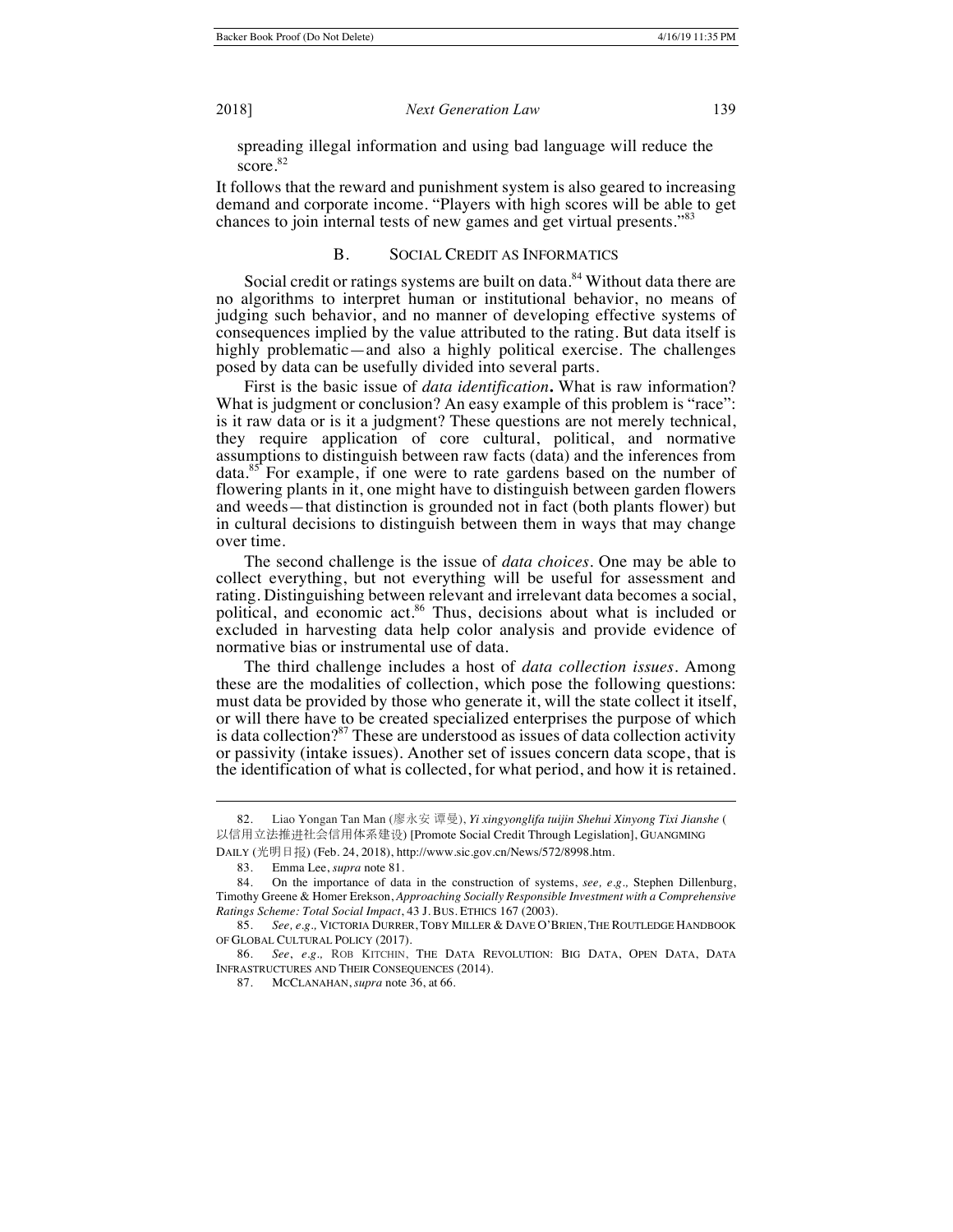Yet another collection issue centers on focus. That is, social credit and rating systems must develop a coherent understanding of the way collected data will be organized and distributed. Related to these are issues of capacity to collect.<sup>88</sup> These include a host of problems dealing with the technical capacity to collect and use data. Lastly, there are the challenges of the analytical framework—the algorithm.<sup>89</sup> Among the most important of these is the fundamental issue of human or mechanical interpretation.<sup>90</sup> The move toward artificial intelligence does not solve the problem; it merely complicates the issue. Artificial intelligence, in this sense can be understood as shifting the focus of decision-making from lower tier decisions about system operation to more abstract operational level decision-making.

The fourth challenge includes issues of evaluation and sufficiency—that is, issues of *transition from data collection to the extraction of information*  from data.<sup>91</sup> These touch on the two-way relationship between data collection and the objectives of collection. The choice of data can fundamentally affect the character of the information produced from data.<sup>92</sup> At the same time, assessments of the character of the need for information may affect the scope of the data harvested. Sufficiency issues include verification of data (an enormous issue of system integrity), data management (an issue of corruption), exposure (an issue of privacy), and confession (an issue of enforcement and management). Related to issues of evaluation are those of transparency. Transparency is the active element of surveillance.<sup>93</sup> The power of secret and public information includes not just the collection of data, but also the distribution of ratings and the publication of the consequences in terms of reward and punishment.<sup>94</sup> These issues, in turn, generate data that might itself require response from the system.

 <sup>88.</sup> Liu Jianzhou (刘建洲) , *Shehui Xinyong Tixi jianshe: Neihan, Moshi yu Lujingxuanze* (社会 信用体系建设:内涵、模式与路径选择) [Social Credit System: Meaning, Mode and Design], 3 ZHONGGONG ZHONGYANG DANGXIAO XUEBAO (中共中央党校学报) [CPC Party School Journal] (2011).

<sup>89.</sup> Zhao Shubo (赵书博), *Tuijin Shehui Xinyong Tixi Jianshe Jishi Canyuzhe Youshi Shouyizhe* (推进社会信用体系建设 既是参与者又是受益者) [Promote Social Credit, Benefactors and Participants], CHINACOURT (Mar. 15, 2018), http://bjgy.chinacourt.org/article/detail/2018/03/id/ 3230583.shtml.

<sup>90.</sup> Fan Xiaoxi (范晓忻), *Dashuju Zhengxin yu Xiaowei Qiye Rongzi* (大数据征信与小微企业 融资) [Big Data Credit System and Micro Financing], 22 ZHONGGUO JINGRONG (中国金融) [China Finance] 81 (2014).

<sup>91.</sup> Tian Xiangbo & Xin Qiao, (田湘波, 幸巧), *Wanshan Shehui Xinyong Tixi, Jiaqiang Fubai Yunatou Zhili* (完善社会信用体系 加强腐败源头治理) [Improve Social Credit System, Improve the Measures on Corruption Source] CPCNEWS.CN (Jul. 10, 2018), http://fanfu.people.com.cn/n1/2018/ 0710/c64371-30137463.html.

<sup>92.</sup> *Id.* 

<sup>93.</sup> Bácker, *supra* note 25.

<sup>94.</sup> Mareike Ohlberg (马晓月), Shazeda Ahmed (莎泽塔·艾哈迈德) & Bertram Lang (朗跃), *Zhongguo Shehui Xinyong Tixi de Yuqing yu Shijian* (中国社会信用体系的舆情与实践) [Central Planning, Local Experiments: The Complex Implementation of China's Social Credit System], 2 MERICS CHINA MONITOR 4, 10, 12 (2017), https://www.merics.org/sites/default/files/2017-12/171212\_China\_ Monitor\_43\_Social\_Credit\_System\_Implementation.pdf.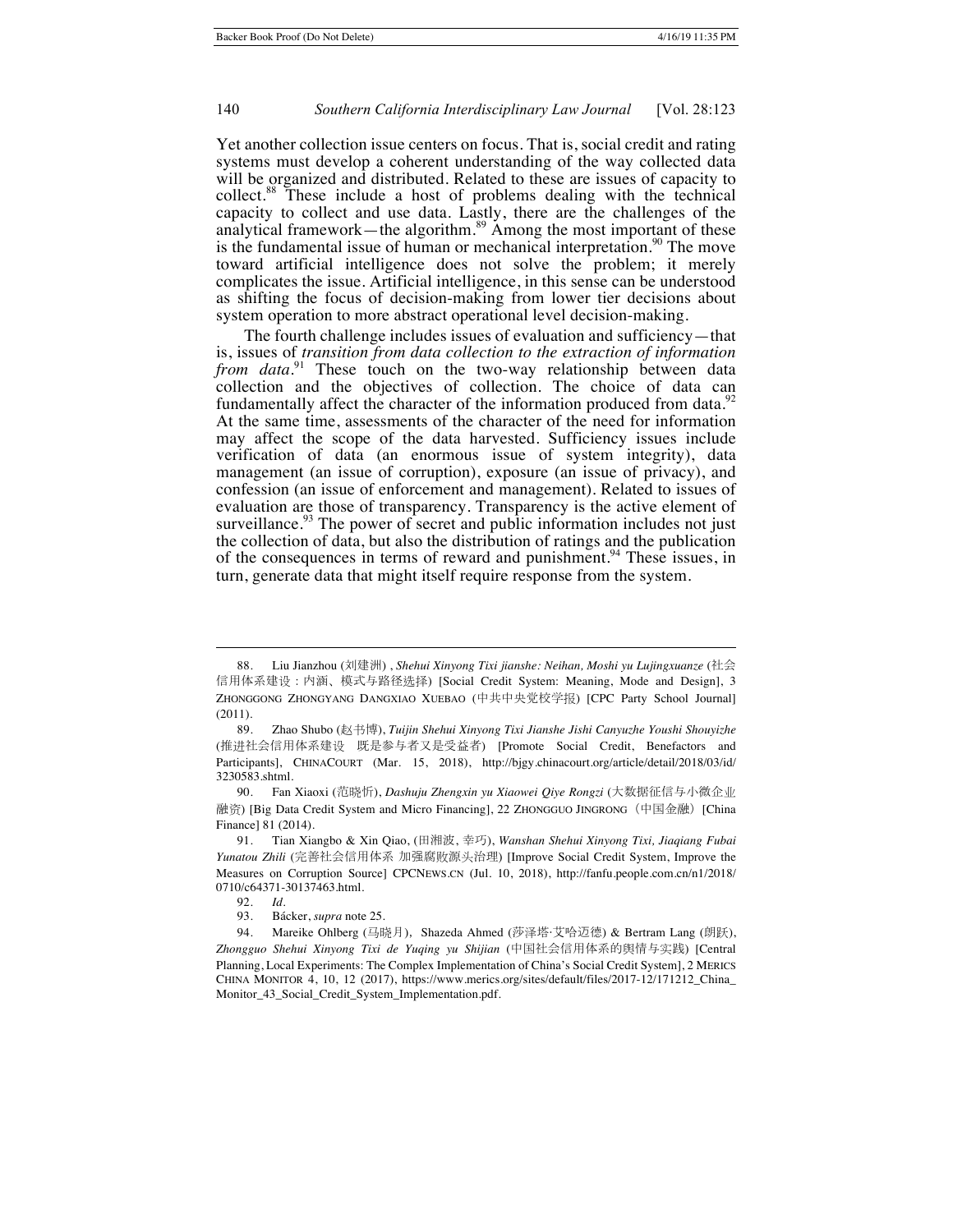Ultimately these issues suggest the broader challenge of coherence and legitimacy.<sup>95</sup> The connection between the data, the interpretation, and the judgement must be explored. More importantly, it is related to the issue of system integrity and therefore of the legitimacy of the system as a means of managing behavior and applying social, economic and political norms. These issues are central, for example, to the construction of social credit systems in China, at least in theory.<sup>96</sup> Lastly, of course, systematic integrity issues touch on the legitimacy of leadership and of their own fundamental obligation to the state and society.

### C. SOCIAL CREDIT AS CONTROL

All social credit and rating systems have control as their primary object.<sup>97</sup> While the control element of law and regulation is grounded in command obedience, the control element of a social credit and ratings system is grounded in assessment, incentive, and compliance. That fundamental difference in form does not change the character of the objective, just the means to its realization. Social credit and rating agency mechanisms substitute the certainty of legal command for the incentive structures of inducement and exposure—the public rating.<sup>98</sup> But the transformation makes it easier to shift the costs of compliance from the state (which always has the primary obligation to monitor and enforce) to the objects of the enforcement.<sup>99</sup> The great control value of social credit and rating agencies is the incentive it provides for self-enforcement through the correlation between behavior and rewards/punishments selected through algorithms (thus reducing enforcement costs and shifting its forms to data gathering and imposing rewards and punishments, rather than to the policing function).<sup>100</sup> Yet these self-enforcement systems still require law—not as a normative but as a structuring tool (in the way that law might be understood in the West

 <sup>95.</sup> Li Jin (李晶), *Woguo Shehui Xinyong Tixi Jianshe zai Xindai Lingyu de Yingyong* (我国社会 信用体系建设在信贷领域的应用) [The Development of Social Credit in China's Financing Field], 3 ZHONGGUO CHANJING (中国产经) [CHINA INDUSTRY & ECONOMY] 68–72 (2018).

<sup>96.</sup> Chen Xinnian (陈新年), *Cong Shehui Zhili Chuangxin Shijiao Kan Tuidong Shehui Xinyong Tixi Jianshe* (从社会治理创新视角看推动社会信用体系建设) [The Development of Social Credit System, A Prospective of Innovating Social Governance], 11 HONGGUAN JINGJI GUANLI (宏观经济管 理) [MACRO-ECONOMIC MANAGEMENT] 57-60 (2017).

<sup>97.</sup> Shao Yanjin (邵延进), *Shehui Xinyong Tixi Jianshe Bixu yi Fagui Chuangxin de Zhengxin Tixi wei Jichu* (社会信用体系建设必须以依法规范创新的征信体系为基础) [The Necessity for Chinese Social Credit System Construction to Regulate and Innovate Credit Reporting System by Law], 10 Zhengxin (征信) [Credit Collection] 4–7 (2017).

<sup>98.</sup> Yu Jingjing (余晶晶), Liu jia (刘佳) & Li Jingxuan (李敬轩), *Shehui Xinyong Tixi Jianshe deRuogan Sikao* (社会信用体系建设的若干思考) [Thoughts on the Construction of Social Credit System], 1 *Dangzheng Ganbu Luntan* (党政干部论坛) [Cadres Tribune] 18–19 (2017).

<sup>99.</sup> *See* IAN AYRES & JOHN BRAITHWAITE, RESPONSIVE REGULATION: TRANSCENDING THE DEREGULATION DEBATE (Oxford University Press 1995).

<sup>100.</sup> As one Western journalist quipped in an article, "If you need a loan, it might be time to unfriend that human rights lawyer – and 'like' that Communist Party official." Tom Holland, *China's credit ratings plan: from social media to medium of social control*, SOUTH CHINA MORNING POST (Feb. 5, 2018), https://www.scmp.com/week-asia/opinion/article/2131737/chinas-credit-ratings-plan-socialmedia-medium-social-control.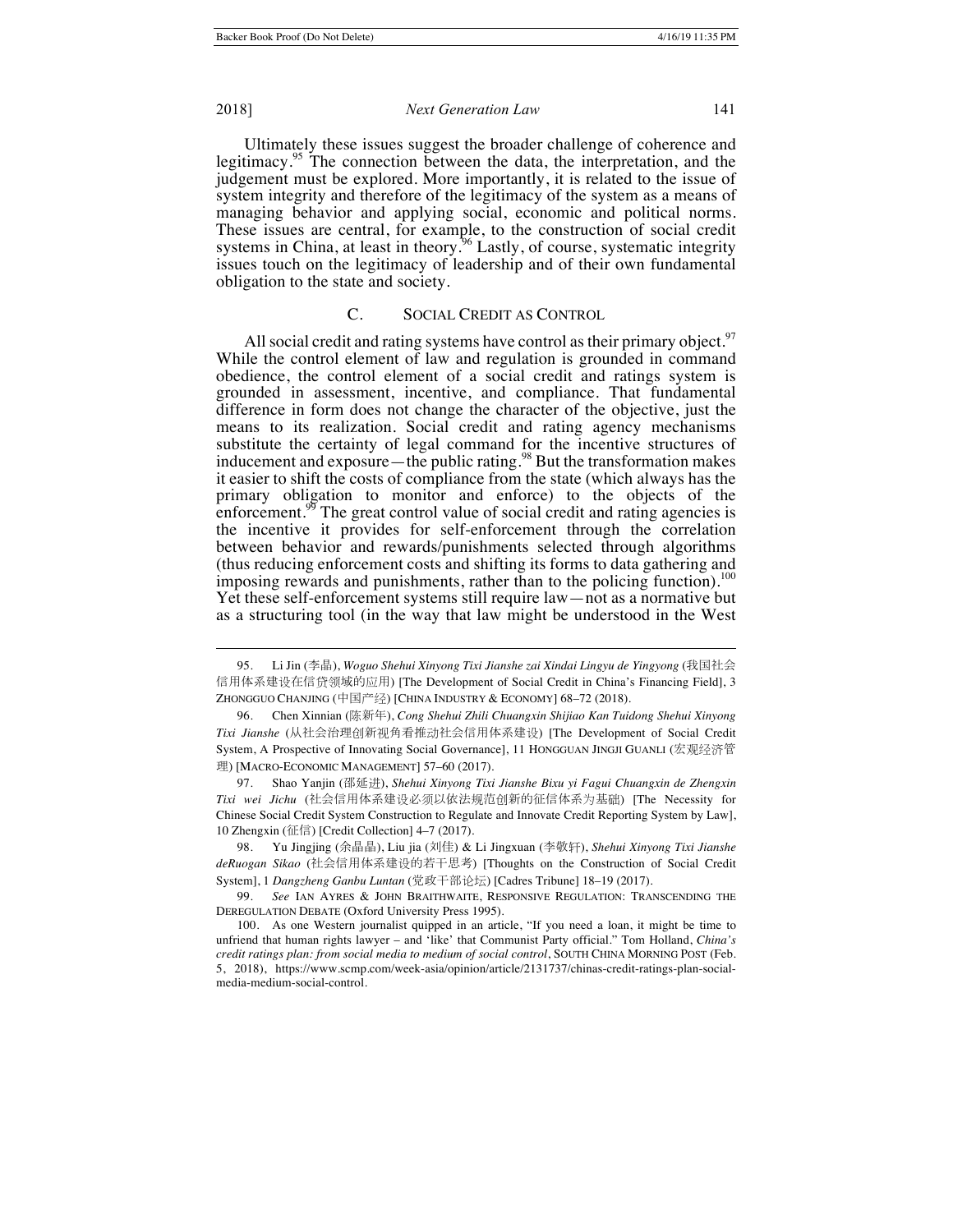when deployed to protect and enhance the integrity of markets). This objective has been suggested by Chinese authorities in the development of travel blacklists for low scoring individuals.<sup>101</sup> They also have utility for preserving military discipline.<sup>102</sup>

But the control objective also creates a set of new challenges. The first of these is the *location of control power*. Deciding where to locate the power to make fundamental determinations with respect to data identification, algorithm, and rewards and punishments effectively carries with it the power of controlling behavior. The choice is between localizing this power in provinces and cities, or retaining it in the central government. Invariably compromise will be necessary. But the resulting architecture of control, locating some power along the entire spectrum of the governmental apparatus, will carry with it a set of administrative problems. These will inevitably produce **the need to create a meta-social credit system** to oversee the administration of all social credit systems throughout the country.103 In China, that might be connected to the development of a supervisory system under the State Supervision Law.<sup>104</sup>

In China, meta-social credit or ratings control agencies will have to have the task of ensuring integrity and sincerity (诚信) among all aspects of social credit or ratings throughout the state and in the private sector.<sup>105</sup> Critical tasks will likely include creating a central authority for assigning responsibility for the production of information.<sup>106</sup> Related to this will be the responsibility of active dat production—something requiring state supervision and a strong leadership role for the Communist Party.<sup>107</sup> Even more challenging will be the task of developing and monitoring passive harvesting through state and private agencies. These create issues of integrity  $(W \oplus E)$  of their own.<sup>108</sup> Meta-social credit systems will likely also face the issue of coherence in rules for controlling access to data and interpretation algorithms, as well as for determining the use of information.<sup>109</sup> Shifting the identification and

104. *Shehui Xinyong Tixi Jianshe de Ruogan Sikao* (社会信用体系建设的若干思考) [Thoughts on Promoting Social Credit System], Zhongguo Jingrong (中国金融) [China Finance] (Aug. 11, 2014), http://www.wenming.cn/ll\_pd/sh/201408/t20140811\_2112153.shtml.

 <sup>101.</sup> *See, e.g.*, Campos Santiago, *China plans to offer incentives for positive social credit ratings,* GLOBAL TIMES (June 10, 2018).The reporting noted: "'Publishing a list of offenders has made it possible for society to sanction people with low credit. Now what is needed is to perfect the legal framework, with better sharing of credit information, or a better bankruptcy law, so that a complete credit system encompassing individuals, companies and government departments can be achieved,' said Tian."

<sup>102.</sup> Fu Danni, *Soldiers Put on Social Credit Blacklist for Leaving Service*, SIXTH TONE (Mar. 19 2018), https://www.sixthtone.com/news/1001938/soldiers-put-on-social-credit-blacklist-for-leavingservice ("[T]hree servicemen who refused to fulfill their military obligations in the eastern province of Anhui were fined 30,000 yuan (\$4,700) each and banned from planes and trains for two years").

<sup>103.</sup> BETH SIMONE NOVECK, SMART CITIZENS, SMARTER STATE: THE TECHNOLOGIES OF EXPERTISE AND THE FUTURE OF GOVERNING (Harvard University Press 2015).

<sup>105.</sup> Planning Outline, *supra* note 22.

<sup>106.</sup> MONTGOMERY VAN WART, LEADERSHIP IN PUBLIC ORGANIZATIONS 38 (M.E. Sharpe 2008).

<sup>107.</sup> OLGA GALININA, SERGEY ANDREEV, SERGEY BALANDIN & YEVGENI KOUCHERYAVY, INTERNET OF THINGS, SMART SPACES, AND NEXT GENERATION NETWORKS AND SYSTEMS 406 (Springer 2017).

<sup>108.</sup> Majia Holmer Nadesan, *Transparency and Neoliberal Logics of Corporate Economic and Social Responsibility, in* THE HANDBOOK OF COMMUNICATION AND CORPORATE SOCIAL RESPONSIBILITY (Øyvind Ihlen, Jennifer Bartlett & Steve May eds., Wiley 2011).

<sup>109.</sup> DAVID KIRSH, FOUNDATIONS OF ARTIFICIAL INTELLIGENCE 111 (MIT Press 1992).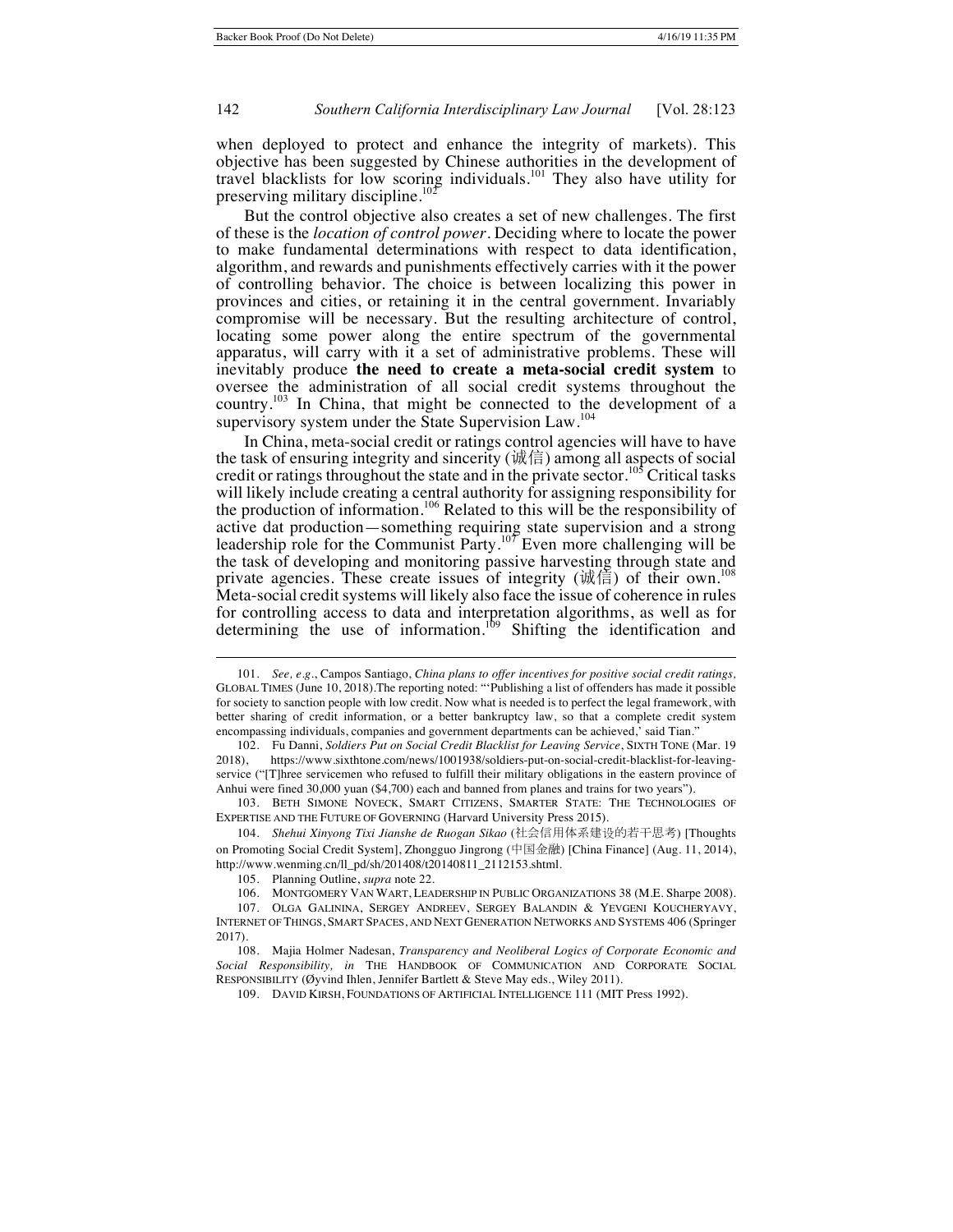management of raw data up to controlling institutions while moving judgment-making and consequence-dealing responsibilities down from controlling institutions will serve as an important challenge to the construction of legitimacy enhancing systems that push forward any allaround program of using social credit or rating to advance socialist modernization in the social, political and cultural spheres, and to a lesser extent, the economic sphere.

# D. SOCIAL CREDIT AS GOVERNANCE.

Buying video games, for example, can lower your social credit score under Sesame Credit's system. . . . Wired magazine spoke to Sesame Credit creators Alibaba in late 2017: "Alibaba admits it judges people by the types of products they buy. 'Someone who plays video games for ten hours a day, for example, would be considered an idle person,' says Li Yingyun, Sesame's Technology Director."<sup>111</sup>

The necessity of considering the control elements of social credit, and the likely need for meta-social credit agencies as the primary monitoring and rating force of social credit systems, nationally touch on the largest and most challenging issue of governance through social credit or rating systems. This is the problem with the character of governance and its enhancement of rule of law now understood in an entirely new, and perhaps uniquely socialist way. It touches on a transformation of governance that has affected all aspects of control in the West in the form of *gouvernmentalité*—a linking of governance with the techniques of its power.<sup>112</sup>

But to embed social credit as a means of providing integrity (诚信) in the governance process itself by changing the ultimate character of the interactions between the state and the masses will require an advancement of ideological thinking. Yet this advancement ties in nicely with contemporary views of the fusion of politics, economics, and security managed through the apparatus of institutions, sometimes privileging the state  $(e.g., China)^{13}$  and sometimes de-centering political institutions within fractured networks of power (e.g., the West),  $\frac{n}{4}$  but always focusing on the population. "This state of government which bears essentially on population and both refers itself to

 <sup>110.</sup> Matthias Goldmann, *Inside Relative Normativity: From Sources to STANDARD Instruments for the Exercise of International Public Authority, in* THE EXERCISE OF PUBLIC AUTHORITY BY INTERNATIONAL INSTITUTIONS: ADVANCING INTERNATIONAL INSTITUTIONAL LAW 682 (Armin Bogdandy, Rüdiger Wolfrum, Jochen Bernstorff, Philipp Dann & Matthias Goldmann eds., 2010).

<sup>111.</sup> Alex Avard, *Minus 10 Social Credits! 600 Million Gamers Face Punishment for Their Hobby as Life Imitates A Black Mirror Episode*, GAMESRADAR (Mar. 6, 2018), https://www.gamesradar.com/minus-10-social-credits-600-million-gamers-face-punishment-for-theirhobby-as-life-imitates-a-black-mirror-episode/ (citing Rachel Botsman, *Big Data Meets Big Brother as China Moves to Rate Its Citizens*, WIRED (Oct. 21, 2017), https://www.wired.co.uk/article/chinesegovernment-social-credit-score-privacy-invasion).

<sup>112.</sup> To govern, then, means to govern things. *See,* Mascini & van Erp, *supra* note 8, at 94.

<sup>113.</sup> ROBERT O'BRIEN, ANNE MARIE GOETZ, JAN AART SCHOLTE & MARC WILLIAMS, CONTESTING GLOBAL GOVERNANCE: MULTILATERAL ECONOMIC INSTITUTIONS AND GLOBAL SOCIAL MOVEMENTS 226 (Cambridge University Press 2000).

<sup>114.</sup> JOSIAH OBER, THE RISE AND FALL OF CLASSICAL GREECE 10 (Princeton University Press 2015).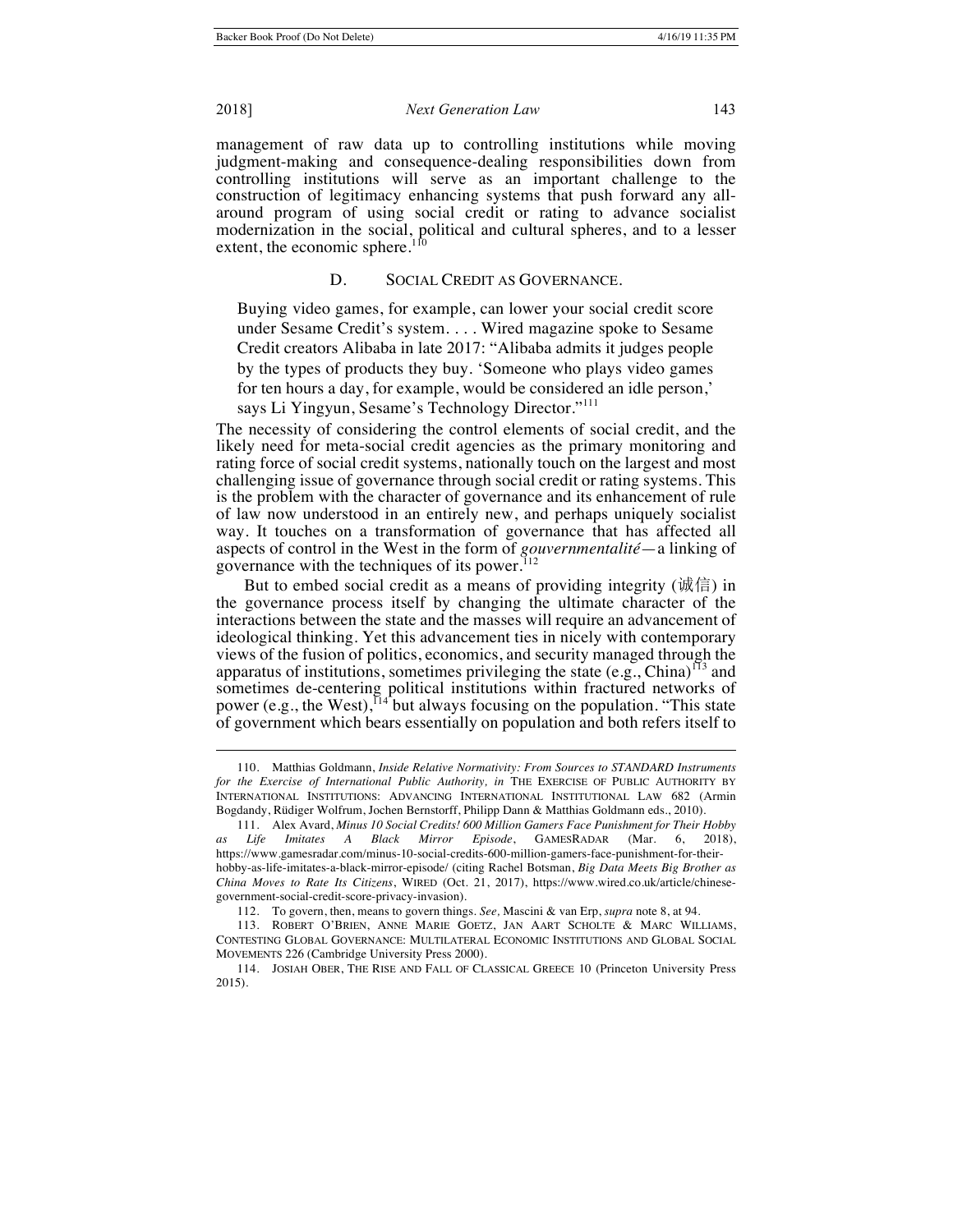and makes use of the instrumentation of economic savoir could be seen as corresponding to a type of society controlled by the apparatuses of security.<sup>115</sup>" It has been suggested that the system of social credit is inherently compatible with the core elements of the self-reflexive character of the Chinese political system.<sup>116</sup>

In the first instance it requires reconsidering the role and character of policing in modern socialist (and Western) societies. **Policing** appears to have become a primary focus of governance.<sup>117</sup> In the United States, for example, the Federal Securities Law can be understood as the construction of a legal order that centers its effectiveness on the disclosure and policing of compliance with rules.<sup>118</sup> That ultimate regulator, the federal government, selects the data to be gathered, deploys corporate outsiders to monitor internal surveillance efficiencies, defines the boundaries of effective analysis (that is of analysis with legal effects), and selects the judgment to be made from certain clusters of information, but not from others. In that context, one can understand the character of governance through law. Surveillance, here in its normative/regulatory guise, confronts the issues: **Is there an ideal from which deviations can be judged,** and at what point is deviation severe enough to merit discipline and correction? The answer increasingly appears to be no... and yes! $119$ 

Yet the move to policing and compliance through systems of data harvesting that produce ratings through the judgement of an algorithm that leads to incentives or punishment will—like the legal and regulatory systems that preceded it—also **produce resistance**. **<sup>120</sup>** In the context of social credit and rating systems, that resistance might tend to use similar techniques as the system that is being resisted.<sup>121</sup> For example, the control of crowds and mass protests through the techniques of surveillance has been met by evolving techniques of resistance based on the same techniques deployed to control crowds.<sup>122</sup>

118. Larry E. Ribstein, *Private Ordering and the Securities Laws: The Case of General Partnerships*, 42 CASE W. RES. L. REV. 23 (1992).

119. INDIRA CARR & PETER STONE, INTERNATIONAL TRADE LAW (6th ed. 2017).

120. William Isaac & Andi Dixon, *Why Big-Data Analysis of Police Activity Is Inherently Biased,* THE CONVERSATION (May 9, 2017, 9:34 PM), https://theconversation.com/why-big-data-analysis-ofpolice-activity-is-inherently-biased-72640.

122. *Id.* 

 <sup>115.</sup> Michel Foucault, THE FOUCAULT EFFECT: STUDIES IN GOVERNMENTALITY WITH TWO LECTURES BY AND AN INTERVIEW WITH MICHEL FOUCAULT 104 (ed. Graham Burchell, Colin Gordon, & Peter Miller).

<sup>116.</sup> *See* Samantha Hoffman, *Programming China: The Communist Party's autonomic approach to Managing State Security*, MERCATOR INST. CHINESE STUDIES (Dec. 12, 2017), https://www.merics.org/sites/default/files/2017-12/171212\_China\_Monitor\_44\_Programming\_China\_ EN\_\_0.pdf.

<sup>117</sup> . Peter K. Manning, *Drama, The Police and the Sacred, in* POLICING: POLITICS, CULTURE, AND CONTROL (Tim Newburn & Jill Peay eds., 2012).

<sup>121.</sup> It has been noted that "[i]t will therefore be critical to examine how strategic relations between the state and private sector are materialized through the national information superstructure and how enclosure of social communication is achieved through the policy and legislative process of making the system mandatory, a process that may simultaneously open black market identities for those citizens who seek to escape the state-corporate nexus of determination." Ramon Salim Diab, *Becoming-Infrastructure: Datafication, Deactivation, and the Social Credit System*, 1 J. CRITICAL LIBRARY & INFO. STUD. 1, 18 (2017).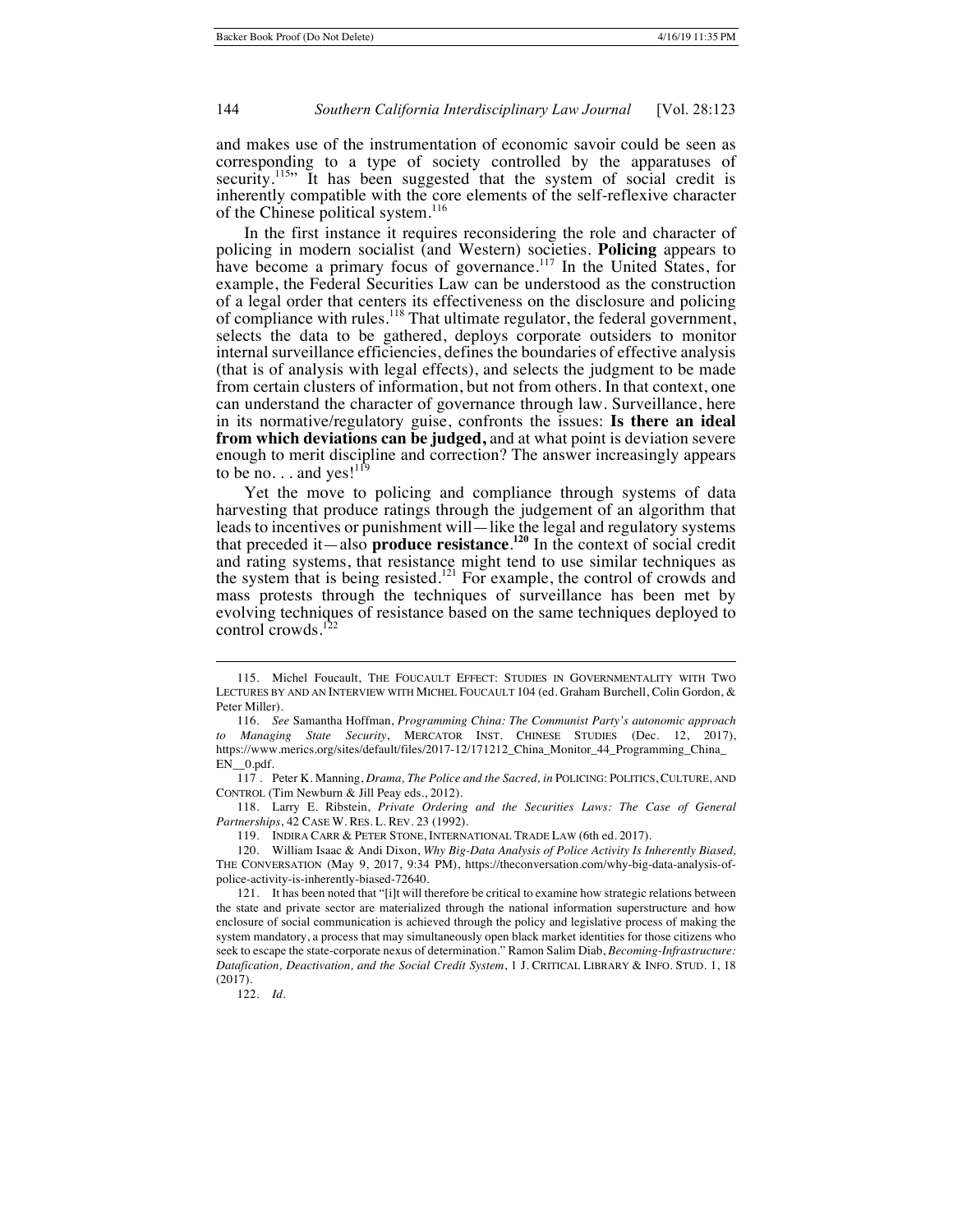It is also important to remember that this form of *governmentality* **follows the normative basis for political organization**. Social credit and ratings systems can have an inherently distinct socialist and Western character, grounded in the political ideologies of each system and the customs and traditions of the specific state in which it is used. In the West, that governance power of surveillance and control has fractured and one can expect social credit systems to remain the province of private enterprises as well as of state organs. One can expect a growing coordination of efforts. But it is unlikely that a centralized social credit system will emerge, even as the aggregation of all social credit sub systems effectively change the aggregate character of governance in Western societies. In China, the forms of governmentality are going in the opposite direction. One can expect centralization through the state and the construction outbound of cooperative partnerships with private enterprises, whose own sub-systems can be integrated with the overall state system, even as it is permitted a certain autonomy within its specific area of activity.

# III. THE INCORPORATION OF SOCIAL CREDIT AS NORM, TECHNIQUE, INFORMATICS, AND GOVERNANCE IN THE WEST.

One starts in the West with the ideology of rights at the dawn of the age of big data governance.<sup>123</sup> Within the purview of the state, individual rights are collectively expressed but individually performed, and thus judged in relation to the expectations of those who control the apparatus of state in its governmental and societal forms. Rights are the collective expression of those individual activities that the state must protect or against which the state may not interfere. Collective rights individually applied appear to be the principle on which the state (and eventually private collectives to some extent) has been managed within the cage of law. Still, the power relation always tilts toward the state and toward the preservation of the right, understood as "property" in the hands of the collective in whose service the state is constituted. This is a different but perhaps useful approach to Western conceptions of rights in ways that may resonate with the modern mind—that "rights" are the aggregated terms under which a state retains the Western version of the Chinese political notion of "mandate of heaven" (天命).

All of this is well known and well worn. Its modern manifestation—even within the fractured politics and societal control battles among the various ethnicities, religions, genders, and classes that now constitute the tribal structures of the United States—attest to the vigor of the notion of collectivity (even when fractured) in norms and individuality in performance and discipline. The intensification of modern battles among these tribal units for control of national space has produced the large number of so-called political conflicts of our own day. This is nothing new, of course. Religious factions previously had long sought to apply their own structures "extraterritorially" within national spaces, and those tools of aggressive

 <sup>123.</sup> Larry Catá Backer, *Ruminations 73: On American Independence Day 2017—Collective Rights Individually Performed at the Dawn of the Age of Data*, LAW AT THE END OF THE DAY (Jul. 4, 2017), https://lcbackerblog.blogspot.com/2017/07/ruminations-73-on-american-independence.html.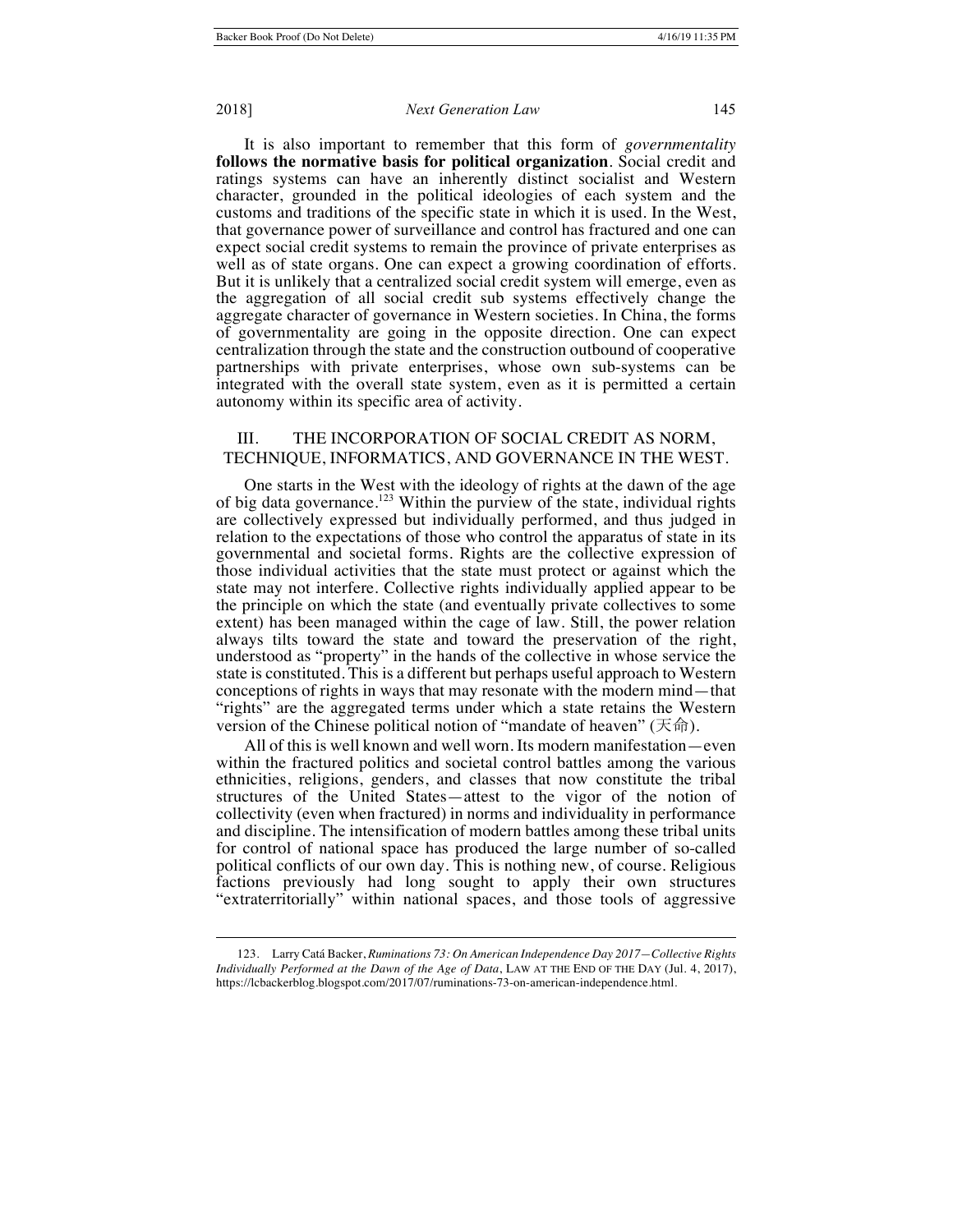expansion have now been taken and refined by others eager to expand the sting of their collective norms beyond their *volkish* (ethnic and national) boundaries.<sup>124</sup>

That this has now been deeply embedded within the politics of the state is merely the acknowledgement of the growing popular taste for the expansion of the jurisdiction of the state into virtually every facet of life and thought. And that appears to have opened a door that technology has constructed and the private sector has long inhabited—the world in which the collective right itself becomes an incarnate object(ive) and its subjects the individuals whose performance of rights serves as evidence of the incarnation of the right (collectively). At the same time, that transformation both elevates the individual to a position as the ultimate target of rights, and simultaneously reduces the individual to nothing more than that expression. The individual is "seen" only through its performance of abstract principles (rights), and it is those collective rights that then assume concrete form. Consider the individual in the territory of the enterprise. She is the sum of her shopping habits, her consumption of food and other objects. She may be reduced to the sum of her "Netflix" account or her reading purchases from iBooks or Amazon, in the same way that a corporation is sometimes reduced to little more than its financial statements.<sup>125</sup> Her political views are understood as the sum of her donations to charities and her political affiliations. She becomes "real" only when seen against the accumulated consumptive choices she makes (one can consume politics and religion as easily as one consumes a bowl of porridge). But she is more than that—this aggregation of choices that re-incarnates the abstracted individual (in the face of collective rights) also opens the possibilities for judgement, discipline, and control. Judgement comes when the collective offers its view of the value (collectively) of the exercise of individual rights (eating fatty foods, drinking, viewing certain movies, etc.).

Discipline comes when the costs of choices can be imposed on the individual (bad credit ratings increases the cost of borrowing; smoking raises costs of health benefit plans, etc.).<sup>126</sup> And control comes when aggregated data of choices suggests the turn of policy in terms of managing the range of choices and directing choices toward particular ends (offering vinyl records, restricting the sale of liquor, etc.).<sup>127</sup> When combined with the flexibility of markets for information, and consent driven transactions, Western social credit systems can be embedded within the ecologies of market driven policies.

A brand new fintech, Lodex, will allow the public to combine credit scores and an optional social score to get better rates through lenders

 <sup>124.</sup> KAMARI MAXINE CLARKE & DEBORAH A. THOMAS, GLOBALIZATION AND RACE: TRANSFORMATIONS IN THE CULTURAL PRODUCTION OF BLACKNESS 31 (Duke University Press 2006).

<sup>125.</sup> *iBooks*, APPLE, INC., https://itunes.apple.com/us/app/ibooks/id364709193?mt=8 (last visited Sept. 2, 2018); *What is Netflix?*, NETFLIX, INC., https://help.netflix.com/en/node/412 (last visited Sept. 2, 2018); *see also* Adrienne LaFrance, *Amazon Is Making It Easier for Companies to Track You*, ATLANTIC (Apr. 14, 2017), https://www.theatlantic.com/technology/archive/2017/04/amazon-is-making-it-easierfor-companies-to-track-you/522999/.

<sup>126</sup> FREDERICK SCHAUER, THE FORCE OF LAW 218 (2015).

<sup>127</sup> RICHARD M. RYAN, THE OXFORD HANDBOOK OF HUMAN MOTIVATION (2013)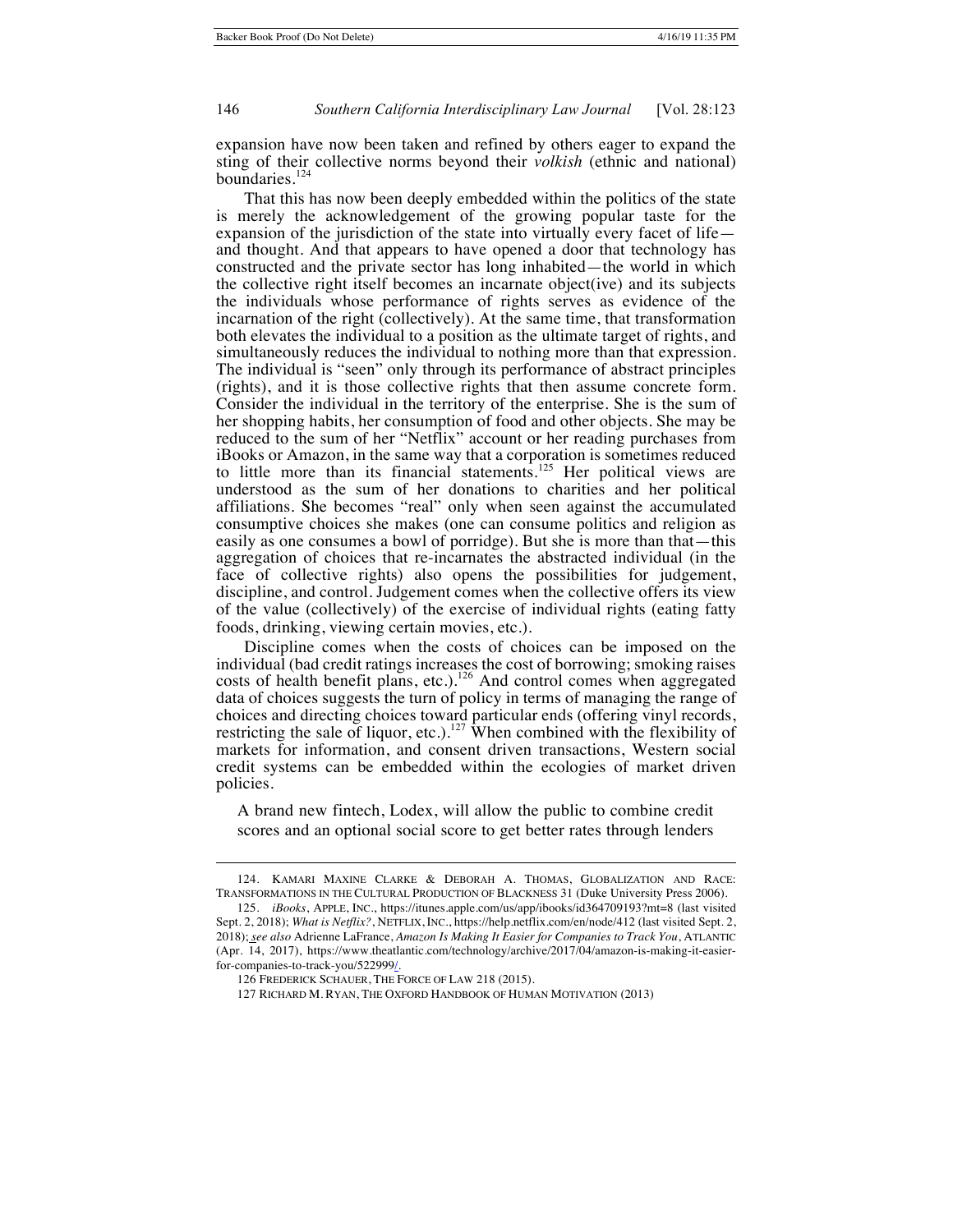and finance brokers. The auction-style platform lets individuals share these scores anonymously, set up an auction from their smartphone and watch the bids come in. It will be free for consumers.<sup>128</sup>

Sometimes, this integrated credit scoring is not done with the complicity of the parties; where Chinese social credit speaks to integrity and social obligation, Western constructions of private social credit systems speak to risk.<sup>[29</sup> And, indeed, the dynamics of integrated social credit style systems from data harvesting, to analytics, to the application of algorithms to deliver rewards and punishments—has already become part of some prominent internet based games.<sup>130</sup> And with it, an entire generation of individuals will be trained to see in such systems nothing either extraordinary or threatening.

The power of surveillance and data analytics is not limited to the private sector. And indeed, the traditional focus of information has been tied to the power of the state and the integrity of its political organization and operation—usually encased in substantial and complex systems of law.<sup>131</sup> The conventional problems fall into two categories.<sup>132</sup> The first is collection

"Credit bureaus are increasingly becoming irrelevant," says Dipak Gupta, joint managing director at Kotak Mahindra Bank. "Traditionally, we have had 40% weightage to bureaus, but because there is so much data available that weightage may be 20%." In March, Kotak launched a digital savings bank account, which allows customers to save and pay using their mobile phones. Gupta said the information that the bank got through mobile phones is very useful to make credit decisions and also to prevent fraud. *Id.*

130. "I was an avid World of Warcraft player until one day the game changed unfavourably. Developers introduced a thing called a gear score, which gave every player a rating based on what items they possessed. . . . Suddenly players with low scores were locked out of group opportunities and many doors to advance in the game closed shut." Simon Waters, Editorial, *Warning, Your Social Score Is Below Acceptable Levels*, New Zealand Herald (May 3, 2018), https://www.nzherald.co.nz/technology/news/ article.cfm?c\_id=5&objectid=12041421.

131. "In fact, the level of coordination between agencies and bureaucracies of the state implied by the term surveillance, with its connotation of linkages between data collection and repression, suggests capabilities that the state may not possess." Akhil Gupta, *Governing Population: The Integrated Child Development Services Program in India, in* STATES OF IMAGINATION: ETHNOGRAPHIC EXPLORATIONS OF THE POSTCOLONIAL STATE 65, 88 (Thomas Blom Hansen & Finn Stepputat eds., 2001); *see also* Mitchell Dean, *"Demonic Societies": Liberalism, Biopolitics, and Sovereignty, in* STATES OF IMAGINATION: ETHNOGRAPHIC EXPLORATIONS OF THE POSTCOLONIAL STATE 41, 59–61 (Thomas Blom, Hansen & Finn Stepputat eds., 2001) (discussing data collection and repression in the context of biopolitical racism).

132. *See, e.g.,* Rachel Levinson-Waldman, *What the Government Does with Americans' Data*, BRENNAN CENTER FOR JUSTICE (2013), https://www.brennancenter.org/sites/default/files/publications/ Data%20Retention%20-%20FINAL.pdf.

 <sup>128.</sup> Miklos Bolza, *Social Scoring to Complement Credit History*, AUSTRALIAN BROKER (Nov. 15, 2017), https://www.brokernews.com.au/news/breaking-news/social-scoring-to-complement-credithistory-243630.aspx.

<sup>129.</sup> This has emerged in the Indian loan industry. "As banks sharpen their internal assessment of risk before lending, they are investing in analytics, data gathering and use of social media more now than on conventional tools like score from credit information bureaus, which capture borrowing." Joel Rebello & Saloni Shukla, *Forget Credit Rating, Your Social Media Posts May Decide Whether You Will Get a Loan or Not*, ECONOMIC TIMEs (Dec. 13, 2017), https://economictimes.indiatimes.com/industry/ banking/finance/banking/forget-credit-rating-your-social-media-posts-may-decide-whether-you-willget-a-loan-or-not/articleshow/62044761.cms. These social credit structures access both generally available posting and also data harvesting through convenience features like mobile banking apps to harvest and use data: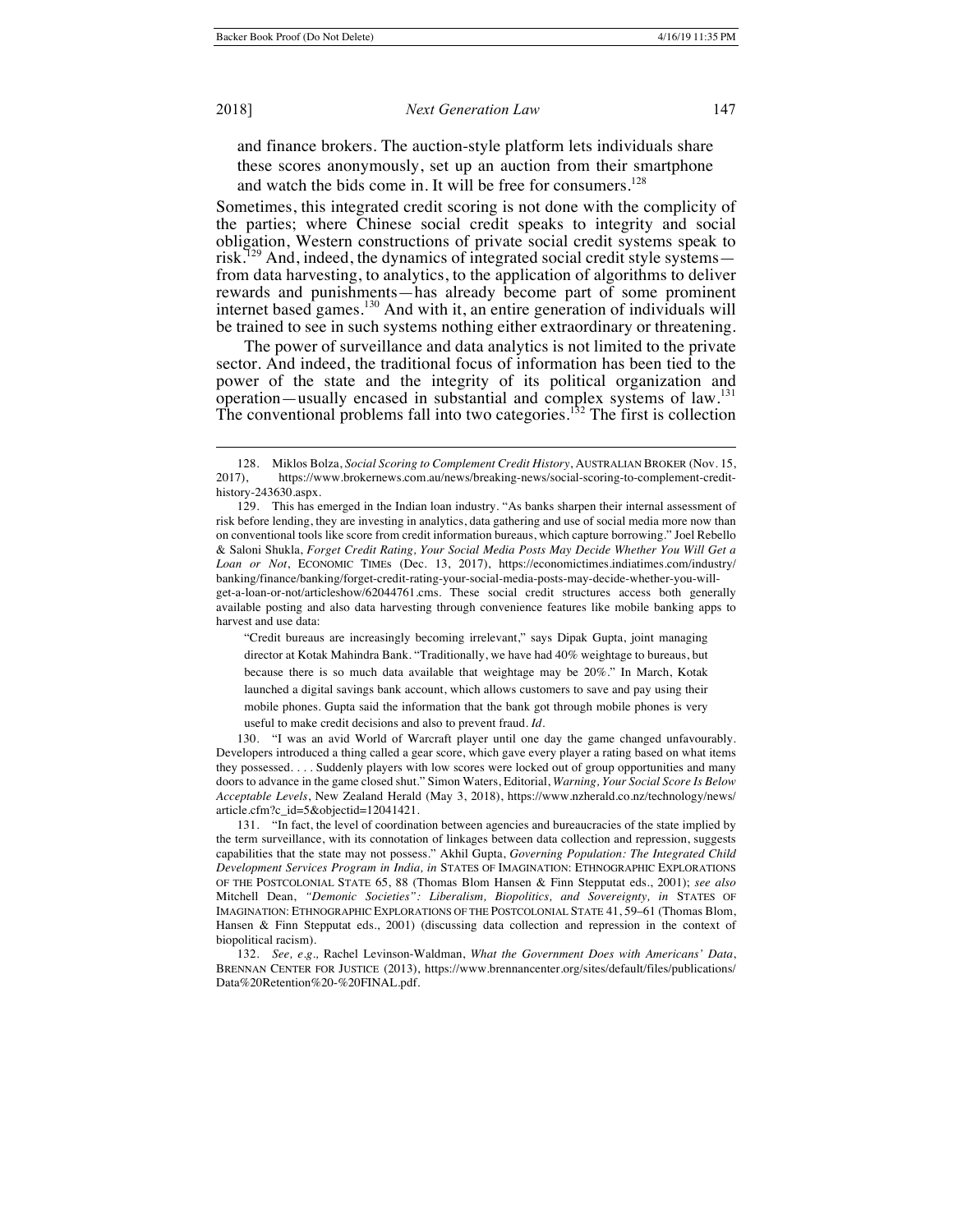by prosecutorial and police/security services. This tends to be the most contentious and political. $133$  The second is the harvesting and use of massive amounts of information by administrative agencies directly or collaterally related to their missions.<sup>134</sup> These "are problems of information processing the storage, use, or analysis of data—rather than information collection. . . . but they also affect social structure by altering the kind of relationships people have with the institutions that make important decisions about their lives."<sup>135</sup>

As governmental operations have expanded, information has sometimes come to be used in a manner and under information cultures that mimic those of the private sector. These include all of the usual issues—coherence in data policies, cooperation within an organization, legal constraints, and the like.<sup>136</sup> The governance utility of these programs are better known now. One example is the disciplinary power of the American Food Stamp Program.<sup>137</sup> Virginia Eubanks has shown how the introduction of the electronic benefit transfer (EBT) system has altered the lives of poor people receiving food stamps since the Welfare Reform Act of  $1996$ .<sup>138</sup> She argued that the imposition of the new system facilitated an intensification of surveillance that significantly limited people's ability to meet their needs in their own way—they had to stay within the constraints of the system that both monitored and provided benefits.<sup>139</sup> She noted how as the system intensified monitoring and data extraction, it ironically became much more opaque and arbitrary—in the sense that it could not be reasoned or engaged with.<sup>140</sup> Lastly, she noted how data harvesting itself then served to distort the lives of individuals by fracturing the data generated through surveillance and engaging in data transactions that effectively fragmented knowledge as it constituted and reconstituted data to suit the needs of end users.<sup>141</sup> This last effect was intensified as governmental efforts were privatized and data itself provided a means of commodifying and extracting value from data generating services.

 <sup>133.</sup> "Granted, the federal government, law enforcement, and private sector rely on information gathering in order to protect the general welfare, fight crime, and conduct business. But the surveillance of citizens has risen so sharply in recent years that the ACLU warns against the potential for abuse." DAVID M. KAPLAN, READINGS IN THE PHILOSOPHY OF TECHNOLOGY 247 (2d ed. 2009).

<sup>134.</sup> *See* Rebecca R. Rosen, *Why Should We Even Care If the Government Is Collecting Our Data?*, ATLANTIC (Jun. 11, 2013), https://www.theatlantic.com/technology/archive/2013/06/why-should-weeven-care-if-the-government-is-collecting-our-data/276732/.

<sup>135.</sup> David Solove, *'I've Got Nothing to Hide' and Other Misunderstandings of Privacy*, 44 SAN DIEGO L. REV. 745 (2007).

<sup>136.</sup> *How States Can Gather Better Data for Evaluating Tax Incentives*, Brief, PEW CHARITABLE Trust (June 2018), http://www.pewtrusts.org/-/media/assets/2018/06/how-states-gather-data-taxincentives\_brief.pdf.

<sup>137.</sup> The Food Stamp Program was authorized by Congress through legislation, and operated by Secretary of Agriculture since 1962. It provides food purchasing assistance to low-income people in U.S. *See Supplemental Nutrition Assistance Program (SNAP)*, USDA FOOD & NUTRITION SERVICE (Nov. 28, 2017), https://www.fns.usda.gov/snap/short-history-snap.

<sup>138.</sup> Virginia Eubanks, *Technologies of Citizenship: Surveillance and Political Learning in the Welfare System, in* SURVEILLANCE AND SECURITY: TECHNOLOGICAL POLITICS AND POWER IN EVERYDAY LIFE 89 (Torin Monahan ed., 2006).

<sup>139.</sup> *Id.* at 90.

<sup>140.</sup> *Id.* at 91.

<sup>141.</sup> *Id.*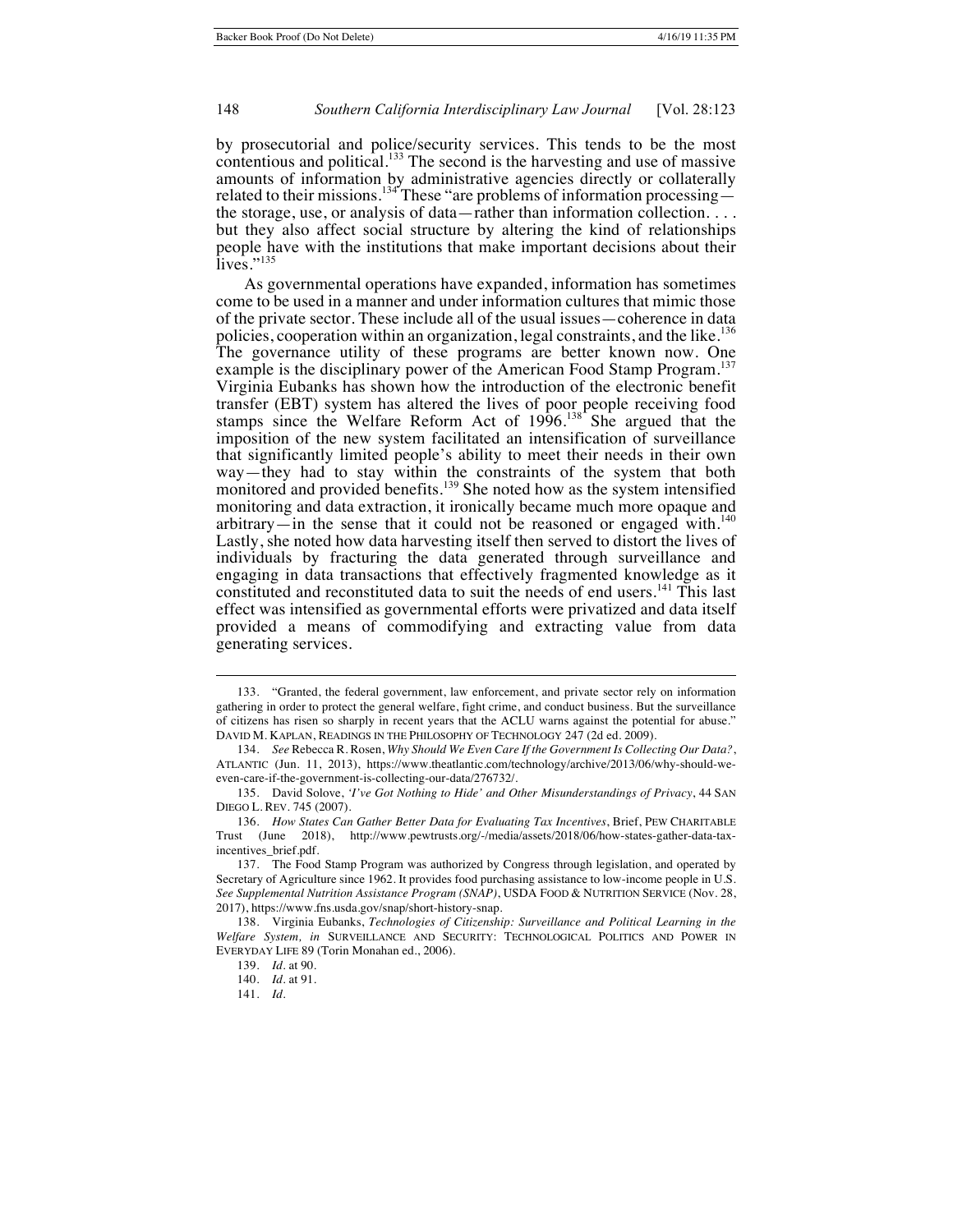It is thus easier to see how this progress from collective rights to collective management in the age of information has a more transformative effect as well. This age of metrics, of information, and of algorithms, appears to have inverted the traditional relationship between collective and individual, though not the principle itself (i.e., collective rights individually applied). Where once there was only the state managed within law, now individual performance of collective rights is managed within cages of information. And not just by the state, but through its direct and indirect instrumentalities—enterprises, educational institutions, religion, and societal organizations (especially those fractured along sub-collective lines). Each of us already is reduced to the manifestation of our aggregate actions every time we seek entry into the United States; and sometimes when we seek to vote or get a job. It is only a matter of time before the state, through objectives based management programs—grounded in rights and obligations, of course—embraces fully the pattern of judgment, discipline, and control through data management and interpretation as the foundation for a new sort of governance. $142$  Inevitably, the state—together with the non-state sectors through which state power will be privatized—will begin to move aggressively not merely to "see" individuals as collections of data, but to use that data to make judgements about those individuals and choices, and to seek to both discipline and control.<sup>143</sup> To that end, the algorithm will become the new statute and the variable in econometrics the new basis of public opinion. We appear to be passing from the age of rights to the age of information-management, and from the age of collective responsibility and constraints to the age of collective management.

The reconstitution of the individual as the convergence point of data has now given new form to the principles inherent in our Declaration of Independence, $144$  and in the process, appears (again) to radically transform the constitution of the state and the language of power. The only real question touches on the relationship of ancient structures of laws and rights—the violations of which revoked Britain's Mandate of Heaven over its American colonies in 1776—to the new structures of governance and management from which rights will now be derived, preserved, and managed.<sup>145</sup> And to that end, the United States, like other Western liberal democracies, has already opened the door to more polycentric governance.<sup>146</sup> It increasingly combines the old traditional structures of law as command, with the more

 <sup>142.</sup> Renata Paola Dameri, Roberto Garelli & Francesca Ricciardi, *The Didactic Challenge of Accounting Information Systems and ERPs for Business Schools: A Proposal for the Italian Universities*, *in* 3 LECTURE NOTES IN INFORMATION SYSTEMS AND ORGANISATION: ACCOUNTING INFORMATION SYSTEMS FOR DECISION MAKING 339–41 (Daniela Mancini et al. eds., 2013).

<sup>143.</sup> THE FUTURE OF THE PUBLIC DOMAIN: IDENTIFYING THE COMMONS IN INFORMATION LAW 249 (Lucie Guibault & P. Bernt Hugenholtz eds., 2006).

<sup>144.</sup> CARL SCHMITT, CONSTITUTIONAL THEORY 126 (2008).

<sup>145.</sup> *See* Larry Catá Backer, *Ruminations 79: On American Independence Day 2018—The Meaning of Grievances Beyond the Principles at Its Edges; The U.S. Declaration of Independence in the NEW ERA*, LAW AT THE END OF THE DAY (July 4, 2018), http://lcbackerblog.blogspot.com/2018/07/ruminations-79 on-american-independence.html.

<sup>146.</sup> Andreas Georg Scherer & Guido Palazzo, *The New Political Role of Business in a Globalized World: A Review of a New Perspective on CSR and its Implications for the Firm, Governance, and Democracy*, 4 J. MGMT. STUDY 899 (2011).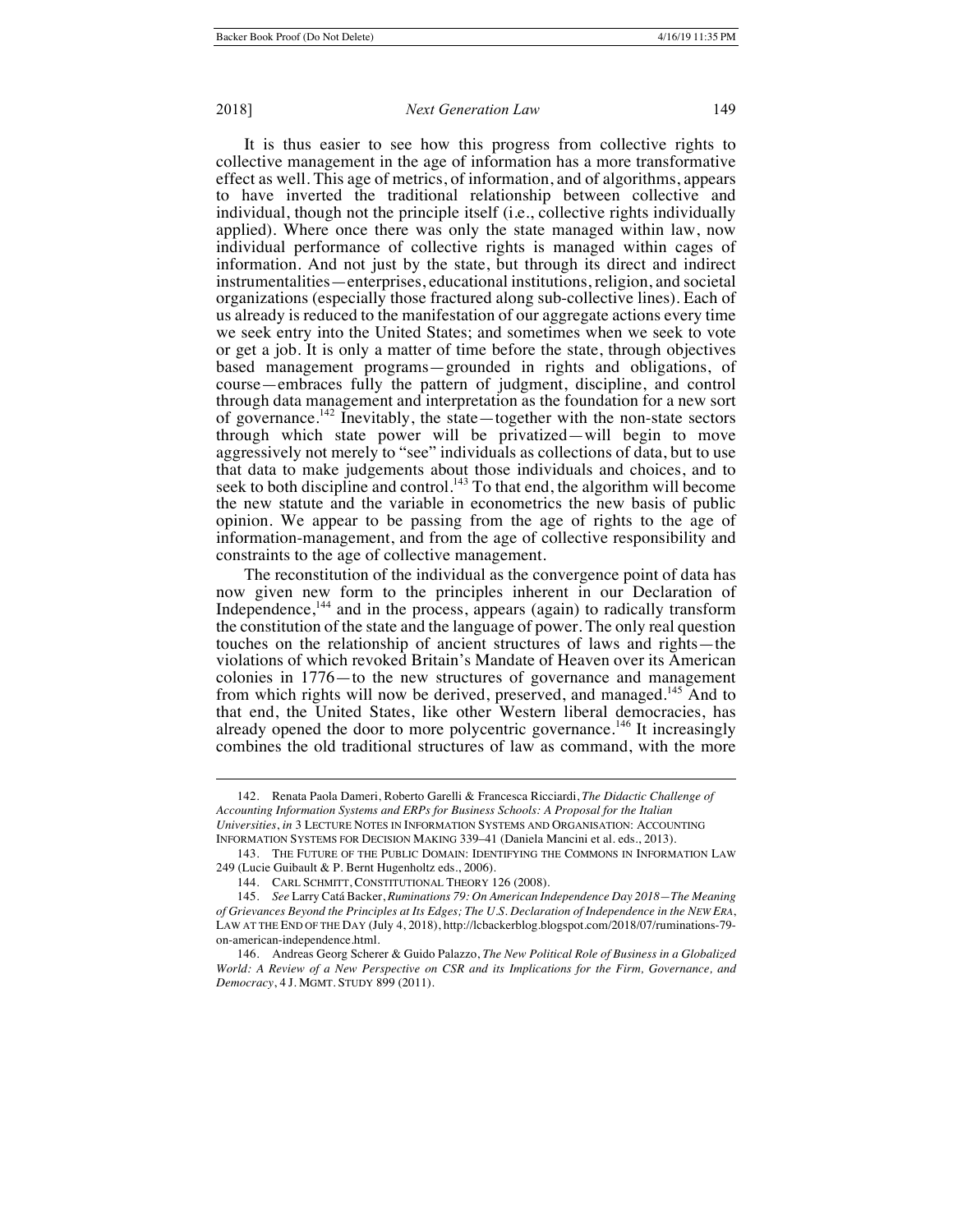flexible managerial approaches of data-based rating and discretion guiding systems. It has begun to emphasize governance grounded on compliance and cooperation, $147$  especially with respect to the construction of monitoring and surveillance systems within enterprises subject to legal requirements.<sup>148</sup> And most important of all, it has recognized the fracture of this sort of governance power by locating some of its sources well outside the state apparatus. News media effectively influence ratings of universities,<sup>149</sup> even as state agencies serve to review and certify them.<sup>150</sup> Private credit agencies rate the creditworthiness of individuals,  $151$  enterprises, and government  $152$  through the application of criteria and the harvesting of data under their control and molded to suit their objectives.<sup>153</sup> And as the next section suggests, private global civil society now rates performance in the area of the corporate social responsibility using its own data gathering systems to which proprietary algorithms are applied.<sup>154</sup>

# A. SOCIAL CREDIT SYSTEMS IN THE WEST: A VIEW FROM THE PRIVATE SECTOR.

There is no social credit system in the West analogous to the emerging Chinese model. But that should provide little solace to those who view the institution of new forms of governance as a potential challenge to the orderliness and legitimacy-enhancing structures of a system of laws and administrative regulations constrained by rule of law and overseen by elected officials, bureaucrats, and courts. In its place one finds the unifying structures of markets for data<sup>155</sup> around which societally coherent norms of

151. *The Credit Rating Controversy*, COUNCIL ON FOREIGN RELATIONS (Feb. 19, 2015), https://www.cfr.org/backgrounder/credit-rating-controversy.

 <sup>147.</sup> Benito Arrunada & Veneta Andonova, *Market Institutions and Judicial Rulemaking*, *in* HANDBOOK OF NEW INSTITUTIONAL ECON. 229, 232 (Claude Menard & Mary M. Shirley eds., 2005).

<sup>148.</sup> This is especially true in the context of the legislation of modest corporate social responsibility in Western States. *See* Annie Kelly, *The UK's New Slavery Laws Explained: What Do They Mean for Business?*, GUARDIAN (Dec. 14, 2015), https://www.theguardian.com/sustainable-business/2015/ dec/14/modern-slavery-act-explained-business-responsibility-supply-chain.

<sup>149.</sup> *See, e.g.,* Sheryl Tremblay, *Are We Teaching International Media at Small Liberal Arts Colleges?*, *in* DIGITAL TRANSFORMATION IN JOURNALISM AND NEWS MEDIA: MEDIA MANAGEMENT, MEDIA CONVERGENCE AND GLOBALIZATION, at 504 (Mike Friedrichsen & Yahya Kamalipour eds., Media Bus. & Innovation, 2017) (explaining how top liberal arts colleges offered courses focused on issues of international media).

<sup>150.</sup> Janna Anderson, Jan Lauren Boyles & Lee Rainie, *The Future of Higher Education*, PEW RES. CTR. (July 27, 2012), http://www.pewinternet.org/2012/07/27/the-future-of-higher-education/.

<sup>152.</sup> *Id.* 

<sup>153.</sup> *Id.* 

<sup>154.</sup> Third party certification has become an important element of non-state based governance. *See What is a Rating Agency?,* CORP. FINANCE INST., https://corporatefinanceinstitute.com/resources/ knowledge/finance/rating-agency/ (Last visited July 17, 2018).

<sup>155.</sup> On the rise of markets for data see, e.g*,* Steve Kroft, *The Data Brokers: Selling Your Personal Information*, CBS NEWS (Mar. 9, 2014,), https://www.cbsnews.com/news/the-data-brokers-selling-yourpersonal-information/; Catlyn Renee Miller*, I Bought a Report on Everything That's Known About Me Online: Data Brokers Collect and Sell People's Personal Information, How Accurate Is What They Find?*, ATLANTIC (June 6, 2017), https://www.theatlantic.com/technology/archive/2017/06/online-databrokers/529281/; *see also* Jon Brodkin, *Why One Republican Voted to Kill Privacy Rules: "Nobody Has to Use the Internet"*, ARSTECHNICA (April 14, 2017, 1:03 PM), https://arstechnica.com/techpolicy/2017/04/dont-like-privacy-violations-dont-use-the-internet-gop-lawmaker-says/. *But* s*ee* Gillian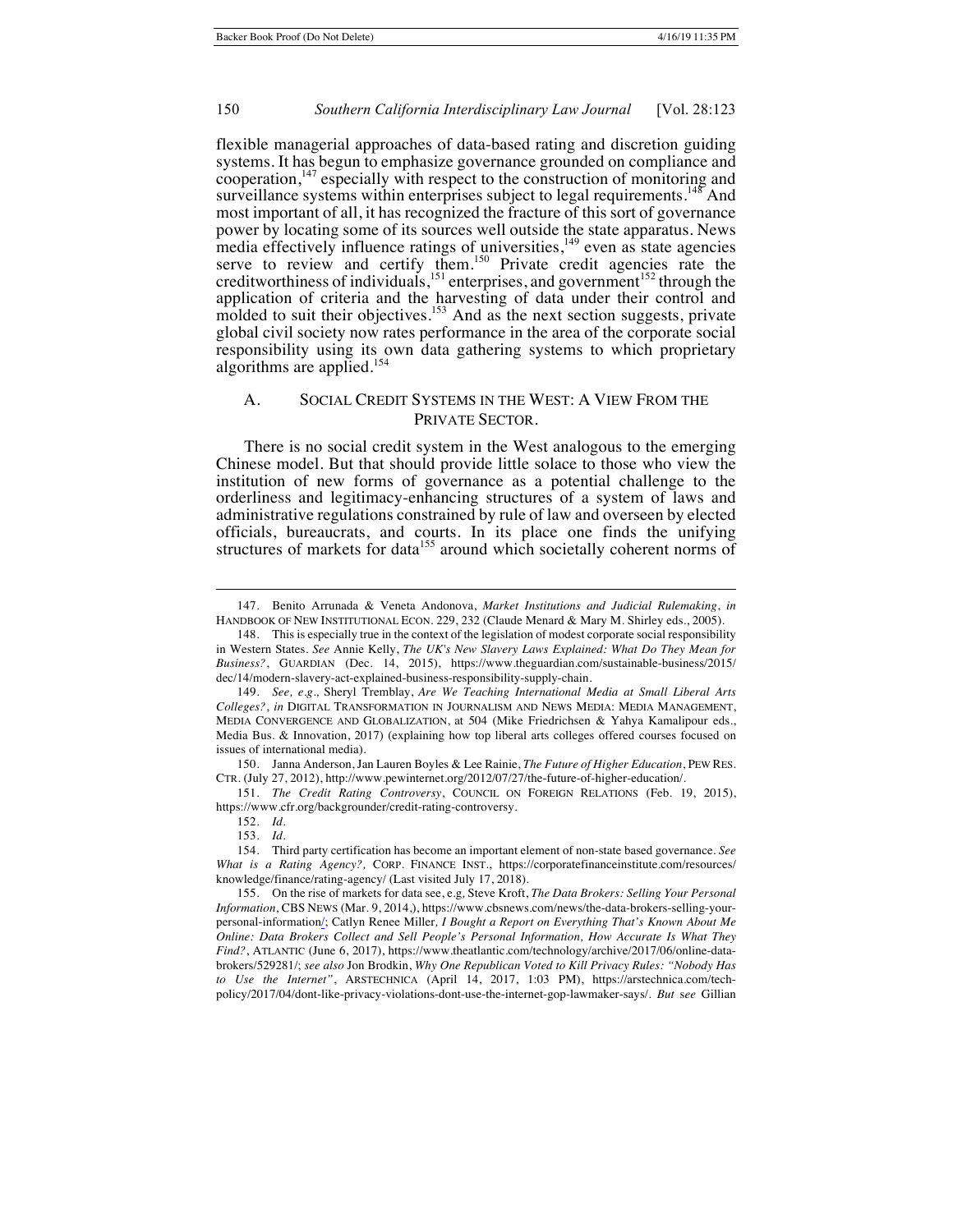data-driven governance by individual enterprises,<sup>156</sup> third party management organizations,<sup>157</sup> and the state,<sup>158</sup> have created mini and functionally differentiated structures of data-driven governance that shape the relationship between it and its stakeholders.

In lieu of a uniform system of state centered governance algorithms, one tends to find fracture in implementation, operation, and unity only in the underlying objectives of these new technologies of governance. That unifying objective of coherent systems is grounded in the principles of the "Governance, Risk Management, and Compliance" (GRC) model<sup>159</sup> This is a model, echoing the 2014 Chinese State Council Guidance, that is defined as "the integrated collection of capabilities that enable an organization to reliably achieve objectives, address uncertainty and act with integrity."<sup>160</sup> What the West has developed are aggregations of related functions in functionally differentiated governance systems. Society, economics, and politics are reordered to suit the needs of efficiency, risk management, and compliance with outside rules (or conformity to outside constraints). These are systems of data-driven management controls. They are manifested as systems for identifying and responding to risks affecting the objectives of specific parties. They serve as systems for identifying and meeting legal and social norm requirements. Lastly, they tend to be applied to and by public and private actors with little coordination.

Data-driven GRC, whether undertaken by the state, enterprises, social organizations, or religion, are manifested by a very precise set of techniques, the way that law is manifested through statute, court cases, regulations, and decisions by designated officials. These include most of the techniques already utilized in Chinese social credit, but by a different set of actors and for a variety of sometimes uncoordinated objectives. Among these are surveillance, reporting (including disclosure for accountability (through law), data collection, markets in data, data repacking and distribution, analytics and relational connections between objectives or principles and behaviors, and reward and punishment systems (inducement, discipline, social behavior management).

B. White, *Two Major Credit Reporting Agencies Have Been Lying to Consumers*, ATLANTIC (Jan. 4, 2017), https://www.theatlantic.com/business/archive/2017/01/credit-scores-cfpb/512162/.

<sup>156.</sup> On the philosophies of data-driven business management, see STEFAN NIEMEIER, ANDREA ZOCCHI & MARCO CATENA, RESHAPING RETAIL: WHY TECHNOLOGY IS TRANSFORMING THE INDUSTRY AND HOW TO WIN IN THE NEW CONSUMER DRIVEN WORLD (2013).

<sup>157.</sup> On the use of data by third party management organizations selling either consulting services grounded in data-driven analytics, or ratings, see PIYANKA JAIN & PUNEET SHARMA, BEHIND EVERY GOOD DECISION: HOW ANYONE CAN USE BUSINESS ANALYTICS TO TURN DATA INTO PROFITABLE INSIGHT 146 (2014).

<sup>158.</sup> On data driven state functions, including review and licensing, see THE PEW CHARITABLE TRUSTS, HOW STATES USE DATA TO INFORM DECISIONS: A NATIONAL REVIEW OF THE USE OF ADMINISTRATIVE DATA TO IMPROVE STATE DECISION-MAKING (Feb. 2018).

<sup>159.</sup> Mark L. Frigo & Richard J. Anderson, *A Strategic Framework for Governance, Risk, and Compliance*, STRATEGIC MANAGEMENT (FEB. 2009), http://sfmagazine.com/wp-content/uploads/ sfarchive/2009/02/STRATEGIC-MANAGEMENT-A-Strategic-Framework-for-Governance-Risk-and-Compliance.pdf.

<sup>160.</sup> *GRC Standards*, OCEG, https://www.oceg.org/standards/.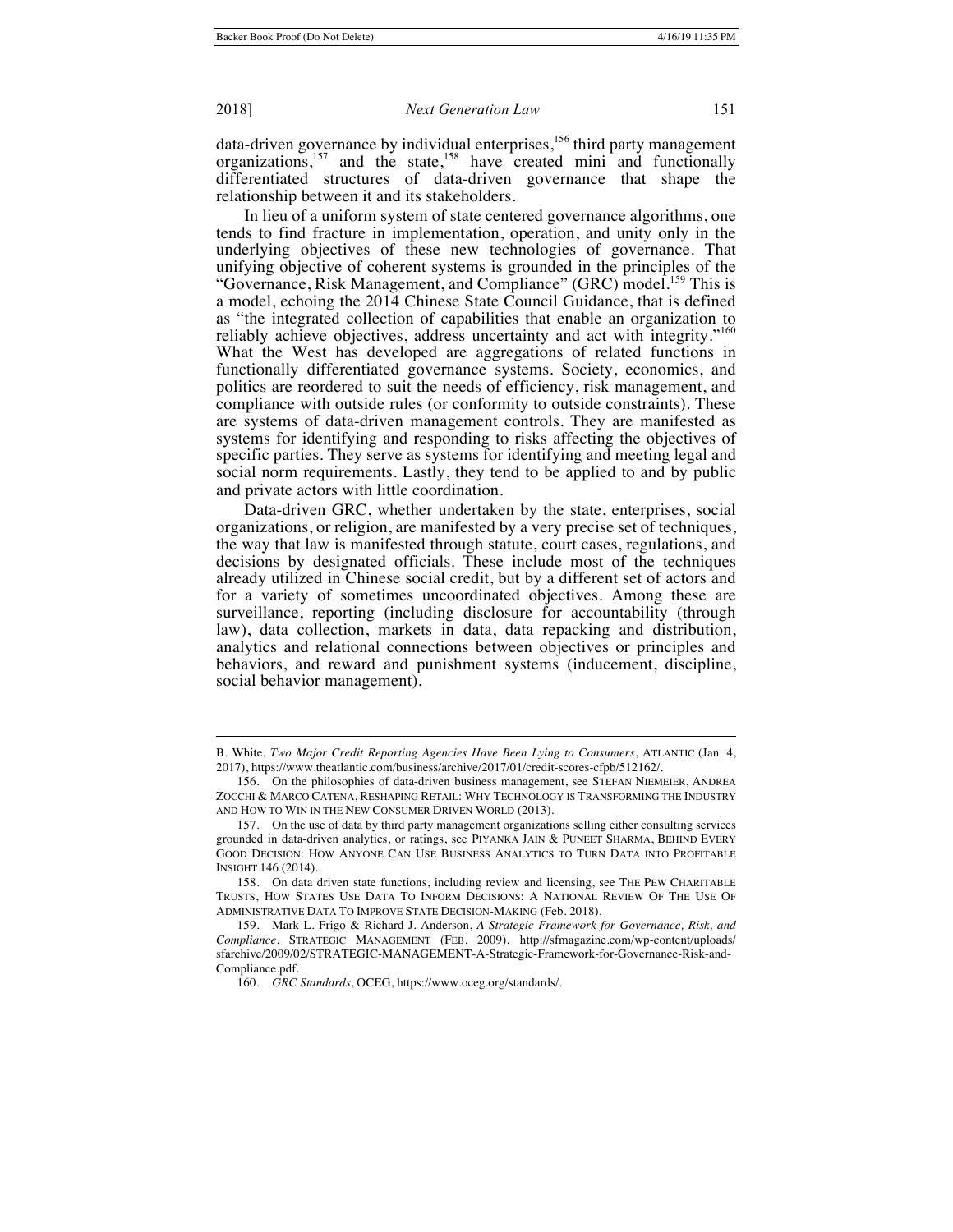In the West, social credit takes on a variety of forms, sometimes, but not always, driven by the private sector and supported by the growth of markets in data.<sup>161</sup> Microchipping individuals is one manifestation, whether undertaken by the state (e.g., Sweden)<sup>162</sup> or any private enterprise (e.g., U.S.).<sup>163</sup> Reports from the United States in 2017 noted how "[o]ne U.S. tech firm is offering to install rice-size microchips in its employees' hands. Once an employee has the chip voluntarily installed, he or she can purchase food in the break room, open doors and log into computers."<sup>164</sup> In 2018, it was reported that Swedes were eager to be microchipped for the convenience of, among other things, public transport.<sup>165</sup>

The technology itself is not new. In fact, Swedes (and others) have been using microchips this way since at least 2015. . . Even before then, groups of people have been meeting at "implant parties,". . . often organized by larger companies, to hook themselves up. And the chips are similar to the ones veterinarians implant in dogs and cats so that their owners can find them in case they run away again.<sup>166</sup>

The normative implications are fairly plain, suggesting a long-noted progression of changes in the power relationships of labor and other activity.<sup>167</sup>

However, for Mr. Ben Libberton, a microbiologist working for MAX IV Laboratory, which provides X-rays for research in the southern city of Lund, the danger is real. "At the moment, the data collected and shared by implants is small, but it's likely that this will increase," the researcher said. He is worried that "the more data is stored in a single place, as could happen with a chip, the more risk it could be used against us."<sup>168</sup>

However, the governance implications are equally notable. In lieu of rule based norms constrained by a political system, legitimately constituted, one confronts behavior management (sometimes *pari passu*, and sometimes around or beneath layers of legality) that is grounded in the constructed relationship between data harvesting (on a constant and real time basis), data analytics (imposing an order on the harvest), algorithms pointed toward

 <sup>161.</sup> Janelle A. Kerlin, *Social Enterprise in the United States and Europe: Understanding and Learning from the Differences*, 17 VOLUNTAS: INT'L J. VOLUNTARY AND NONPROFIT ORGS. 247 (2006).

<sup>162.</sup> Alexandra Ma, *Thousands of People in Sweden Are Embedding Microchips Under Their Skin to Replace ID Cards*, BUS. INSIDER (May 14, 2018, 8:09 AM), http://www.businessinsider.com/swedishpeople-embed-microchips-under-skin-to-replace-id-cards-2018-5.

<sup>163.</sup> Michelle Fox, *Installing Microchips in Employees Is 'The Right Thing To Do,' CEO Says*, CNBC (July 24, 2017, 6:31PM), https://www.cnbc.com/2017/07/24/installing-microchips-in-employeesis-the-right-thing-to-do-ceo-says.html.

<sup>164.</sup> *Id.*

<sup>165.</sup> Alexandra Ma, *supra* note 162.

<sup>166.</sup> Victor Tangermann, *All the Rage in Sweden: Embedding Microchips Under Your Skin*, FUTURISM, (May 14, 2018), https://futurism.com/sweden-microchip-trend/.

<sup>167.</sup> SHOSHANA ZUBOFF, IN THE AGE OF THE SMART MACHINE: THE FUTURE OF WORK AND POWER (1989).

<sup>168.</sup> *Microchips Get Under The Skin Of Tech-Savvy Swedes*, STRAITS TIMES (May 14, 2018), https://www.straitstimes.com/world/europe/microchips-get-under-the-skin-of-tech-savvy-swedes.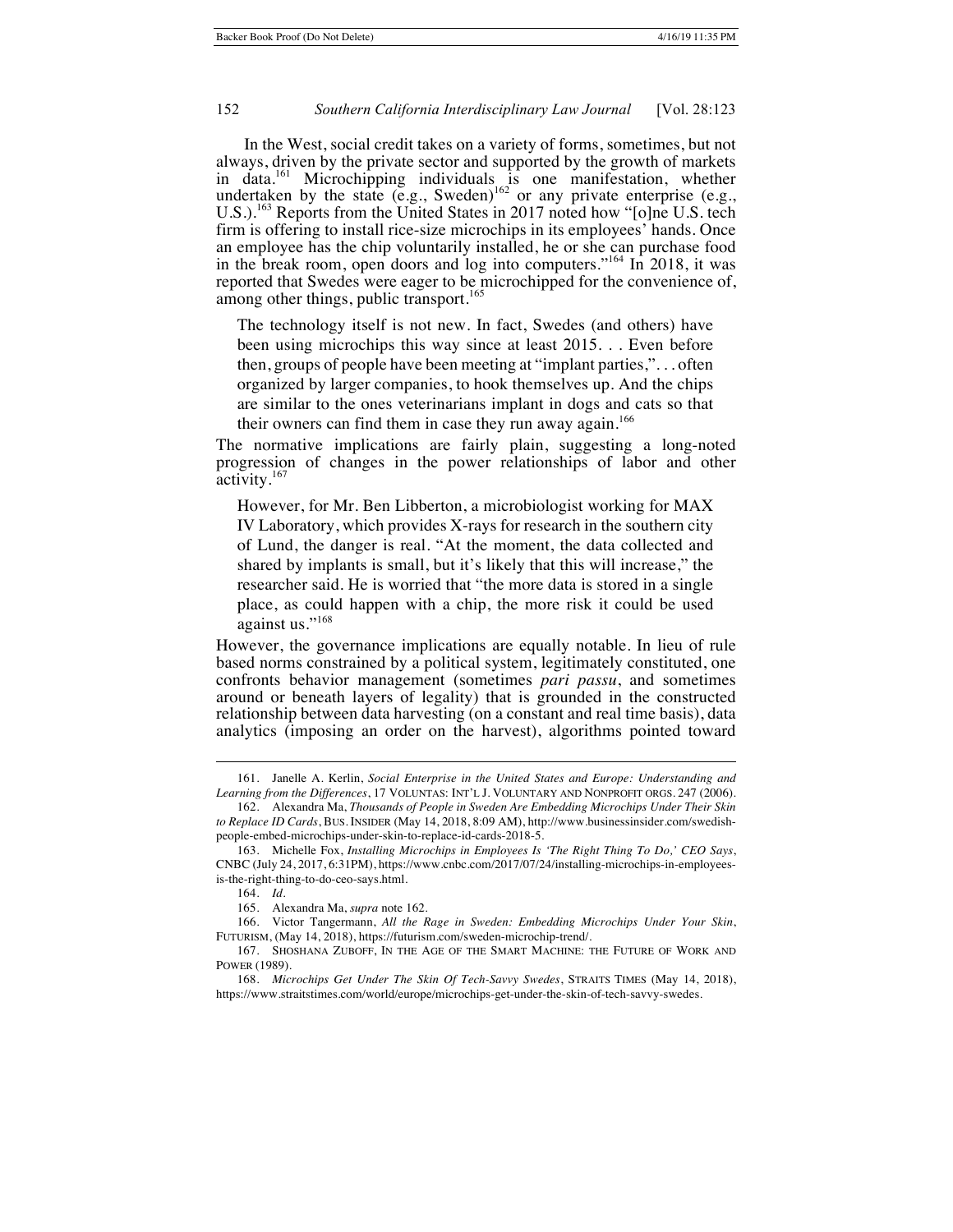objectives (from order to consequences), and systems of decisions, rewards or punishments based on the assessment. In a sense, one travels here from rule of law to assessment and accountability based governance. And, indeed, both GRC and human rights due diligence models are increasingly aligning systems of laws-rules, as outer boundaries within which the real business of governance can be undertaken through data-driven analytics.<sup>169</sup>

The intertwining of the effects of legislation with the forms of accountability through data-driven analytics has become politically important.<sup>170</sup> Consider in this light an issue that for a time caused controversy in the United States: the inclusion of questions about citizenship in the data gathering for the U.S. census. In one sense, the issue was innocuous enough. It focused on two related issues. The first touched on the meaning of data.<sup>171</sup> That is, to what extent could the status of citizenship be understood as a data point in systems of information gathering? The second and more important issue was the recognition of this data point within the product of data harvesting for which it was considered—that is, is data about citizenship valuable as a harvestable fact for the purposes of the census. For example:

"It's no surprise to see census questions shifting with the times," said Margo J. Anderson, a professor of history at the University of Wisconsin, Milwaukee. "It was a big deal to ask if someone had a radio in 1930. In 1940, not so much," she said. Citizenship questions were regularly on the census until 1950. In 1960, they were removed from the list. "Lots of questions go off the census when they're not very important anymore," Anderson said.<sup>172</sup>

In another sense, however, these questions touched on issues not merely of politics, but of legislation as well. For example, if the obligation under law was to obtain a census of the population, the data point "citizen" might be irrelevant. In a political climate in which immigration status has political effect, then the inclusion of the ostensibly neutral data harvesting question could have effect not just on population counting but on the continued physical presence of a number of individuals. By April 2018, the issue of the authority of the state to harvest this particular data point was before the federal courts—precisely because federal law was to some extent now datadriven<sup>173</sup>. "The lawsuit was filed. . . by a coalition of 17 states, Washington, D.C., and six cities, led by New York, citing a concern that fewer immigrants will respond to the survey and therefore decrease the accuracy of the 2020 census, which determines funding allocation and how political districts are

 <sup>169</sup>*. OECD Due Diligence Guidance for Responsible Business Conduct*, OECD (2018), http://mneguidelines.oecd.org/OECD-Due-Diligence-Guidance-for-Responsible-Business-Conduct.pdf.

<sup>170.</sup> DORIS A. GRABER & JOHANNA DUNAWAY, MASS MEDIA AND AMERICAN POLITICS (9th ed. 2014).

<sup>171.</sup> Leonidas G. Anthopoulos, *Understanding Smart Cities: A Tool for Smart Government or an Industrial Trick*, at 76 (Public Admin. & Info. Tech. Ser. No. 22, 2017).

<sup>172.</sup> Catherine E. Shoichet, *Why Putting a Citizenship Question on the Census Is a Big Deal,* CNN (Mar. 28, 2018, 10:49 AM), https://edition.cnn.com/2018/03/27/politics/census-citizenship-questionexplainer/index.html.

<sup>173.</sup> Complaint, New York et al. v. U.S. Dept. of Commerce, No. 1:18-cv-02921 (S.D.N.Y. Apr. 3, 2018).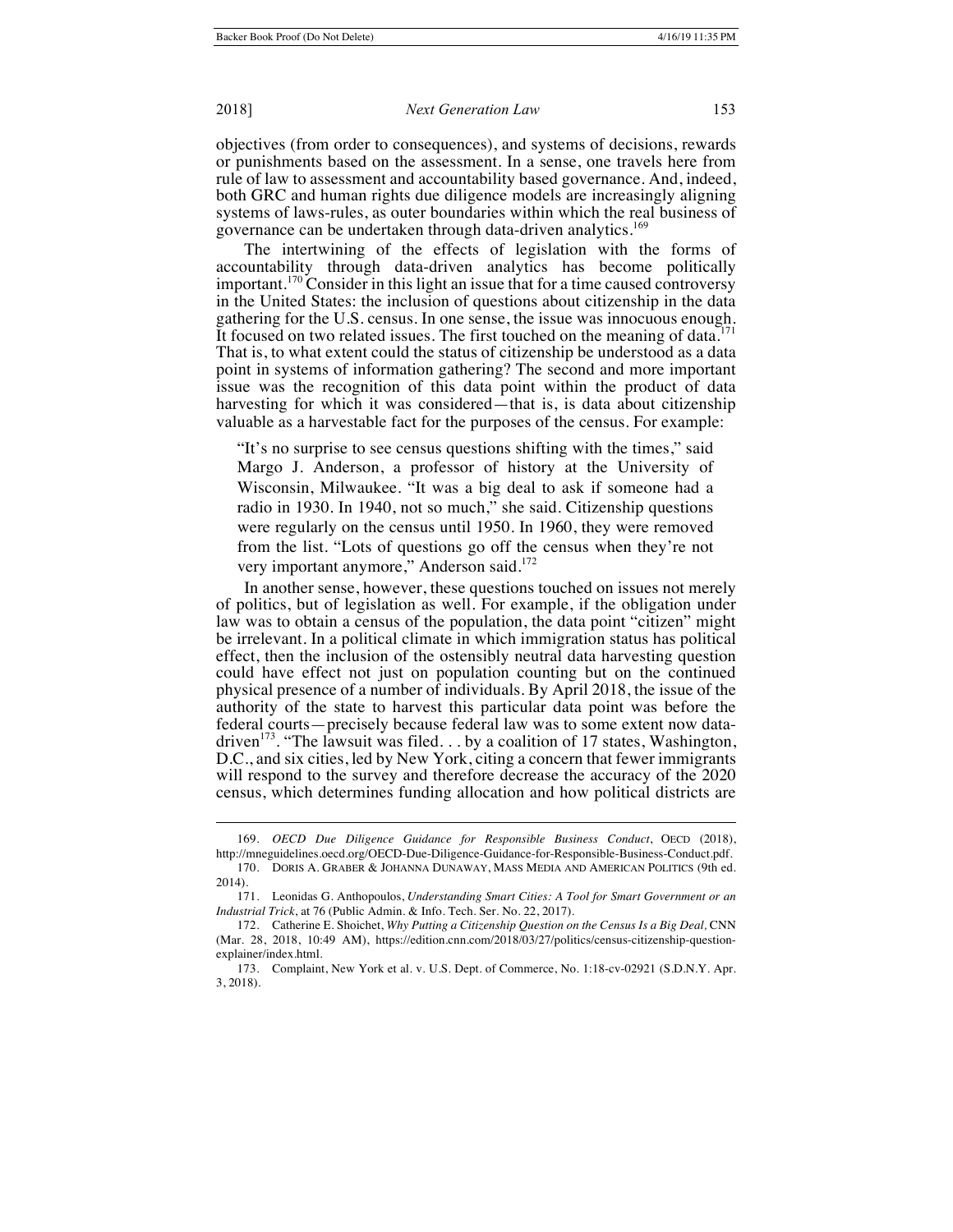drawn."<sup>174</sup> The lawsuit raised questions centered on the construction of data harvesting and its political effect: the relationship of information about citizenship to population, the secondary effects of seeking information in the first place, and the obligation to seek information from individuals versus the obtaining of the information through primary data sweeps without individual interaction. <sup>175</sup> As important were the politics embedded in the seemingly innocuous quest for data. The lawsuit, mirroring the sentiment of some political factions in the United States, argued that "[t]hese well-documented risks of adding a person-by-person citizenship demand to the decennial census are heightened in the current political climate because of President Trump's anti-immigrant rhetoric and this Administration's pattern of policies and actions that target immigrant communities."<sup>176</sup>

These functionally differentiated regimes of data-driven governance have also produced somewhat vibrant markets in data which are rapidly maturing.<sup>177</sup> Data harvesting forms, particularly social media and internet service providers, can serve as platforms for the extraction of data in a variety of forms. Everything from the provision of information to obtain services, to the participation in quizzes and games online produces data that can be sorted, categorized and packaged for sale. The emergence of data markets has long produced calls for political response. These political reactions increase in the face of scandal. Before the 2016 election, Cambridge Analytica was an obscure consulting company funded by the family of conservative hedge fund mogul—and Republican political donor—Robert Mercer.<sup>178</sup> But in the weeks after the 2016 election, rumors began to circulate that Cambridge had played a key role in Donald Trump's victory.<sup>179</sup> Where conventional political advertising uses crude demographic factors like age and ZIP code to target advertising, Cambridge supposedly used a technique called psychographics, which involves building a detailed psychological profile of a user that will allow a campaign to predict exactly what kind of appeal will be most likely to convince any particular voter.<sup>180</sup>

Yet in the private sector, this functional differentiation, fueled by markets in data, has produced a large and complex ecology for data-driven governance. It is well known that enterprises, churches, non-state and state organizations collect information from their members and customers for their own use. News media and third-party organizations use data, sometimes provided voluntarily by the objects of governance, to develop rating systems for institutions in specific economic sectors. Among these, the most well-

 <sup>174.</sup> Jessica Spitz, *Federal Judge Allows Lawsuit Against Census Citizenship Question to Go Forward*, NBC NEWS (July 3, 2018), https://www.nbcnews.com/news/us-news/federal-judge-allowslawsuit-against-census-citizenship-question-go-forward-n888761.

<sup>175.</sup> *Id.*

<sup>176.</sup> New York et al. v. U.S. Dept. of Commerce, No. 1:18-cv-02921, at 13 (S.D.N.Y. Apr. 3, 2018); *see id*.

<sup>177.</sup> Dirk Bergemann, Alessandro Bonnatti & Alex Smolin, *The Design and Price of Information*, COWLES FOUNDATION FOR RES. IN ECON. (July 2016), https://cowles.yale.edu/sites/default/files/ files/pub/d20/d2049-r.pdf.

<sup>178.</sup> Hannes Grassegger & Mikael Krogerus, *The Data that Turned the World Upside Down*, MOTHERBOARD (Jan. 28, 2017), https://motherboard.vice.com/en\_us/article/mg9vvn/how-our-likeshelped-trump-win.

<sup>179.</sup> *Id.*

<sup>180.</sup> *Id.*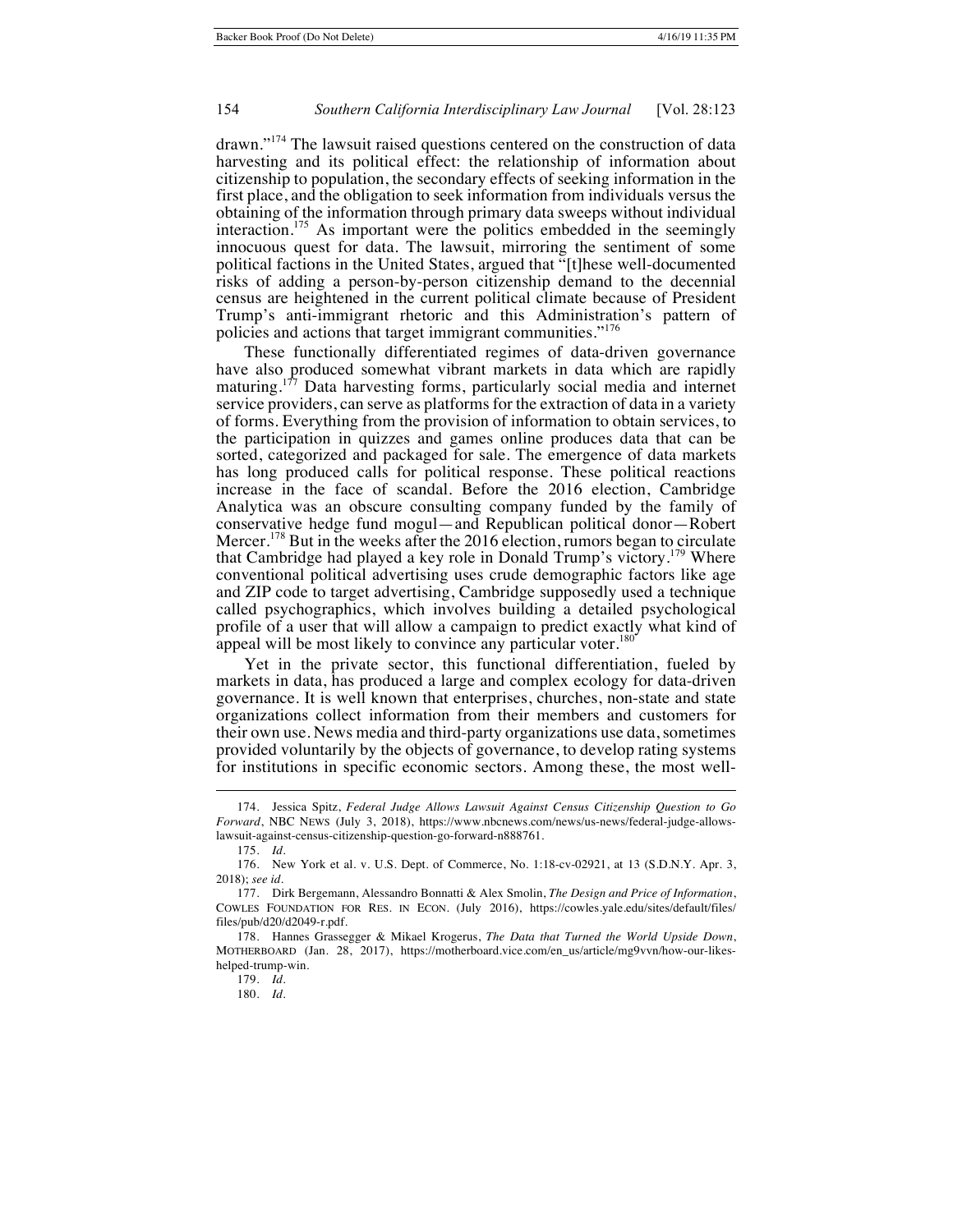known are ratings for educational institutions,<sup>181</sup> some of which generate their own strong opposition.<sup>182</sup> Yet there are others. Third-party originations have used ratings especially effectively in the context of human rights impacts on business activity (e.g., Strauss, 2018; Oxfam, 2016), or product safety and efficiency.<sup>183</sup> For example, Consumer Reports, a non-profit organization, states that it uses its "rigorous research, consumer insights, journalism, and policy expertise to inform purchase decisions, improve the products and services that businesses deliver, and drive regulatory and fair competitive practices."<sup>184</sup> Credit rating agencies, of course, are the most well-known of these consumers of data that effectively sell the products of their algorithms to consumers of that information as well as to the institutions and individuals assessed, who tend to change their behaviors in light of the positive or negative effects of the application of algorithm to the information extracted from them. These have generated controversy, specifically for their effect on governance through data collection and proprietary analytics.<sup>185</sup> And they have produced a response from the state, though not one that eliminates, but merely regulates the markets and processes through which these data-driven analytics are provided for a fee.<sup>18</sup>

Increasingly, data is also monetized—sold to others for profit. Though there have been those who suggest this practice is not wise for business, the generation and monetization of data is itself a burgeoning business usually disconnected from the relationship between primary data harvester and the data providers.<sup>188</sup> Within these data markets, data brokers serve an important (and apparently lucrative) role.

 <sup>181.</sup> Shari L. Gnolek, Vincenzo T. Falciano & Ralph W. Kuncl, *Modeling Change and Variation*  in U.S. News & World Report College Rankings: What Would It Really Take to Be in the Top 20?, 55 RES. IN HIGHER EDUC. 761 (2014).

<sup>182.</sup> *About the Annapolis Group's Statement*, U.S. NEWS & WORLD REPORT (June 22, 2007), https://web.archive.org/web/20070702061309/http://www.usnews.com/blogs/college-rankingsblog/2007/6/22/about-the-annapolis-groups-statement.html#read\_more. (last visited Jul. 9. 2018).

<sup>183.</sup> *Company Scorecard*, OXFAM (2016), https://www.behindthebrands.org/company-scorecard; *see also* Karsten Strauss, *The World's Most Sustainable Companies*, *2018*, FORBES (Jan. 23, 2018), https://www.forbes.com/sites/karstenstrauss/2018/01/23/the-worlds-most-sustainable-companies-2018/#32d9ceae32b0.

<sup>184.</sup> *About Us*, CONSUMER REPORTS, https://www.consumerreports.org/cro/about-us/what-wedo/index.htm.

<sup>185.</sup> Martin Mayer, "*Credit Rating Agencies in the Crosshairs*", BROOKINGS (Aug. 31, 2010), https://www.brookings.edu/articles/credit-rating-agencies-in-the-crosshairs/.

<sup>186.</sup> For example, the S.E.C. Office of Credit Ratings "assists the Commission in executing its responsibility for investor protection and for promoting capital formation. . . . [and] maintain[s] fair, orderly, and efficient markets, and facilitate[s] capital formation." The Office does this through the oversight of credit rating agencies registered with the Commission as "nationally recognized statistical rating organizations or 'NRSROs.'" *See What We Do*, SEC, https://www.sec.gov/Article/whatwedo.html (last visited Jul. 9. 2018).

<sup>187.</sup> *See* Steve Faktor, *Never Sell Data*, FORBES (Mar. 25, 2014), https://www.forbes.com/ sites/stevefaktor/2014/03/25/never-sell-data/#3d57f67c259a (but noting a large exception for enterprises in the business of data harvesting and sale).

<sup>188.</sup> *See, e.g.*, Alessio Botta, Nunzio Digiacomo & Kevin Mole, *Monetizing Data: A New Source of Value in Payments*, MCKINSEY & CO. (Sept. 2017), https://www.mckinsey.com/industries/financialservices/our-insights/monetizing-data-a-new-source-of-value-in-payments ("Payments providers are already adept at generating customer insights from data. Now, leading firms are using advanced analytics to monetize the data itself."); Lisa Morgan, *8 Ways to Monetize Data*, INFORMATION WEEK (Jan. 22,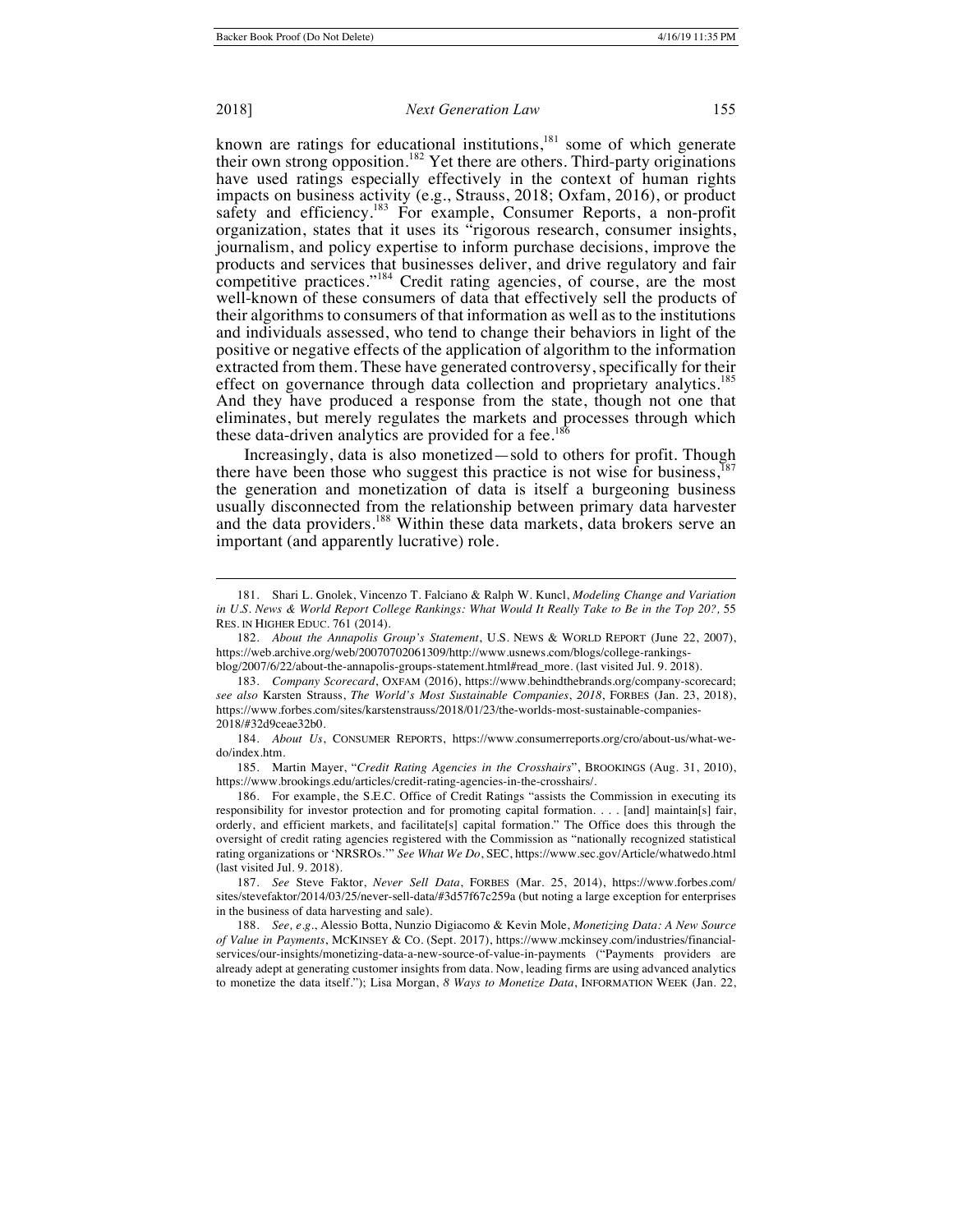Data brokers are entities that collect information about consumers, and then sell that data (or analytic scores, or classifications made based on that data) to other data brokers, companies, and/or individuals. These data brokers do not have a direct relationship with the people they're collecting data on, so most people aren't even aware that the data is even being collected.<sup>189</sup>

But markets for data are not merely built around data brokers.<sup>190</sup> The Internet is already littered with websites extolling the virtues of selling oneself, that is of selling one's own data, to others.<sup>191</sup> This is not merely a matter of permitting the collection of static facts about the individual. Rather some of these forms of monetization effectively plug the individual into data generating machines (the Matrix<sup>192</sup> comes to mind but instead of electricity generated by human bodies, the bodies provide opinion). Marketing research, primarily through focus groups, are an excellent example.<sup>193</sup> aspects of which may be guided by governmental entities.<sup>194</sup> These then can become self-referencing social credit style communities where members can earn points and rise in rank (with privileges) the more they participate or participate in ways deemed useful. $<sup>1</sup>$ </sup>

Still, contemporary critics see in the rise of markets for data, and of datadriven governance fractured through functionally differentiated governance

190. *See, e.g.*, Jon Buck, *How Blockchain Can Help Creators and Consumers Monetize Data*, COINTELEGRAPH (Sept. 25, 2017), https://cointelegraph.com/news/tulips-bubbles-obituaries-peeringthrough-the-fud-about-crypto ("Blockchain technology allows both consumers and buyers to interact over personal data in a monetized way. The peer-to-peer network system of Blockchain technology provides a platform where data can be sold and bought privately."); Kelly O'Halloran, *How Algebraix Data Helps You Monetize Your Own Data with Advertisers*, BUILTINAUSTIN (Nov. 13, 2017), https://www.builtinaustin.com/2017/11/13/algebraix-data-personal-data-cryptocurrency.

191. *See* ROBERT SCHEER, THEY KNOW EVERYTHING ABOUT YOU: HOW DATA-COLLECTING CORPORATIONS AND SNOOPING GOVERNMENT AGENCIES ARE DESTROYING DEMOCRACY 58 (2015) ("Whereas what's being sold on the Internet is an illusion of instant knowledge and informed choice that draws you in, the thing itself is your data to be mined by those who want to sell you stuff you most likely didn't even know you wanted.").

192. THE MATRIX (Warner Bros. 1999).

193. *See, e.g.*, *10 Consumer Research Companies that Pay Up to \$100 an Hour for Your Opinion in Online Focus Groups*, SIDE HUSTLE NATION (Sept. 18, 2017), https://www.sidehustlenation.com/ consumer-research-companies-online-focus-groups/.

195. *See*, *e.g.,* Sandy McKee, *7 Things to Remember When Choosing Survey Incentives*, SURVEY/GIZMO RESOURCES (Aug. 21, 2015), https://www.surveygizmo.com/resources/blog/surveyincentives-guide.

 <sup>2016),</sup> https://www.informationweek.com/big-data/big-data-analytics/8-ways-to-monetize-data/d/d-id/ 1323932; Barbara H. Wixom and Jeanne W. Ross, *How to Monetize Your Data,* MIT SLOAN MAG. (Jan. 9, 2017), https://sloanreview.mit.edu/article/how-to-monetize-your-data/ ("Companies can take three approaches to monetizing their data: (1) improving internal business processes and decisions, (2) wrapping information around core products and services, and (3) selling information offerings to new and existing markets.").

<sup>189.</sup> Yael Grauer, *What Are 'Data Brokers,' and Why Are They Scooping Up Information About You?*, MOTHERBOARD (March 27, 2018), available https://motherboard.vice.com/en\_us/article/bjpx3w/ what-are-data-brokers-and-how-to-stop-my-private-data-collection (noting three kinds of brokers, people search sites, marketing, and risk mitigation, each of which poses distinct threats to the economic and social position of the individuals from whom data is harvested).

<sup>194.</sup> *See, e.g.*, U.S. DEPT. OF HEALTH AND HUMAN SERVICES, RESEARCH-BASED WEB DESIGN & USABILITY GUIDELINES (2006), https://www.usability.gov/sites/default/files/documents/guidelines\_ book.pdf.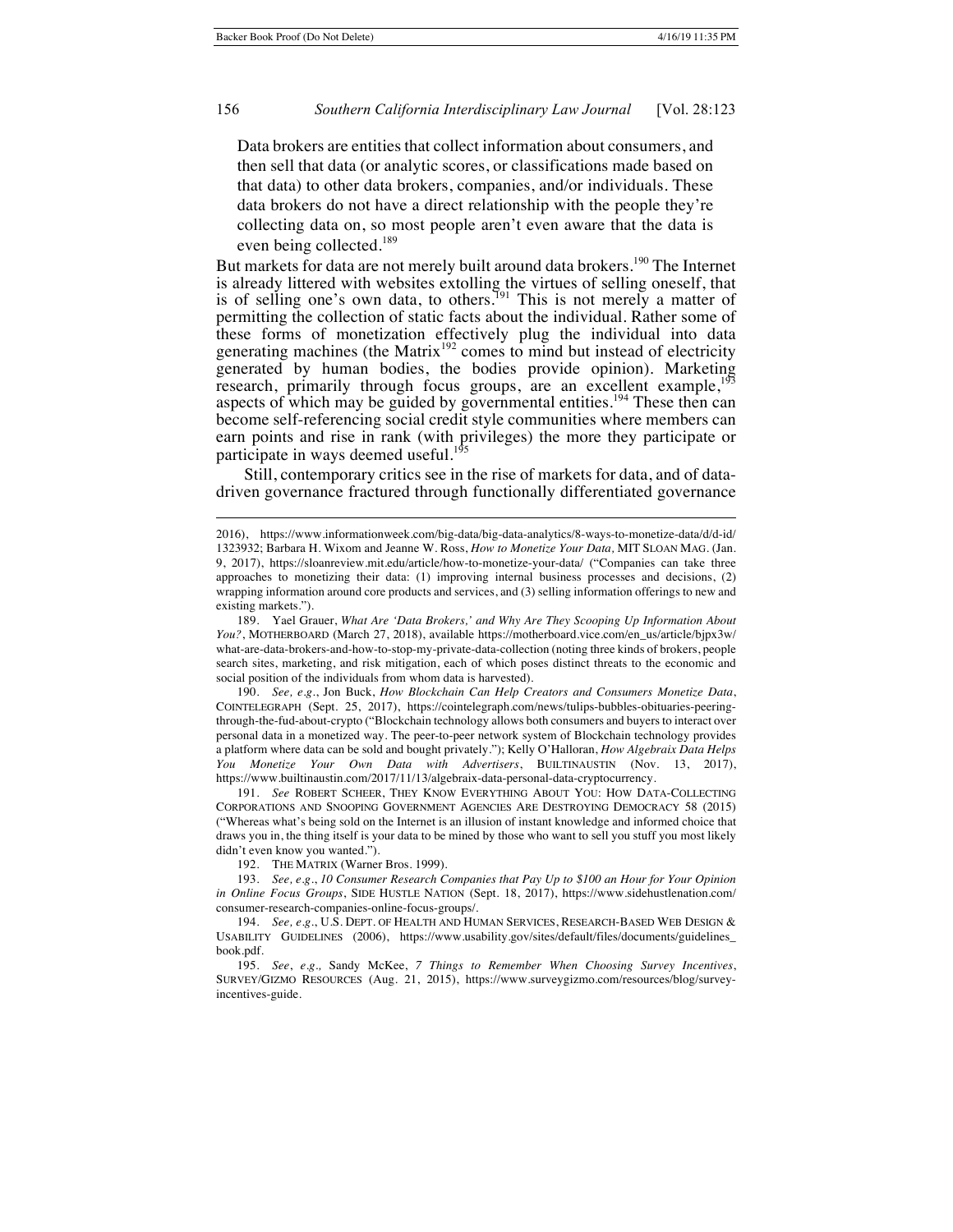regimes in the private sphere, a significant risk for the legitimating structures and practices of law based public political societies.<sup>196</sup>

It's tempting to think this government overreach is purely reserved to China, after all they did just forfeit significant freedom by electing Xi Jinping president for life. This is incorrect thinking. The rest of the world is steps away from trailing the Chinese into a surveillance state

. . . With incredible data collection, the plumbing is already in place for such a system to take hold. Our tech companies catalogue large quantities of data on everyone. As we saw with Cambridge Analytica in the 2016 election, this data can be used to steer particular viewpoints; it's not a far cry to imagine information being used to control viewpoints.<sup>197</sup>

Others have begun to see in these uncoordinated fractured movements toward the exploitation of data through analytics advanced under the guidance of algorithms, the possibility of a Western, markets driven, social credit like governance framework emerging. "These systems are sprawling, often randomly connected, and often beyond logic. But viewed from another angle, they are also the potential constituent parts of comprehensive social credit systems, awaiting the moment at which they will be glued together."<sup>198</sup> The solution, often advanced, is for greater governmental oversight,<sup>199</sup> as well as algorithmic accountability,<sup>200</sup> and the management of the process of data searching itself. <sup>201</sup> Yet, ironically, it is accountability itself that may lend itself quite powerfully to the logic and mechanics of data-driven systems, of learning algorithms, and of the neutrality of facts produced from data harvesting without conflicts of interest. 202

198. John Harris, *The Tyranny of Algorithms Is Part of Our Lives: Soon They Could Rate Everything We Do,* THE GUARDIAN (Mar. 5, 2018), https://www.theguardian.com/commentisfree/2018/ mar/05/algorithms-rate-credit-scores-finances-data.

199. For example, "Basic principles of due process, fair play, and anti-discrimination must be brought into the digital age or abandoned to history." *See* Frank Pasquale, *Why Europe Needs a Digital Regulator*, THE GUARDIAN (Apr. 27, 2015), https://www.theguardian.com/technology/2015/apr/27/ digital-regulator-europe-google-facebook-amazon-apple.

201. Search engine algorithms that perpetuate stereotypes and racist beliefs. *See* SAFIYA UMOJA NOBLE, ALGORITHMS OF OPPRESSION: HOW SEARCH ENGINES REINFORCE RACISM (2018).

202. Scott, *supra* note 18.

 <sup>196.</sup> FRANK PASQUALE, THE BLACK BOX SOCIETY: THE SECRET ALGORITHMS THAT CONTROL MONEY AND INFORMATION (2015).

<sup>197.</sup> Tyler Grant, *The West Could Be Closer to China's System of 'Social Credit Scoring' Than You Think*, THE HILL (May 7, 2018), http://thehill.com/opinion/technology/386524-the-west-could-becloser-to-chinas-system-of-social-credit-scoring-than; *see also* Anthony Davenport, *America Isn't Far Off from China's 'Social Credit Score'*, OBSERVER (Feb.19, 2018, 6:30 AM), http://observer.com/2018/ 02/america-isnt-far-off-from-chinas-social-credit-score/ ("Data aggregators are able to build a very sophisticated profile of how you spend and sell that profile to advertisers looking to find people just like you. The credit bureaus keep track of how you pay your bills—and manage your available credit—and sell it to companies that assign you a score that lenders then use to determine how reliable you'll be about paying off a new line of credit.").

<sup>200.</sup> Frank Pasquale & Sam Halesby, *Digital star chamber: Algorithms are producing profiles of You. What Do They Say? You Probably Don't Have the Right to Know*, AEON, (Aug. 18, 2018), https://aeon.co/essays/judge-jury-and-executioner-the-unaccountable-algorithm (last visited July 9, 2018).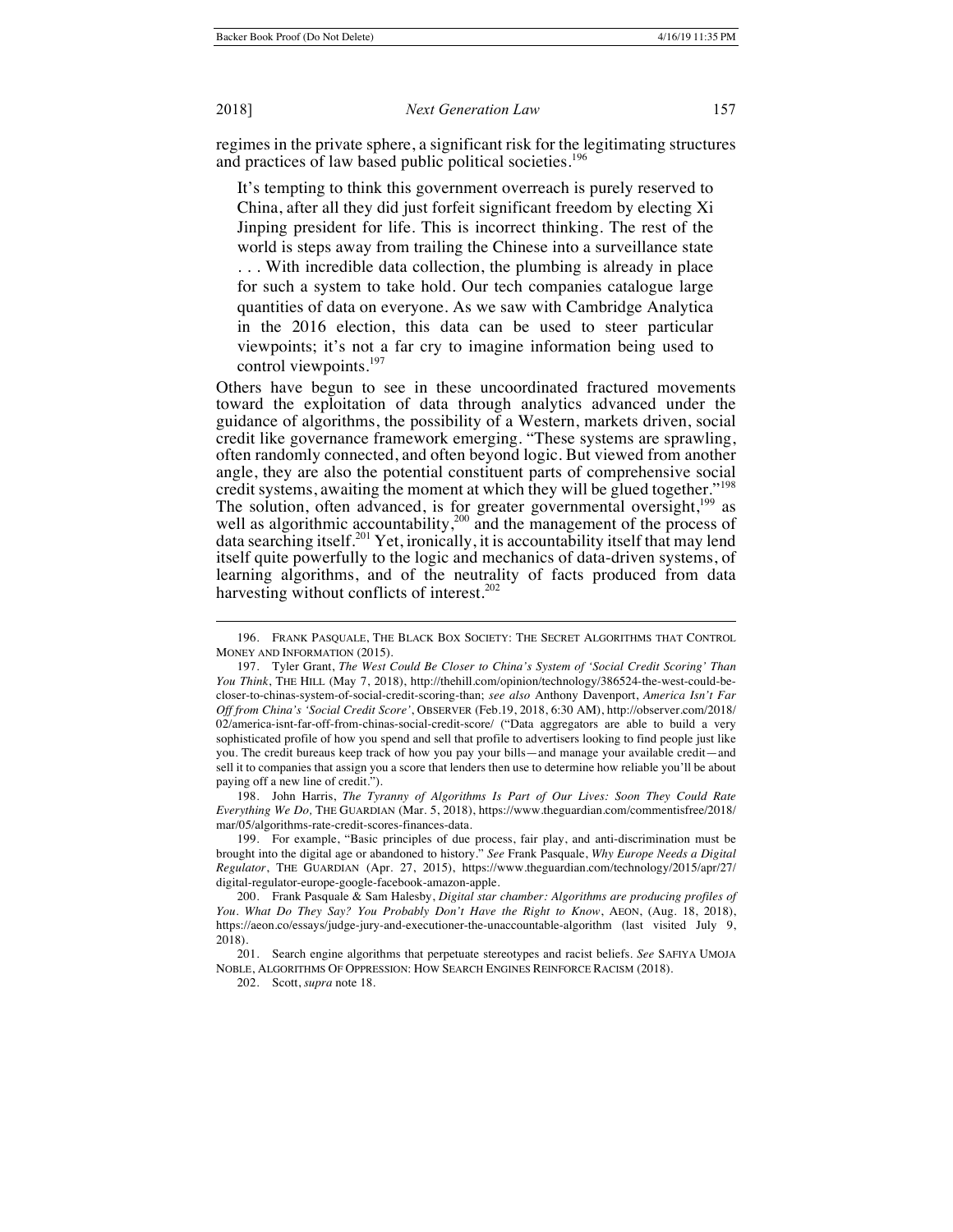# B. NON-STATE RATING SYSTEMS FOR CSR COMPLIANCE

It may be useful at this point to illustrate the ways in which Western versions of social credit—of providing *ratings grounded in targeted data harvesting, proprietary algorithms, and coordinated incentives and punishments*—have become important regulatory elements in the societal field. Rating systems as mechanisms for disciplining behavior have become important instruments of regulatory governance in the non-state sector in the West. They have become especially useful in the context of the management of a framework for enterprise corporate social responsibility (CSR). In this context, non-state actors have begun to develop and implement private systems of rating the CSR performance of large enterprises. The effect is meant to be the same as in other social credit systems—to induce the objects of rating to change their operation and their governance structures to ensure a higher rating. In other systems, that inducement to comportment includes avoidance of criminal charges or access to financial markets. 203

The specific context is the offer by EcoVadis' First Annual CSR Performance Index 2017 of a system for ranking and thus for managing the corporate social responsibility behaviors of enterprises.<sup>204</sup> It suggests as well that regulation continues to move from formal law making to the structures of incentives and markets for regulatory devices based on data, algorithms, and reward. It also suggests that, in the contest for the elaboration of the CSR and human rights responsibilities of enterprises (in the West and along global production lines at least), the driving force for elaborating norms and structures will occur beyond the legal-regulatory duty systems of states and appears to be driven by the informal mechanisms of societal responsibility, rather than the more formal and rigid legal structures of state duty.

The CSR Performance Index is related to the CSR framework approach of ISO 26000, an international standard developed to help organizations effectively assess and address their social responsibilities.<sup>205°</sup> The CSR assessment applies an algorithm to a very specific set of data to produce comparable results which can be placed on a scale of the crafting of the evaluating institution. In this case EcoVadis notes:

A CSR assessment is an evaluation of how well a company has integrated the principles of CSR into their business. An assessment program is a first step into an ongoing monitoring process. The objective of the assessment is to get a clear picture of your Corporate Social Responsibility practices (i.e. environment, social, ethics, supply chain). The assessment results will enable you to understand how your company is positioned, but you can also use the assessment results to communicate your CSR commitment to your stakeholders.<sup>206</sup>

 <sup>203.</sup> Backer, *supra* note 24.

<sup>204.</sup> *What Is a CSR Assessment 2017?*, ECOVADIS, https://www.ecovadis.com/us/csr-assessment (last visited Jul. 9, 2018).

<sup>205.</sup> LEONARD J. BROOKS& PAUL DUNN, BUSINESS & PROFESSIONAL ETHICS 143(CENGAGE LEARNING, 2011).

<sup>206.</sup> ECOVADIS, *supra* note 204.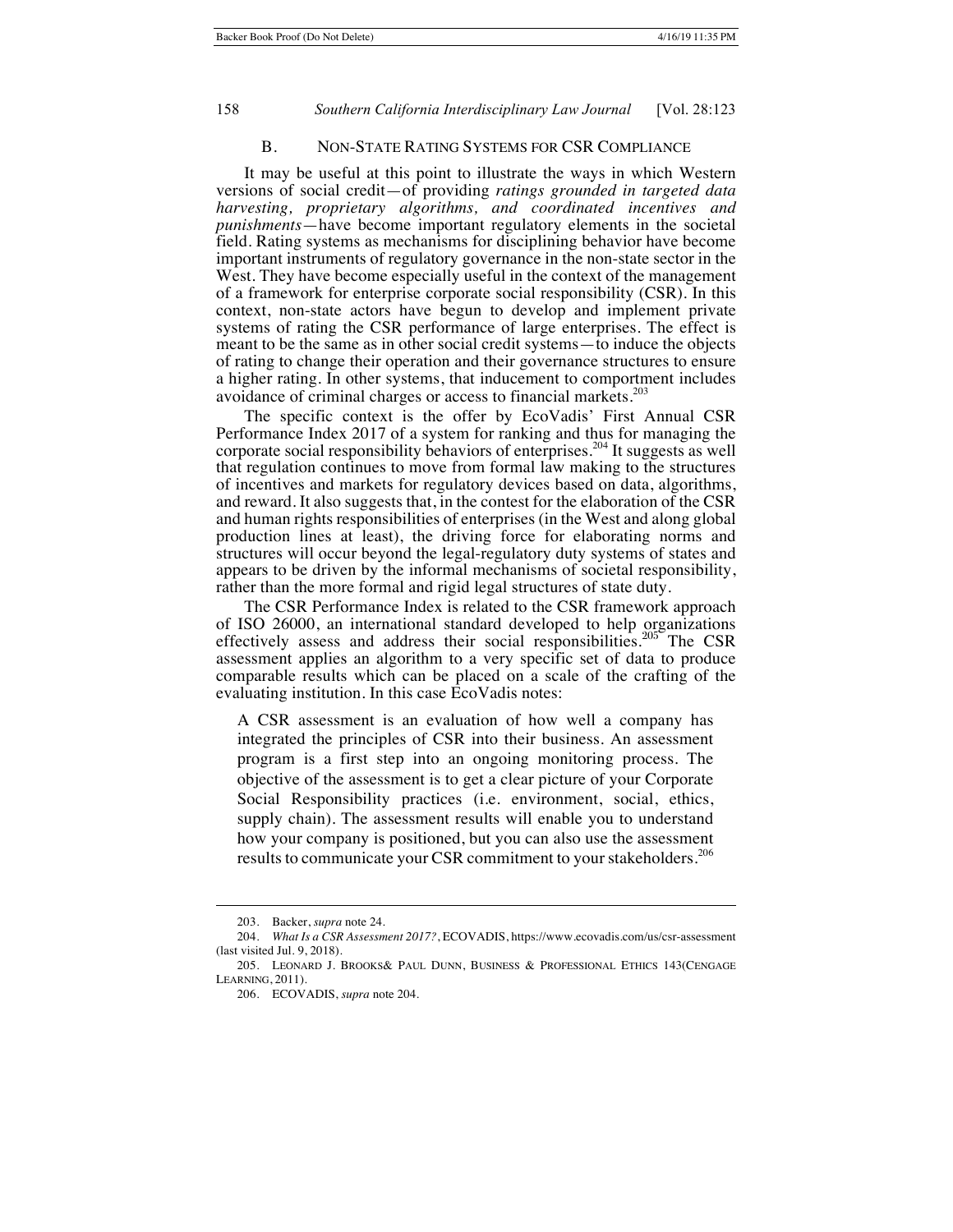It is here that the ISO 26000 framework is especially useful.<sup>207</sup> EcoVadis builds its data harvesting framework on four principal categories: environment, social, ethics, and sustainability.<sup>208</sup> It subdivides data categories for environment (operations and product related) and social (human resources and human rights). These categories and subcategories can then be subdivided in a way that permits efficient data gathering.

The evaluative algorithms are then molded around the data to specific ends:

[t]he CSR Assessment should show the main risks and opportunities and give a thorough analysis of the following: How well is the company's strategy in responding to emerging opportunities and issues? Where is the company strong and weak in regards to CSR? These are important information which can be used as a selling point to stakeholders.<sup>209</sup>

And the ultimate objective, of course, is tied to the product of the algorithm—the production of standards against which compliance can be measured, and the evaluation of mitigation methodologies of managing CSR risk. That management, of course, is tied quite tightly to the data set itself. It is the data universe that defines the universe of risk; it is the algorithm that defines its effect. The product of that combination—the structuring and assessment of risk—produces its own operational implications. The most important of these is the direction that risk measures give toward the focus of compliance and understanding of the character of its reduction. *Environment, social, ethics, and sustainability factors are important because these are the things that are measured*. The way they are measured (what data is harvested versus what data is ignored) determines the character of the mitigation directed to reduce risk and elevate performance as measured against the CSR Index. *Algorithm, then, points to the modalities of operational changes responsive to net positive changes in measurement*. To induce an enterprise to become more responsive to CSR issues in the way it orders its operations and the way it considers factors in making decisions, one has to measure those CSR issues in a way that produces incentives toward particular behaviors.

It is precisely that which EcoVadis, along with others in the West, now attempt. This is not a criticism—just a suggestion of what this project manifests. It is a manifestation of the move away from law-regulatory structures, and from the state as the driving force in commanding behavior norms, to a system in which the state is an actor. However, the driving force may well be the private sector itself, and the method may be the provision of credit and assessment systems that may be used to assess behavior and

 <sup>207.</sup> On the utility of ISO 26000 in other contexts, for example: "ISO 27002 is a structured and internationally recognized methodology that should help an enterprise to develop better management of information security on a continuing basis." ROBERT R. MOELLER, EXECUTIVE'S GUIDE TO IT GOVERNANCE: IMPROVING SYSTEMS PROCESSES WITH SERVICE MANAGEMENT, COBIT, AND ITIL (2013).

<sup>208.</sup> *Id.*

<sup>209.</sup> *Id.*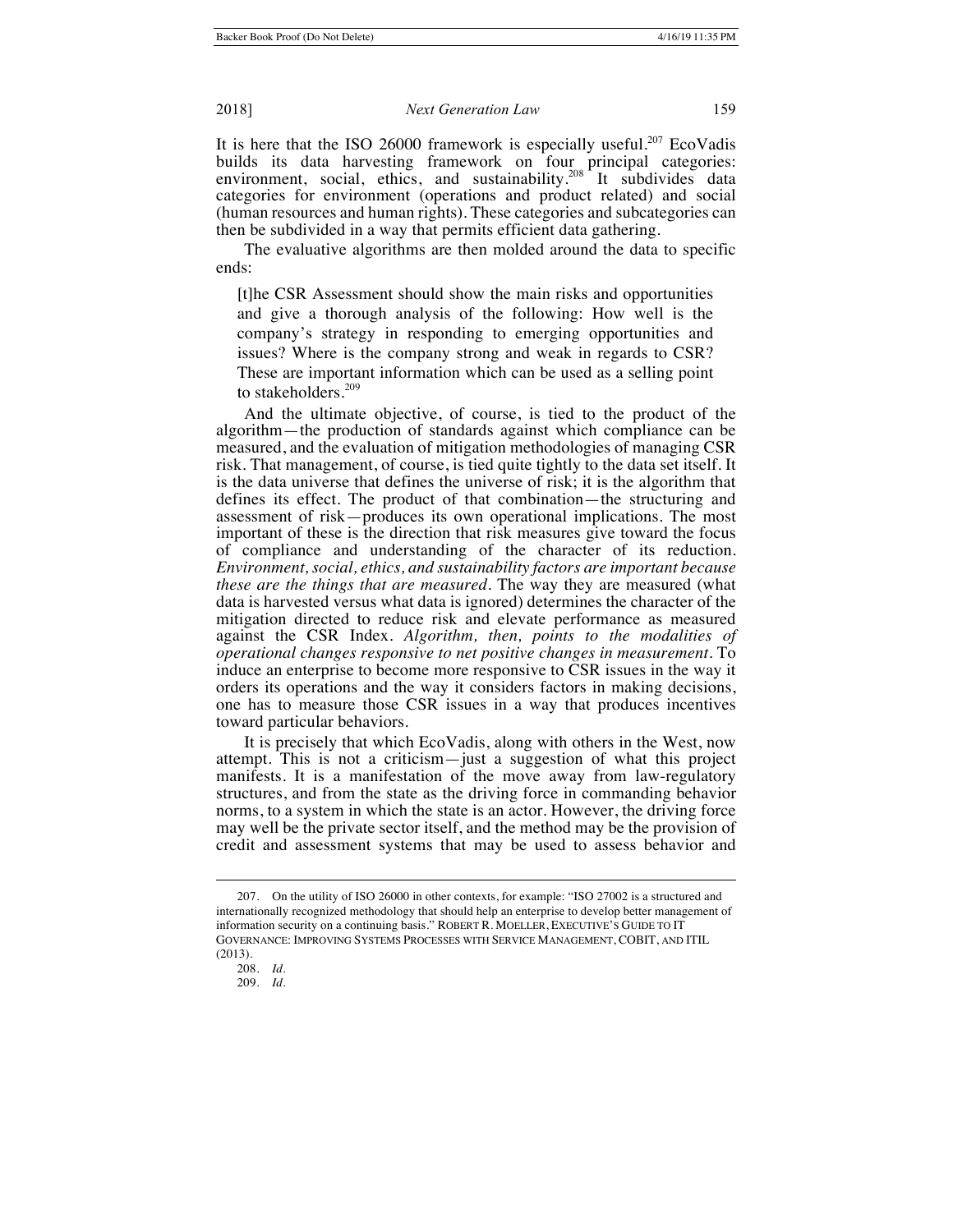change it. In *place of the state and law*, behavior (including CSR-based corporate governance) is also now driven by the creation of *markets for assessment*. But the market does not produce the norms underlying the choice of data and algorithm. Rather, private enterprises (and some states) build these data and algorithmic approaches by drawing on national and international normative standards. EcoVadis drew in part on ISO 26000. One can as well draw on the International Bill of Human Rights, as embedded in the corporate responsibility pillar of the U.N. Guiding Principles for Business and Human Rights  $(2011)^{210}$  The point is that the societal regulation that arises builds on an effective coordination between private actors as facilitators and system builders with states and international organizations as generators of legitimate expressions of norms. The difference between these efforts and those of China is that China would interpose a set of state-private cooperative arrangements overseen by the state and crafted to advance state policy. These arrangements might be viewed as essential to the objective to institutionalize a large number of social credit systems. It can perhaps be better understood as substituting public regulatory governance systems *in lieu of the approach of the West,*  which relies heavily on the private actor, the private standard, and the market for determining the value and legitimacy of ranking based assessments, including the power of such assessment systems to influence behavior in response to its market power.<sup>211</sup>

# C. FROM INFORMATICS TO SOCIETAL LEADERSHIP—THE ROLE OF DATA IN GOVERNANCE AND THE MANAGEMENT OF POPULATIONS

The discussion above suggested the contours of the emerging issues attached to the apparently unstoppable movement from government to governance and from law to algorithm. That discussion also suggests the inability of current analytical frameworks to effectively engage with this movement in ways that preserve societal meta values in the face of changing tastes for the methodologies of collective behavior management. It also suggested the difficulties of theorizing these movements in the West where fractures of power, of norms, and of the sources of governance power has made it difficult to target the manifestations of data-driven governance. Still, it may be possible to begin to outline the structures of "social credit" governance and its challenges.

*A social credit system, its ratings, and judgements (reward/punishment structures) are grounded in targeted data harvesting, proprietary algorithms, and coordinated incentives and punishments*. There may be some glory in worrying about the algorithms that produce the ratings. Yet

 <sup>210.</sup> *See generally* Human Rights Council Res. 17/4, Rep. of the Hum. Rts. Council, 17th Sess., June 16, 2011, U.N. Doc. A/HRC/RES/17/4 (July 6, 2011); Special Rep. of the Sec'y Gen., Guiding Principles on Business and Human Rights: Implementing the United Nations "Protect, Respect and Remedy" Framework, Hum. Rts. Council, U.N. Doc. A/HRC/17/31 (Mar. 21, 2011) [hereinafter UN Guiding Principles].

<sup>211.</sup> About the nature and effectiveness of that "signaling," *See* Christopher Marquis & Cuili Qiang*, Corporate Social Responsibility Reporting in China: Symbol or Substance?*, 25 ORGANIZATIONAL SCI. 127, 127–48 (2013).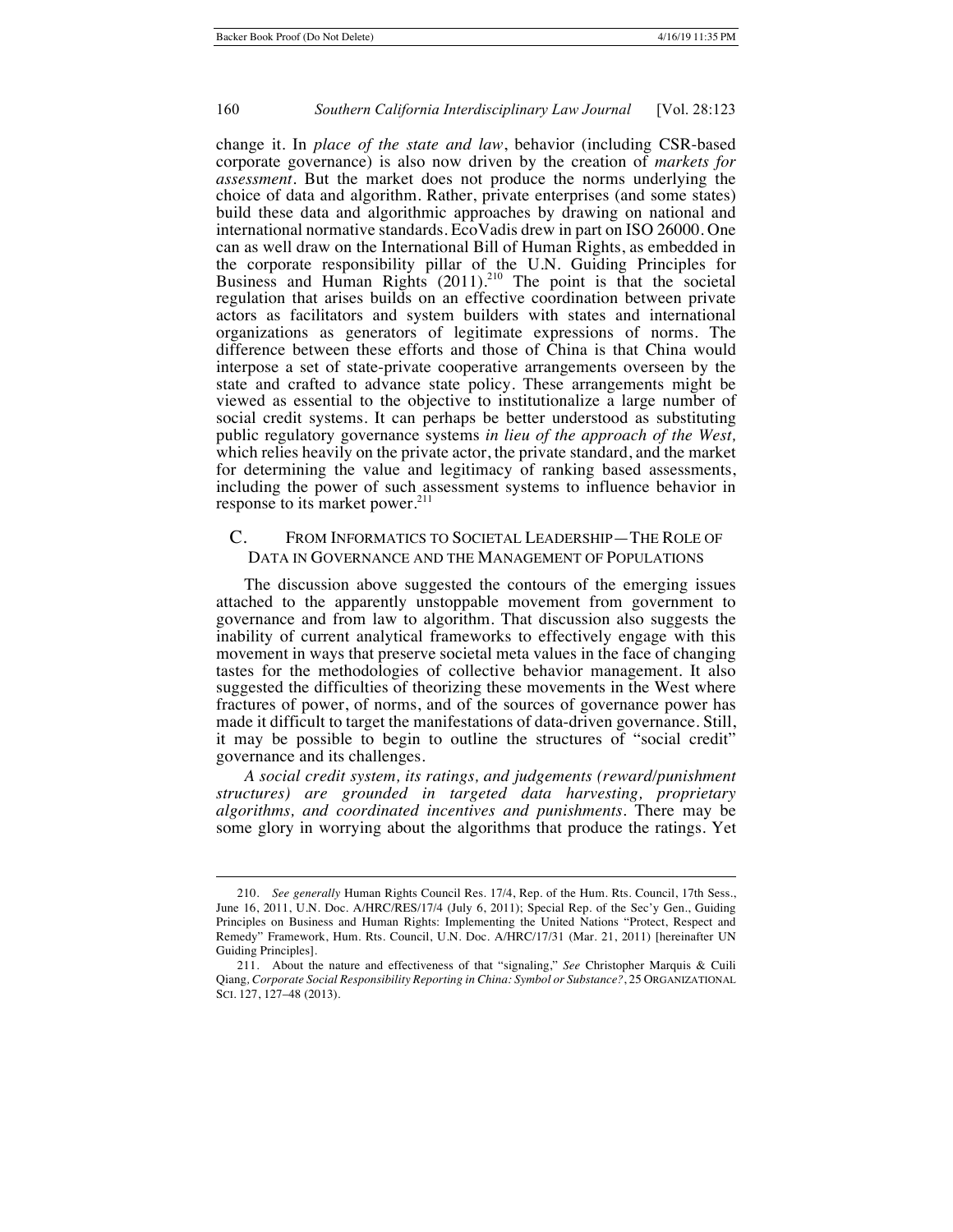algorithms are merely a function of the choices of data to harvest.<sup>212</sup> And robust harvestable data is likely the most time consuming and expensive part of any data-driven system. In that regard, it is worth considering the way that the data harvesting element of building social credit systems are being socialized within advanced Western liberal democracies. To that end, the effectiveness of modern television programming, especially a new series from CBS, "Wisdom of the Crowd," offers some useful insights.<sup>213</sup>

In China, social credit is a term for a system of governance grounded in the construction of ratings for virtually any activity,  $2^{14}$  ratings that then become an instrument of governance, providing triggers for benefits, incentives, rewards and punishments. Where the ratings are made transparent, it also permits devolution of governance effects from the state to the masses—the ratings of universities or restaurants provide a good example of the use of markets and mass choices grounded in the effects of ratings. Social credit is practiced all over the world.<sup>215</sup> Outside of China, the drivers of social credit tend to be private enterprises—for everything from rating credit to the rating of the CSR effectiveness of enterprises.<sup>216</sup>

But ratings are only part of the story. *A social credit system, and its ratings, are grounded in targeted data harvesting, proprietary algorithms, and coordinated incentives and punishments*. Any system grounded in management of behavior requires data. That data requirement is actually of three sorts.

*The first* is to identify the data that is useful for harvesting and conversely to identify data that may be ignored. Those choices are ideological and political—far more so than the production of the algorithms through which data is processed into useful governance objects. It requires consensus on the identity of "facts" and its distinction from conclusion and opinion.<sup>217</sup> That is easier said than done. Consider a system that requires data identifying weeds—the concept of weed is both arbitrary and a function of ideologies of domestic landscaping that varies from place to place. Other "facts" become more difficult—"race," "ethnicity," and "religion" for example.<sup>218</sup>

 <sup>212.</sup> There is a rich literature on the character and aspects of the algorithm. *See, e.g.,* SOFTWARE STUDIES: A LEXICON 18 (Matthew Fuller et al. eds., 2008).

<sup>213.</sup> *Wisdom of the Crowd*, CBS, https://www.cbs.com/shows/wisdom-of-the-crowd/ (last visited July 11, 2018).

<sup>214.</sup> Guowuyuan Guanyu Jiaqiang Zhengwu Chengxin Jianshe de Zhidao Yijian (国务院关于加 强政务诚信建设的指导意见) [Guiding Opinion concerning Improving the Development of Sincerity in Governmental Affairs] (promulgated by the State Council, Dec. 30, 2016), http://www.gov.cn/ zhengce/content/2016-12/30/content\_5154820.htm (last visited Jul. 9, 2018).

<sup>215.</sup> ALEXANDER KLIMBURG, THE DARKENING WEB: THE WAR FOR CYBERSPACE (2017).

<sup>216.</sup> Dameri, et al., *supra* note 142.

<sup>217.</sup> Trevor F. Pinch & Wiebe E. Bijker, *The Social Construction of Facts and Artifacts: Or How*  the Sociology of Science and the Sociology of Technology Might Benefit Each Other, in THE SOCIAL CONSTRUCTION OF TECHNOLOGICAL SYSTEMS: NEW DIRECTIONS IN THE SOCIOLOGY AND HISTORY OF TECHNOLOGY 11, 18 (Wiebe E. Bijker, Thomas P. Hughes & Trevor Pinch eds., 2012).

<sup>218.</sup> Carlo A, Pedrioli, *Respecting Language as Part of Ethnicity: Title VII and Language Discrimination at Work*, 27 HARV. J. RACIAL & ETHNIC JUST. 97 (2011).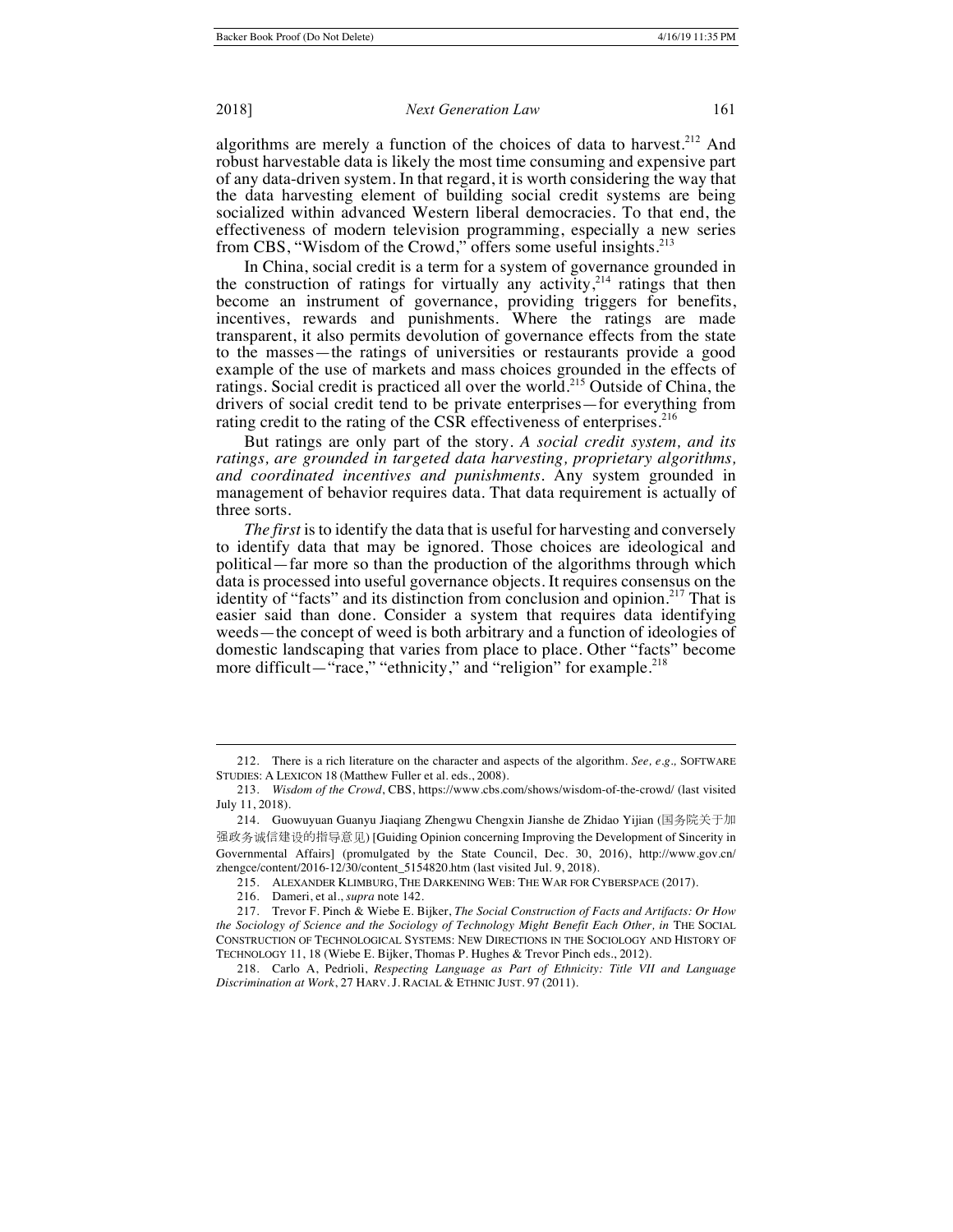*The second* is to collect data in ways that do not compromise their utility (double counting, fictitious, or fabricated facts).<sup>219</sup> This is also more difficult than it might appear. When the United States produced a government social credit system for public schools grounded in ratings based on standardized test taking, it was not long before it became necessary to devote resources to policing against fraud as school districts, whose prestige and income would depend on their performance rating, sought to "manage facts" in their favor. 220

*The third* is to collect data.<sup>221</sup> Data does not flow like a river from its source to its end, to be drawn on by those who approach its banks to the melodies of *Ma Vlast*<sup>222</sup> Data must be extracted from its sources. Its production may be compelled—usually by the state through disclosure regimes. It may be bought, usually by private actors, and by buying the price can be anything from access to information (reports and the like in exchange for a name and e-mail) to the actual purchase of informality for money.<sup>223</sup> Or like deer in the forest, it may be hunted, or like truffles in that same forest, collected. One might hire truffle pigs or other intermediaries, but data harvesting is an active endeavor in every case.

But what if one could induce the masses to voluntarily provide data? Restaurant reviews provide a good example. It is in people's interest to share experiences about dining in particular places (producing data) as long as they might be able to access the ratings that result from the aggregation of that data contribution (after processed through an algorithm into a rating and made available as raw data). The same theory drives the data collection of data consolidators like TripAdvisor. <sup>224</sup> These sites provide benefits to both data provider and data harvester. The data harvester can sell a service enriched by the ratings that can be posted which are themselves the product of its customer's willingness to provide data about the products that the data harvester sells.

These closed loop systems of private social credit work well enough. But is it possible to socialize the masses, or even mass democracy as a collective, to embrace this pattern of data disclosure beyond these immediately selfserving, closed-loop systems? Would it be possible for the state to develop systems for the enforcement of laws (criminal and regulatory) that depend on intelligence by inducing the masses to serve as positive contributors of data necessary for enforcement or regulation? The answer, in Western liberal democracies, may depend on the ability of the great culture management

 <sup>219.</sup> ZHAO FENG & LEONIDAS GUIBAS, WIRELESS SENSOR NETWORKS: AN INFORMATION PROCESSING APPROACH 48–51, (2004).

<sup>220.</sup> Allie Bidwell, *Atlanta Scandal Could Be the Tip of a "Test Cheating Iceberg*", U.S. NEWS & WORLD REPORT (Apr. 2, 2015), https://www.usnews.com/news/articles/2015/04/02/11-former-atlantaeducators-convicted-in-standardized-test-cheating-scandal.

<sup>221.</sup> SCHAUER, *supra* note 126.

<sup>222.</sup> Chris Ioannou, *Bedrich Smetena - Ma Vlast (James Levine - Vienna Philharmonic Orchestra)*, YOUTUBE (Dec. 21, 2014), https://www.youtube.com/watch?v=wgU968SRwwk.

<sup>223.</sup> *The Credit Rating Controversy*, *supra* note 151.

<sup>224.</sup> TripAdvisor was subject to a scandal respecting the integrity of its own data used to induce consumer choice. *See* John Herrman, *Cambridge Analytica and the Coming Data Bust*, N.Y. TIMES (Apr. 10, 2018), https://www.nytimes.com/2018/04/10/magazine/cambridge-analytica-and-the-coming-databust.html.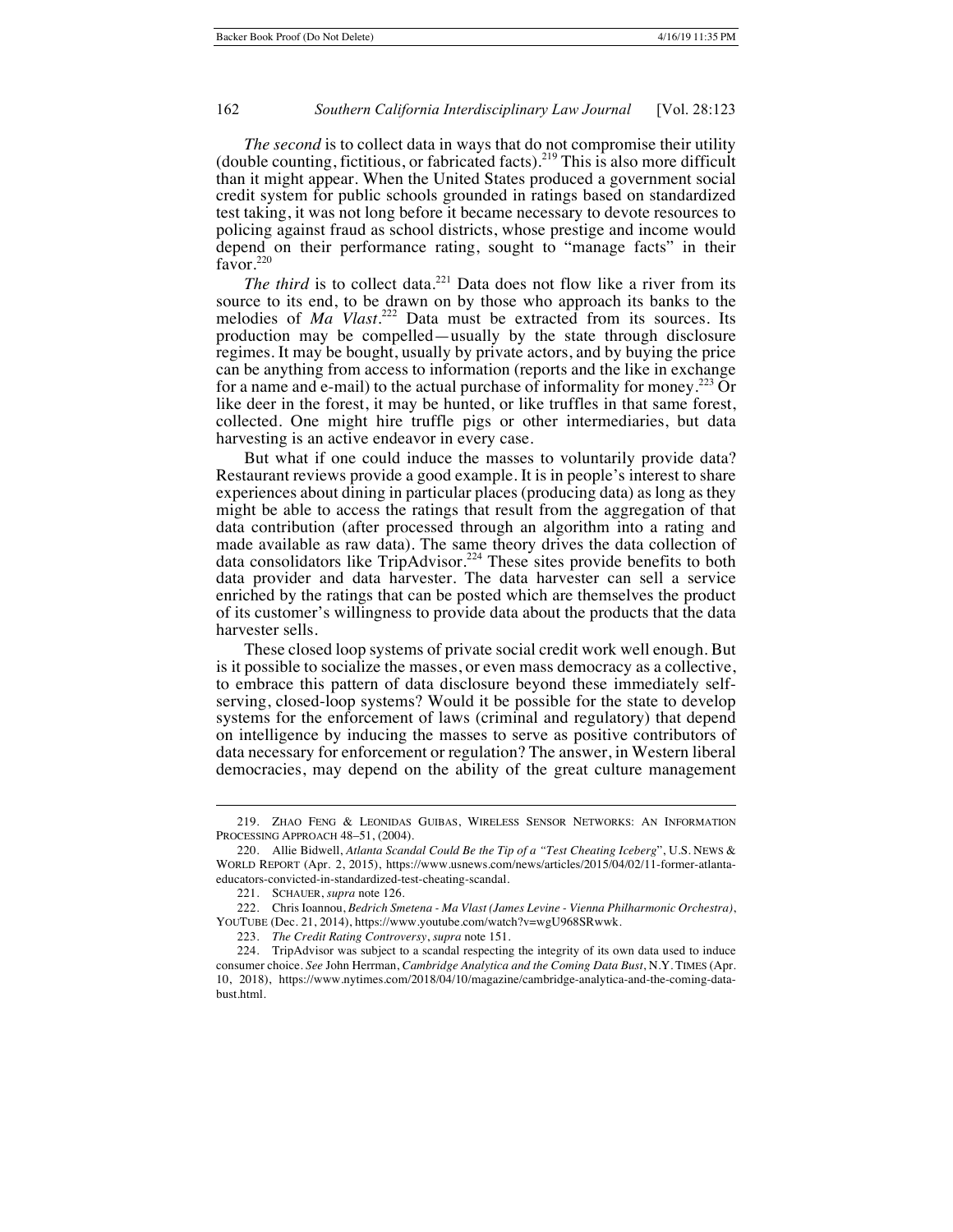machinery of Western society—its television, movies and other related media—to develop a narrative in which such activity is naturalized within Western culture.<sup>225</sup>

One might get the sense of this possibility, of the socialization of norms that naturalize a societal obligation to actively and affirmatively provide data (to the state or to a private enterprise exercising state or market functions) by considering the premise of a new television show that is set to debut on the CBS television network. That show, "Wisdom of the Crowd," is based on a premise that is irresistible but also challenging for contemporary (or traditional) social ordering.

Written by [Ted] Humphrey, Wisdom of the Crowd is based on the Israeli format of the same name. Inspired by the notion that a million minds are better than one, it centers on a tech innovator who creates a cutting-edge crowd-sourcing hub to solve his own daughter's murder, as well as revolutionizing crime solving in San Francisco.<sup>226</sup>

Humphrey executive produces with Keshet's Avi Nir, Alon Shtruzman, Peter Traugott and Rachel Kaplan, Dror Mishani and Shira Hadad. CBS Television Studios, where Humphrey is under an overall deal,<sup>227</sup> produces through his Algorithm Entertainment banner in association with Universal Television, where Keshet Studios has a deal. 228

There is a certain self-consciousness about the way that the television series may contribute to societal narratives and the normalization of behavior.

"Honestly, the idea scared the hell out of me," said EP/showrunner Ted Humphrey who worked with Keshet in adapting the Israeli series for a network audience. "In the last year we've all encountered the ying and yang of the internet in the way it can be used as a vehicle for human collaboration." Humphrey said crowdsourcing is beginning to rear its head among police forces across the country, and the show, in addition to its human drama will deal with the online means of how it can be flawed and helpful in solving crimes.<sup>229</sup>

The story is pitched as a self-help narrative ("'The courts can only do so much. The rest is up to us.' CBS has just released the first preview for the upcoming TV series *Wisdom of the Crowd*.")<sup>230</sup> And yet the more interesting

 <sup>225.</sup> LEIGH H. EDWARDS, THE TRIUMPH OF REALITY TV: THE REVOLUTION IN AMERICAN TELEVISION (2013).

<sup>226.</sup> Denise Petski, *CBS Orders 'Wisdom of the Crowd' Crime Drama Pilot Based on Israeli Format*, DEADLINE HOLLYWOOD (Feb. 9, 2017), http://deadline.com/2017/02/cbs-orders-wisdom-of-thecrowd-drama-pilot-based-on-israeli-format-good-wife-writer-producer-1201906849/.

<sup>227.</sup> Nellie Andreeva, *"Good Wife" Writer-Producer Ted Humphrey Signs Overall Deal with CBS TV Studios,* DEADLINE HOLLYWOOD (Apr. 25, 2012, 3:19pm), http://deadline.com/2012/04/good-wifewriter-producer-ted-humphrey-signs-overall-deal-with-cbs-tv-studios-261772/.

<sup>228.</sup> Petski, *supra* note 228.

<sup>229.</sup> *Id.*

<sup>230.</sup> Jessica Pena, *Wisdom of the Crowd: Jeremy Piven Is Solving a Murder in New CBS Drama (Video)*, TV SERIES FINALE (May 17, 2017), https://tvseriesfinale.com/tv-show/wisdom-crowd-jeremypiven-solving-murder-new-cbs-drama-video/.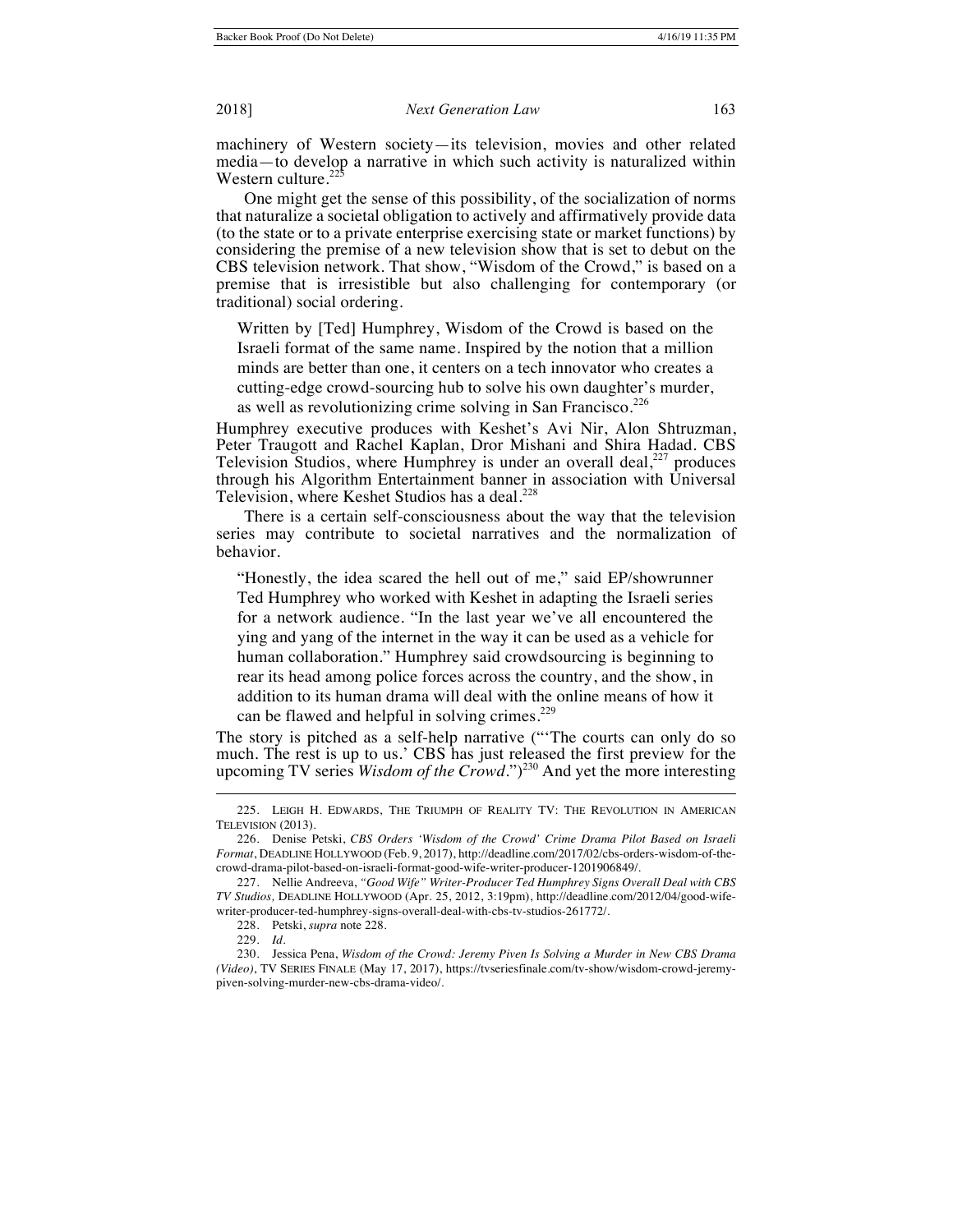narrative is the legitimacy of creating a platform through which data may be harvested through voluntary disclosure because it may be the right thing to do. That right thing to do may involve the advancing of justice (this is a crime solving drama to be sure). But it can be expanded to almost anything (e.g., find and catch lawbreakers of any kind, expose corporate misconduct, expose the administrative misconduct of officials, catch your neighbor's dog defecating in your yard, etc.).

The premise is not a leap into unknown territory. Western mass culture has been herded toward the acceptance of the value of this responsibility for some time. That herding comes from two quite distinct directions. *In the first,* there is entertainment and pleasure in real time participation in reality and talent shows and contests. These include the call-in features of shows like The Voice with a call in or online voting feature for contestants.<sup>231</sup> Mass society has been trained to share their views—that is to provide data—as an aspect of participatory mass entertainment. *In the second*, there is participation in the exaction of justice against criminals—a premise already quite close to that of "Wisdom of the Crowd."<sup>232</sup> Shows like "America's Most Wanted" illustrate this approach.

In this series, John Walsh, the father of a murdered child hosts this show that illustrates crime stories which have led to the capture of hundreds of fugitives from the law. With as much luridness and accuracy as possible, various crimes are dramatically recreated with an appeal for any viewer with information as to the crime and the perpetrators to call the show and the authorities and help the cause of justice.<sup>233</sup>

The difference is that "Wisdom of the Crowd" *introduces algorithm to data collection to make the probability of meeting objectives more likely* (it is indeed interesting that Mr. Humphrey's company is named Algorithm Entertainment).<sup>234</sup> It is a story of the value of regulatory governance as a partnership between the state and its polity. It suggests the importance of state private cooperation in the construction of real time governance systems that draw on law but are grounded in management and administration to secure behavior norms——reward the good, punish the bad, and enhance social order to the benefit of all. But in Western fashion, it will also expose some of the difficulties and challenges. But those difficulties and challenges will likely touch on administrative discretion and on the algorithm to be effective. It will be interesting to see the extent to which it celebrates a change of societal norms that encourages ordinary individuals to part with information as a social duty. And that, more than anything else, will provide a strong grounding for any social credit, rating, or regulatory management

 <sup>231.</sup> *The Voice*, NBC, https://www.nbc.com/the-voice (last visited July 11, 2018).

<sup>232.</sup> Pena, *supra* note 232.

<sup>233.</sup> *America's Most Wanted*, IMDB, http://www.imdb.com/title/tt0094415/ (last visited Jul. 9, 2018).

<sup>234.</sup> Han biru (韩碧如), *Zhongguo Xinyong Pingfen Jihua Chuxian Wenti* (中国"社会信用"评分 计划出现问题) [Issues of China's Social Credit Rating Plan], FTCHINA (July 5, 2017), http://www.ftchinese.com/story/001073280?archive.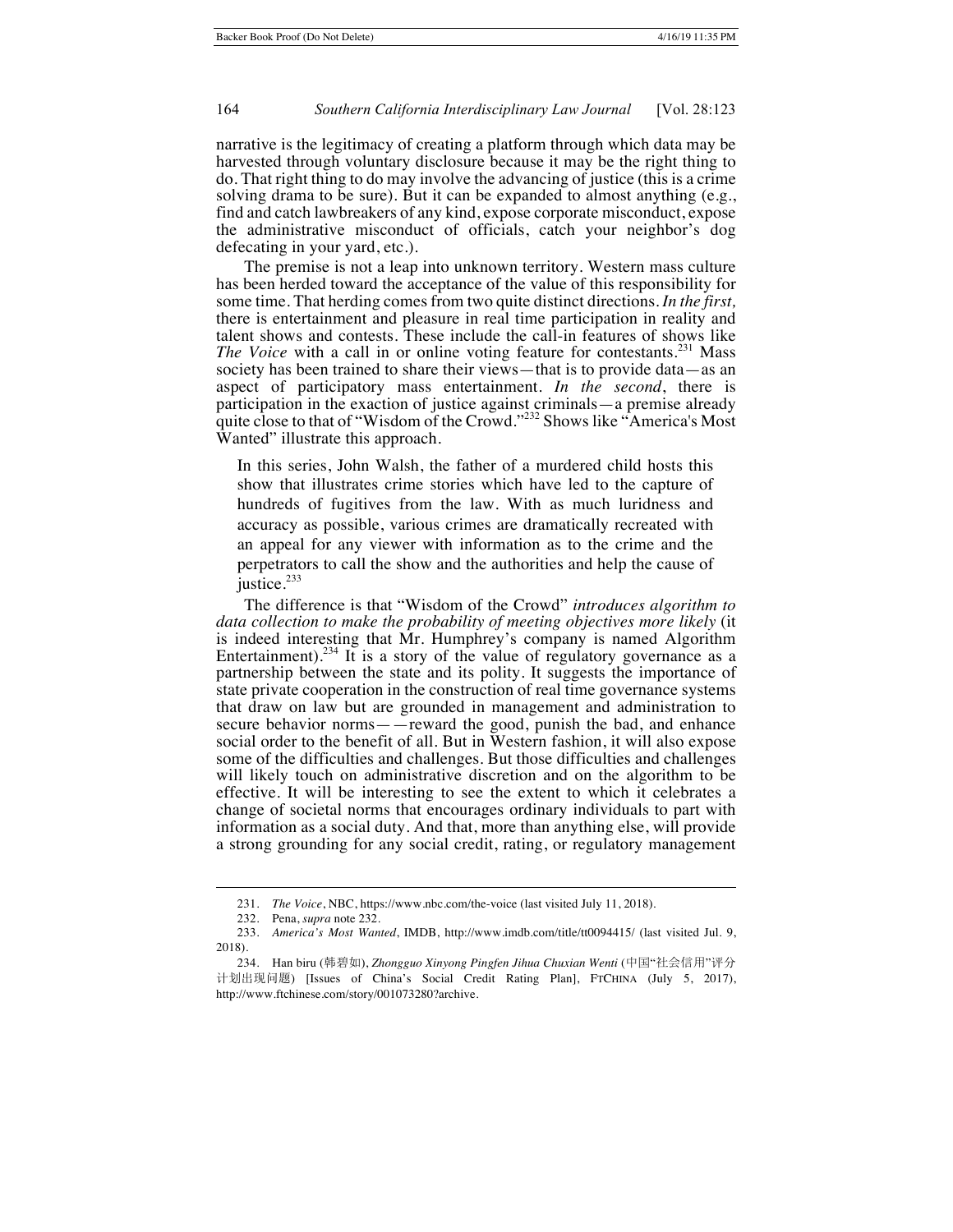system grounded in *targeted data harvesting, proprietary algorithms, and coordinated incentives and punishments*.

Taken together, one can begin to sketch the parameters of the normative discussion around data-driven governance by algorithm. Those parameters are to some extent substantially different from that which has grown up around systems of law over the last several centuries. And that is disconcerting. Yet, if the meta objectives remain the same—fairness, legitimacy, shared values, predictability, uniform application, protection against arbitrary action, and the like—then it is possible to reframe the discussion in ways that touch on the conceptual heart of algorithmic governance. These can be divided into five basic challenges, each of which are deeply embedded within the construction of both Chinese social credit and the more fractured versions of the West, and each of which begs further deep engagement within national contexts.

The first includes system construction challenges. China seeks to develop a singular and coherent approach to data-driven analytics and the algorithms that can be used to manage society in all of its aspects. This effort to substitute deep systems of analytics overseen by political officials and technical administrators for the conventional deep systems of law and regulation overseen by bureaucrats and judges is unique. Should it succeed, it will revolutionize governance theory and potentially serve as a framework for the organization of developing states.<sup>235</sup> In the West, the path to the development of data-driven algorithmic governance is as fractured as the political systems in the West in the shadow of globalization.<sup>236</sup> The absence of singularity in construction implies an absence of singular standards in equal measure. There is little movement at the moment for the development of consensus positions on the scope and operation—much less the metaprinciples, the rule of law type foundations—for such governance systems across functionally differentiated jurisdictions.<sup>237</sup> As important are the issues of data harvesting and integrity within such fractured systems.<sup>238</sup>

These suggest a number of subsidiary challenges which were sketched above and now summarized. Among them, the absence of any effective coordination of management of markets for data and data-based management systems is quite prominent, and one that suggests a parade of horribles in which the autonomous individual is always the victim.<sup>239</sup> Little protection exists for data sources and individuals whose information is harvested. There remains the issue of data integrity and protection. Pulling in opposite directions are the idea of of data-driven accountability flowing from the free

 <sup>235.</sup> RANDALL PEERENBOOM, CHINA MODERNIZES: THREAT TO THE WEST OR MODEL FOR THE REST? (2007).

<sup>236.</sup> Solove, *supra* note 135.

<sup>237.</sup> *See* Benjamin Ziemann, *The Theory of Functional Differentiation and the History of Modern Society*: *Reflections on the Reception of Systems Theory in Recent Historiography*, 13 SOZIALE SYS*.* 220, 220–29 (2007); *see also* Jerry S. Cloyd, *Functional Differentiation and the Structure of Informal Groups,*  5 THE SOC. Q. 243, 243–47 (1964).

<sup>238.</sup> Backer, *supra* note 24.

<sup>239.</sup> Leif Weatherby, *Delete Your Account: On the Theory of Platform Capitalism*, L.A. R. BOOKS (Apr. 24, 2018), https://lareviewofbooks.org/article/delete-your-account-on-the-theory-of-platformcapitalism/#!.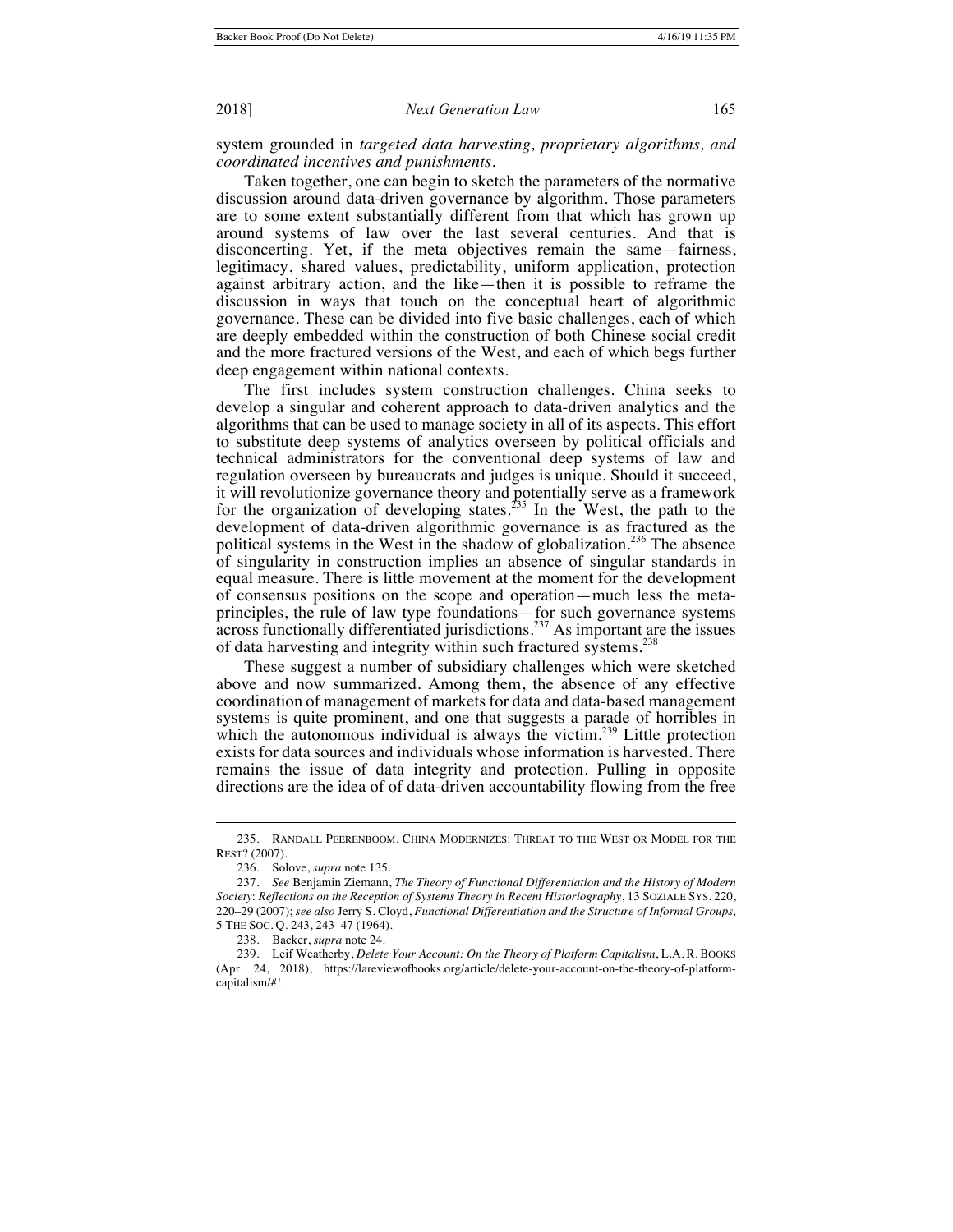access to information and the need (political) to preserve the privacy, informational autonomy, and integrity of individuals. In that context, much regulation is fractured along market segment lines (e.g. credit reporting, social media, etc.). Perhaps it ought to embed the societal as well, in the way that societal regulation has been embedded in standards of business and human rights.<sup>246</sup> And of course, issues of integration with political and systems standards outside of the U.S. (e.g., EU and China), or coordination with national law in systems in which data-based governance has been privatized (privacy, disclosure, business rules, etc.) remains a central challenge.

The second includes challenges concerning political values. Political values are deeply intertwined with data and data-driven systems. Politics and its ideological drivers—serve as the foundations for assessing decisions about the entire process of data, its analytics, and the algorithms derived from them. Yet, where data itself is generated through markets, and in the absence of societal consensus about the differentiation of data from judgment or on the metrics for assessing data generation and the parameters of analytics, the traditional contentions inherent in the formation of policy choices and the legal structures that support them will be transferred to the development of data, its analytics, and the algorithms that are meant to reflect judgment. This is the inverse of the problem of data-driven politics that has been much in the news.<sup>241</sup> And it is hardly a dehumanized system of surveillance economics, though there is merit in considering this characteristic at the margins.<sup>242</sup> It is the problem of economics-driven politics, and politics-driven data. There is little by way of passivity here. What some have taken for passivity in the face of the algorithm may instead be better understood, as suggested above, as the reconstitution of humanity from individuals with souls moving toward collective characteristics, to the reconstitution of individuals as the aggregation of data-driven traits that matter. But these are not inserted into passive humans but embraced by those who see in the "bargain" an advantage that suits their interests (individual or collective). And therein lies the heart of the political issue—bound up in the legitimacy of such bargains and their consequences. Yet the West has had much practice in this area. In some ways, it mirrors the more ancient issues of reconstitutions of individuals on the basis of status—status based on rank, class, race, religion, and the like. 243

The third includes a cluster of managerial challenges. One understands, however much one may object to the cultures and practices of the

 <sup>240.</sup> Kate Crawford & Catharine Lumby, *Networks of Governance: Users, Platforms, and the Challenges of Networked Media Regulation,* 2 INT'L J. TECH. POL'Y. & L . 270, 270–82 (2013); *see also,*  Larry Catá Backer, *Governance Without Government: An Overview, in* BEYOND TERRITORIALITY: TRANSNATIONAL LEGAL AUTHORITY IN AN AGE OF GLOBALIZATION 87–123 (Günther Handl, Joachim Zekoll & Peer Zumbansen eds., 2012).

<sup>241.</sup> David Z. Morris, *Which Side of the Aisle Benefits from Data-Driven Politics?,* FORBES (Mar. 27, 2016), http://fortune.com/2016/03/27/data-driven-politics/.

<sup>242.</sup> SHOSHANA ZUBOFF, THE AGE OF SURVEILLANCE CAPITALISM: THE FIGHT FOR A HUMAN FUTURE AT THE NEW FRONTIER OF POWER (2018).

<sup>243.</sup> *See* R.H. Graveson, *The Movement from Status to Contract*, 4 Mod. L. Rev. 261, 261–72 (1941); *see also* Katharina Isabel Schmidt, *Henry Maine's "Modern Law": From Status to Contract and Back Again?,* 65 AM. J. COMP. L. 145–86 (2017).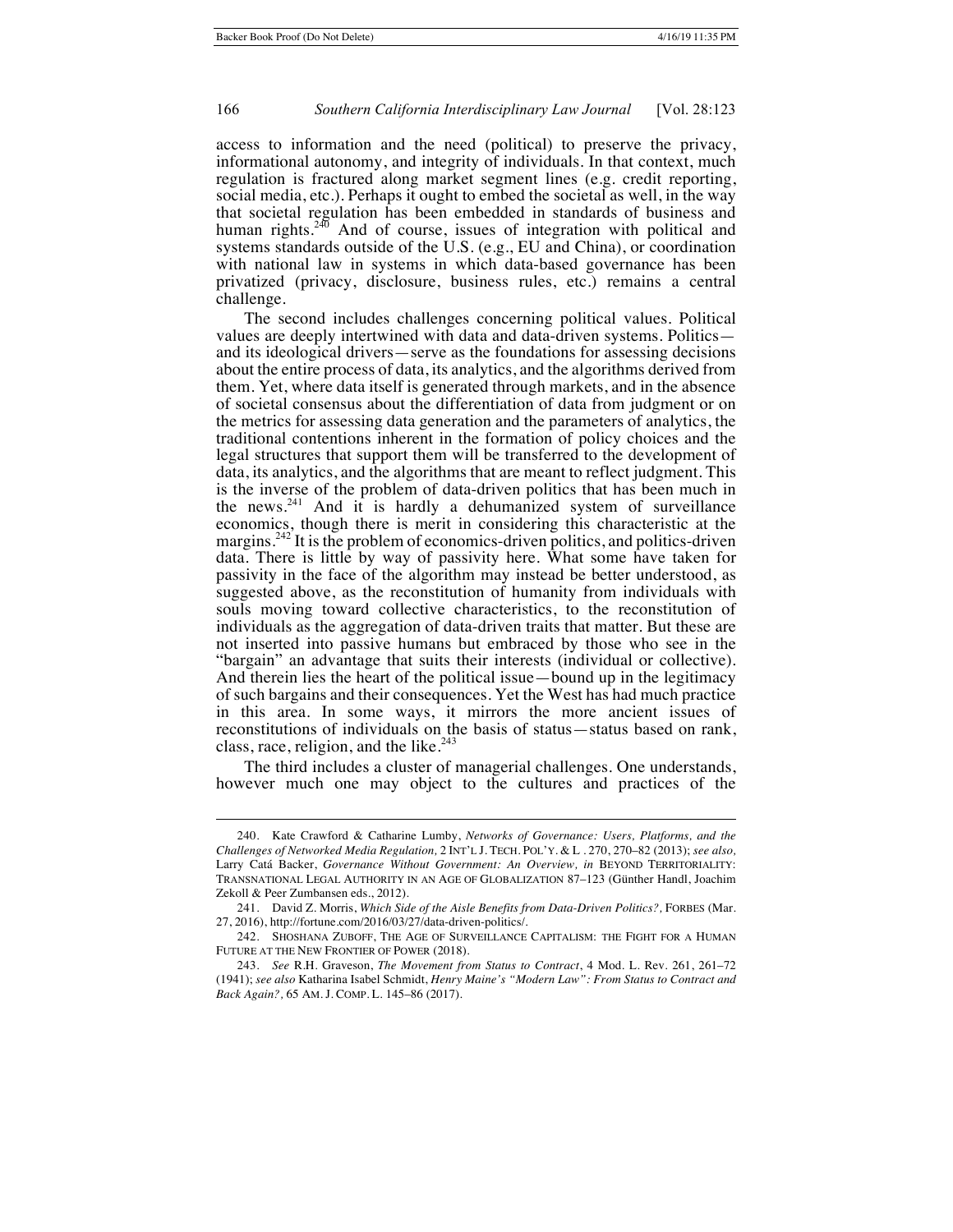administrative bureaucracies of modern regulatory states,<sup>244</sup> even within their national contexts. <sup>245</sup> These include a need for coherence across a vast private and governmental sphere within both public and private spheres.<sup>246</sup> Beyond that, there is even more need for coordination between public and private spheres of data-driven governance. Yet the study of the cultures of regulation across platforms, and within data analytics, remains a mystery in which even the identities of the regulators may be shrouded in mystery.<sup>247</sup> Within regulatory structures of data-driven analytics—whether a unified public Chinese model or the fractured and privatized Western model—the identity of the new regulator, the analyst, and the creator of analytics and algorithms, replaces the administrator, the hearing officer, and the policy analyst. Mediating the roles of the bureaucrat, the policy maker, the politician, and the judge will require a substantial resorting, and likely a new vocabulary. And it may require balancing dual regulatory systems, one grounded in government, and the other in economy. Within this new managerial universe, things like abuse of discretion may well be transformed into principles of market abuse and algorithmic integrity.<sup>248</sup> And in this new framework, the extent of governmental oversight is unclear.

The fourth includes technical challenges. These are fundamental issues that touch on the integrity of the system in its operative capacity. Critical areas include data harvesting, retention, and protection. It is in this context that big-data analytics and artifical intelligence become important elements. Both are meant to be means to an end. If regulation has been transformed from technique to regulatory substitute, then artifical intelligence and big data analytics become the techniques necessary to realize the governance objectives of analytics and the judgments inherent in algorithms. There are two issues here worth considering. The first addresses capacity.<sup>249</sup> The second touches on ideology and politics.<sup>250</sup> The Chinese and private Western enterprises (along with public security apparatuses) are most interested in

 <sup>244.</sup> Ronald Pestritto, *The Birth of the Administrative State: Where It Came From and What It Means for Limited Government,* HERITAGE FOUNDATION, (Nov. 20, 2007), https://www.heritage.org/ political-process/report/the-birth-the-administrative-state-where-it-came-and-what-it-means-limited (last visited Jul. 9. 2018).

<sup>245.</sup> Martin Painter & Wong Shiu-fai, *Varieties of the Regulatory State? Government-Business Relations and Telecommunications Reforms in Malaysia and Thailand,* 24 POL'Y & SOC. 27, 27–52 (2005).

<sup>246.</sup> Close attention to the institutional setting is necessary with a view towards fostering accountability, transparency and trust. Regulatory authorities are not without risk, as they need to be protected from the risk of capture and also need to receive clear objectives and missions to fulfill their role within the regulatory framework. *See Oecd Due Diligence Guidance For Responsible Business Conduct*, *supra* note 170.

<sup>247.</sup> Eubanks, *supra* note 138.

<sup>248.</sup> Cary Coglianese & Christopher S. Yoo, *The Bounds of Executive Discretion in the Regulatory State*, 164 U. PA. L. REV. 1587, 1587–1606 (2016), http://scholarship.law.upenn.edu/faculty\_ scholarship/1715.

<sup>249.</sup> Jasmine Collins, Jascha Sohl-Dickstein, & David Sussillo, *Capacity and Trainability In Recurrent Neural Networks*, ARXIV 4–7 (2017), https://openreview.net/pdf?id=BydARw9ex.

<sup>250.</sup> Scott Shane & Daiesuke Wakabayashi, *The Business of War': Google Employees Protest Work for the Pentagon*, N.Y. TIMES (Apr. 4, 2018), https://www.nytimes.com/2018/04/04/ technology/google-letter-ceo-pentagon-project.html.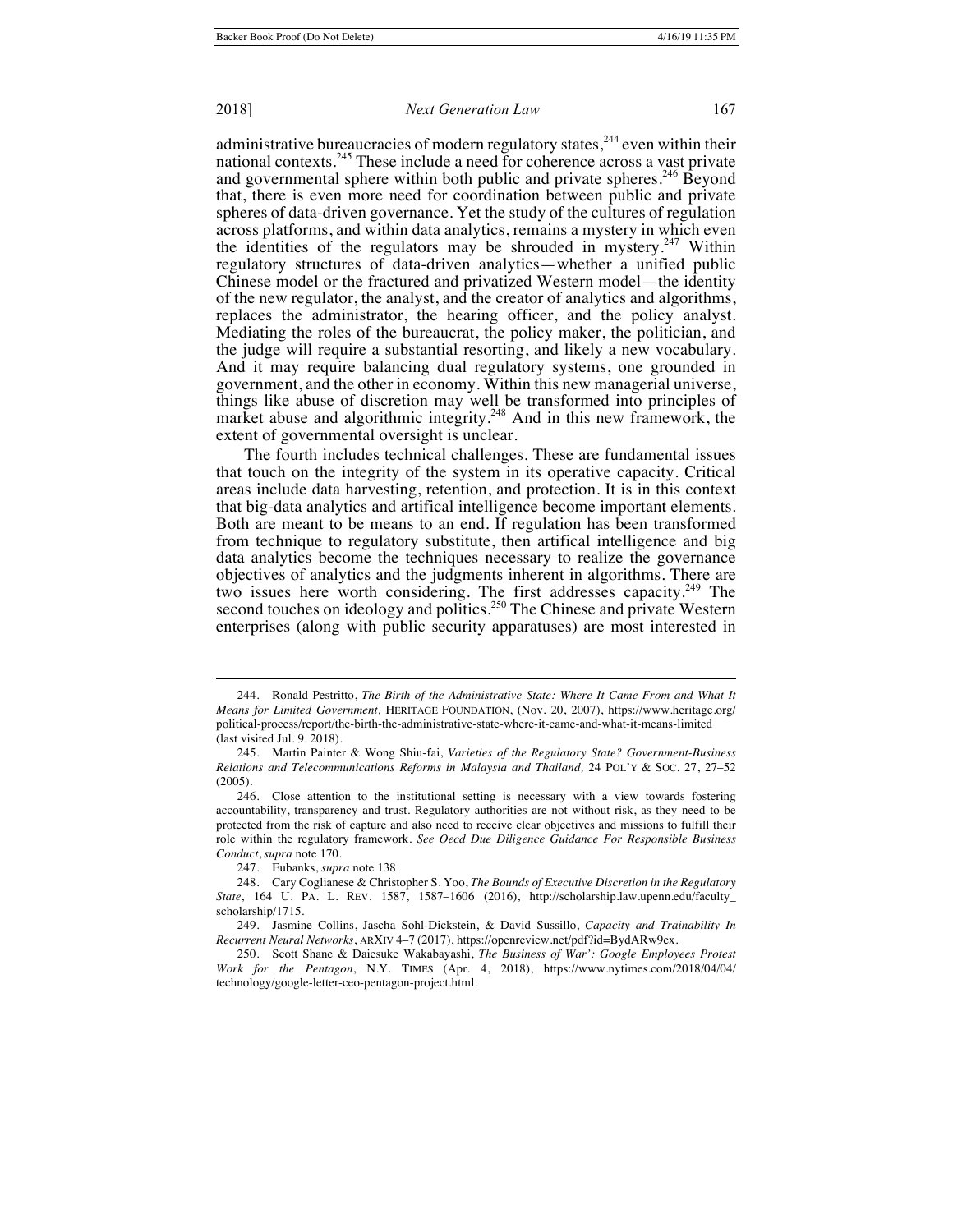capacity.<sup>251</sup> The traditional apparatuses of government—legislatures, bureaucracies, and the elites who mediate between them and the masses tend to be more focused on ideology, usually in the form of resistance, control, or domestication. 252

The last set of challenges include a number of ideological challenges for algorithm construction and deployment. These are generally manifested, as in law, in the challenges of interpretation. Every choice of data to harvest and that to ignore, every decision driving the character and scope of analytics, and the very construction of the algorithm (and the system of rewards and punishments based on algorithmic judgement) evidence underlying choices driven by ideology. And ideology is driven by culture,<sup>253</sup> politics,<sup>254</sup> and economics.<sup>255</sup> And yet, the ideology of data and its analytics remain unexplored territory, or efforts in that direction might be understood to violate cultural and ideological taboos. The analytics of race and IQ provides a good example. 256

Adding meaning to data may be difficult without confronting society's moral flames, however. Politics tends to refine and contain those fires in politically useful ways. It is not clear how data-driven, analytics-based governance will construct similarly effective constraints—or if it is constituted to engage in such building. Beyond that, the underlying ideologies that drive data-driven governance can create paradoxes. One has been suggested already—the drive toward transparency and data harvesting is at the heart of the idea of accountability, against the ideology of human autonomy. Both, ironically, sit at the core of the great ideological project of human rights. One speaks today of the bias of algorithms as though it is the algorithm that has a consciousness.<sup>257</sup> In machine learning, the teacher is

253. Eubanks, *supra* note 138.

254. Lucas D. Introna, & Helen Nissenbaum, *Shaping the Web: Why the Politics of Search Engines Matter*, 16 THE INFO. SOC. 169, 169–85 (2000).

 <sup>251.</sup> Robyn Dixon, *China Plans to Dominate AI, with a Vanguard of Robotic Doctors Like 'Biomind'*, L.A. TIMES (Jul. 6, 2018, 3:00 AM), http://www.latimes.com/world/la-fg-china-ai-20180706 story.html.; *see also* Robert W. Button, *Artificial Intellegence and the Military*, RAND: THE RAND BLOG, https://www.rand.org/blog/2017/09/artificial-intelligence-and-the-military.html (last visited Jul. 9, 2018).

<sup>252.</sup> European Commission Press Release IP/18/3362, Artificial Intelligence: Commission Outlines a European Approach to Boost Investment and Set Ethical Guidelines (Apr. 25, 2018), http://europa.eu/rapid/press-release\_IP-18-3362\_en.htm; Alan Boyle, *Policy Experts Trade Ideas for Intelligent Ways to Regulate Artificial Intelligence*, (Apr. 10, 2018), GEEKWIRE, https://www.geekwire.com/2018/policy-experts-debate-regulate-artificial-intelligence-intelligently/ (last visited Jul. 9, 2018).

<sup>255.</sup> John Bellamy Foster & Robert W. McChesney, *Surveillance Capitalism: Monopoly-Finance Capital, the Military-Industrial Complex, and the Digital Age*, MONTHLY REV. (July 1, 2014), https://monthlyreview.org/2014/07/01/surveillance-capitalism/; Peter Sondergaard, *Big Data Fades to the Algorithm Economy*, FORBES (Aug. 14, 2015), https://www.forbes.com/sites/gartnergroup/2015/08/ 14/big-data-fades-to-the-algorithm-economy/#783f6ba751a3.

<sup>256.</sup> "You can talk about the genetics of intelligence. But stop implying they're the same thing. Connecting intelligence to race adds nothing useful. It overextends the science you're defending, and it engulfs the whole debate in moral flames." *See* William Saletan, *Stop Talking About Race and IQ: Take It from Someone Who Did*, SLATE (Apr. 27, 2018, 1:42 PM), https://slate.com/news-andpolitics/2018/04/stop-talking-about-race-and-iq-take-it-from-someone-who-did.html.

<sup>257.</sup> "The teacher decides what questions to ask, and tells learners what matters." Rahul Bhargava, *The Algorithms Aren't Biased, We Are,* MIT MEDIA LAB (Jan. 3, 2017), https://medium.com/mit-medialab/the-algorithms-arent-biased-we-are-a691f5f6f6f2.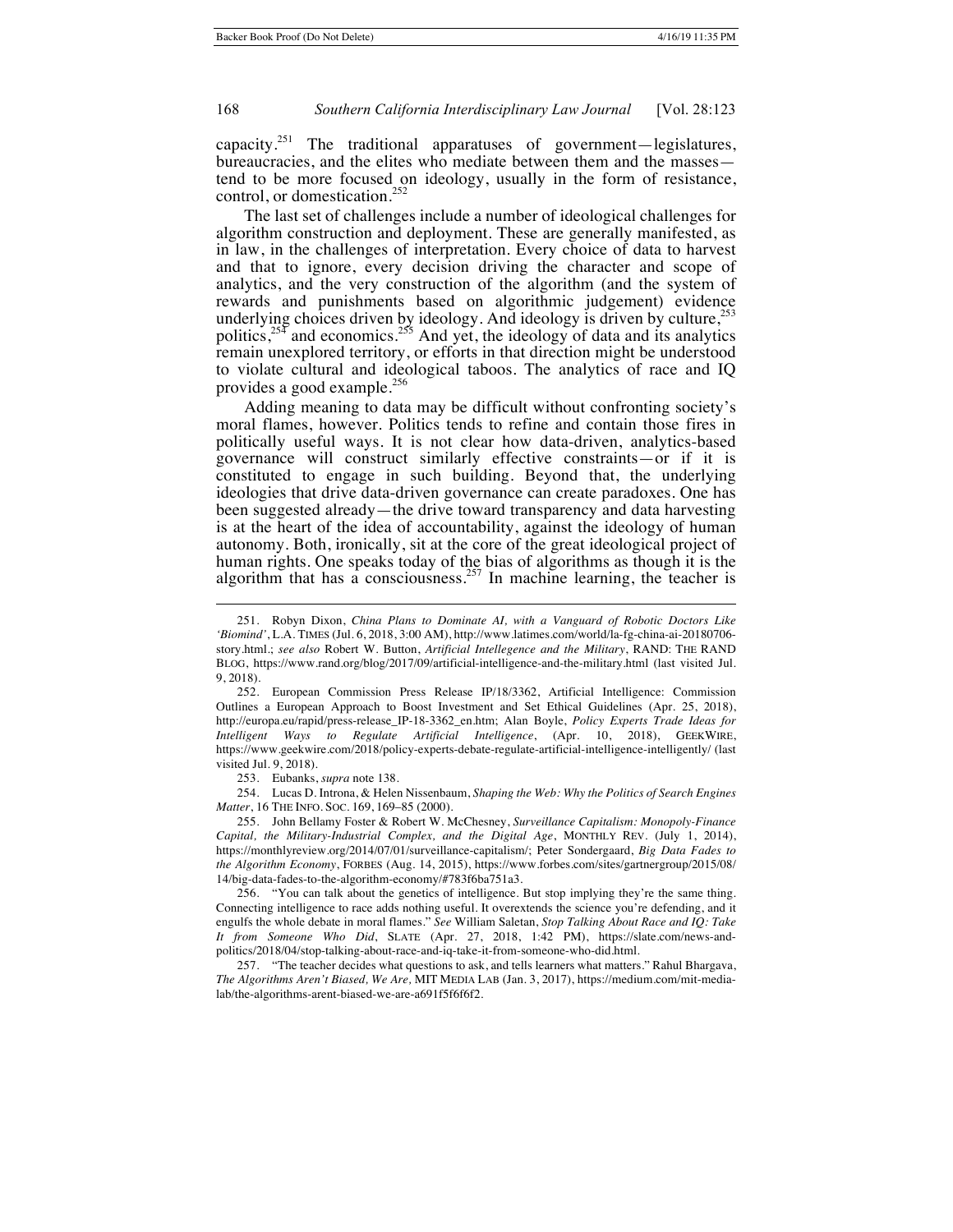responsible for "feature selection"—deciding which pieces of the data the machine is allowed to use to make its decisions.

One speaks as well of the algorithm as incantation. The cultural construction of algorithms is at a very early stage of research and requires more.<sup>258</sup>. Its invocation serves as an invitation to passivity, even as it appears in the role of a vampire acquiring life by sucking out the informational lifeblood of the individuals on which it feeds, and by feeding, converting them into its own followers. All of this, of course, raises the fundamental question that law systems themselves have never adequately answered. In a system in which decision-making and decision makers are privileged, how can society constitute a mechanism to monitor the monitors—or in this case, create data-driven analytics to discipline the construction of systems of datadriven analytics and the governance they may oversee? And yet the fundamental ideology that emerges, despite the hand wringing, is one that has been aggressively embraced by all sectors of conventional political society—an ideology of accountability built on measurement, assessment, and reward. That ideology—grounded in the language of economic efficiency and wealth production, human rights and personal autonomy, politics and systemic integrity—will shape the structures of governance of enterprises, of states, and inevitably, of law.

The development of data-driven governance has provoked substantial angst and uncertainty everywhere. There is good reason for this angst, but perhaps not for the usual reasons conventionally advanced. Data-driven governance systems (including the quite ambitious project of Chinese social credit) grounded in accountability and managed through the self-reflexive operations of an analytics that incorporates social, economic, political or religious objectives through algorithm represent a new form of governance, with its own language, its own structures, and its own ecologies. It exists still within traditional systems of law and regulation and was originally understood as a technique for the implementation of the policies and objectives of those systems. Those traditional systems have developed their own language, modalities, ideologies, and structures within which the integrity of the system can be maintained. Yet in this "new era" of governance, data-driven governance already exhibits signs of producing its own language, structures, and modalities for enhancing and protecting system integrity. This system integrity exists within ideological parameters of which the traditional language and forms of constitutional political government operated through, parameters with complex bureaucracies intertwined with judiciaries and popular representative organs that may no longer be particularly relevant.

This "new era" of governance thus may not necessarily call for yet more efforts to "tame" data-driven governance within the cage of traditional government and its structures and methods of operation. Instead, it may require the development of new sensibilities, new interpretive language, and the recognition of new classes of system operators whose injection into the process of governance may profoundly affect the way societies understand and engage with governance organs. This trend may be understood (and

 <sup>258.</sup> ED FINN, WHAT ALGORITHMS WANT: IMAGINATION IN THE AGE OF COMPUTING (2017).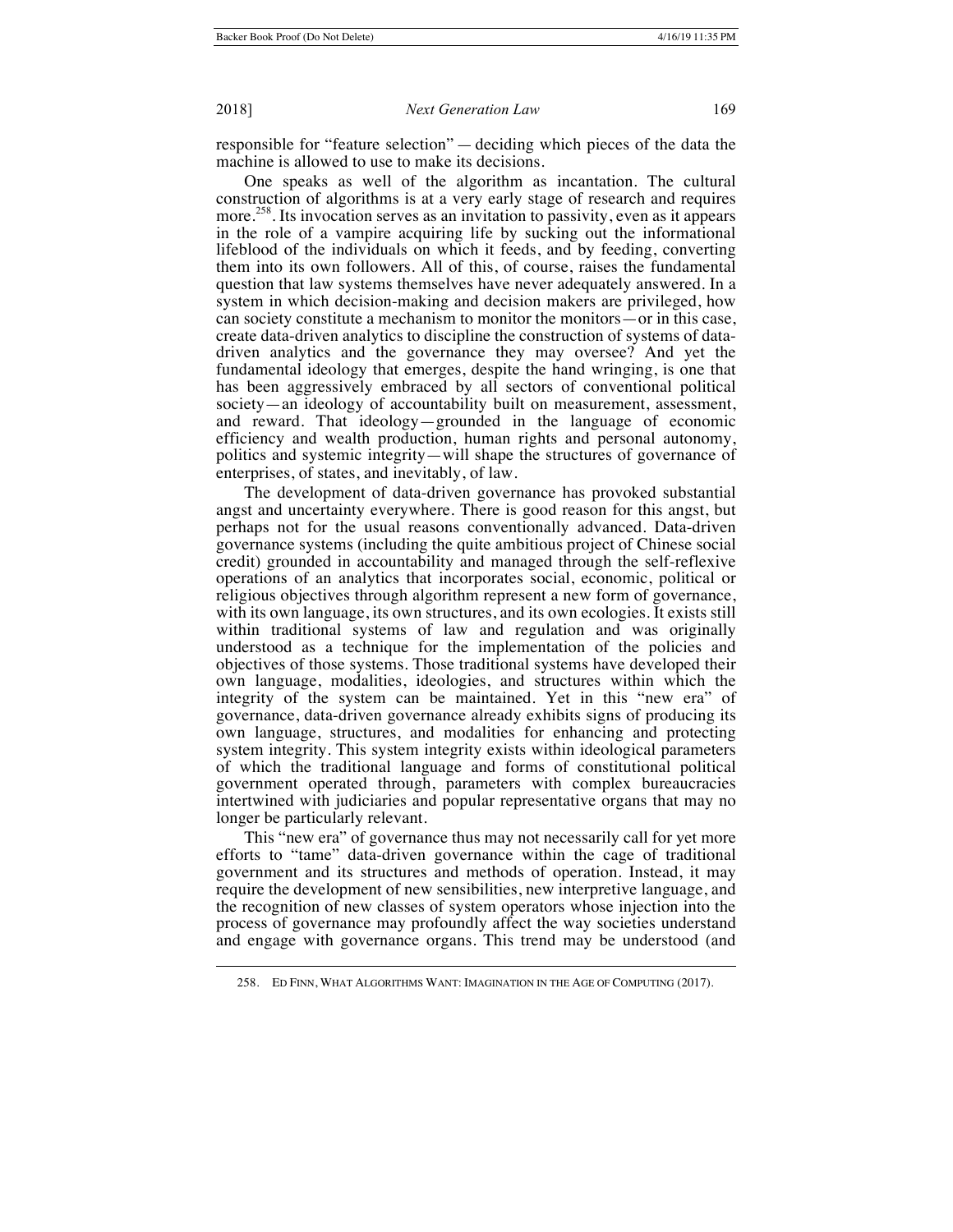encouraged) within those organizations at the vanguard of these changes (within vanguard enterprises in the West (and public security apparatuses) and embedded within certain organs of the collective organization in China). Yet, among those deeply embedded within conventional governance-power systems, it has produced resistance or efforts at domestication, which pepper scholarly journals and the regulatory efforts of state and international organs.<sup>2</sup>

Yet, rather than, or in addition to, resistance and domestication, it may now be time to turn to the business of building principles of *Demokratie, Sozialstaat, Bundesstaat und Rechtsstaat* (e.g., incorporated into the German Basic Law and post second generation constitutions)<sup>260</sup> into and through the language of data and data analytics to ensure that algorithmic governance, like the law-regulatory systems that preceded it, will operate under appropriate ideological constraint. And if the politician, the lawyer, and the bureaucrat will not engage in these projects, then it is likely that the engineer, the econometrician, and manager may.<sup>261</sup> Power relations will not be the same thereafter.

# IV. CONCLUSION

Surveillance—understood as an aggregation of techniques, values, judgments and relationships derived from the operation of complex systems of data harvesting, analytics and reward/punishment behavior management algorithms—has become an essential element of the operation of the modern state,<sup>262</sup> and also of the modern enterprise and other collective institutions.<sup>263</sup> What was once understood as surveillance and monitoring transforms into a sophisticated method of governance when it becomes part of systems of datadriven, algorithmically-structured operations of compliance with substantial incentive, reward, and disciplinary elements. It is no longer just a "means" of government, but has become government itself.

Understood as a system for the delivery of governance objectives, social credit (in China), ratings initiatives, and discretion guidance systems (in the West) have leaped the borders of the private and soft law (culture, mores,

 <sup>259.</sup> *See* Raymie E. Mckerrow, *Critical Rhetoric Theory and Praxis, in* CONTEMPORARY RHETORICAL THEORY: A READER 448 (John Louis Lucaites, Celeste Michelle Condit & Sally Caudill eds., 1999).

<sup>260.</sup> THE ROUTLEDGE HANDBOOK OF CRITICAL DISCOURSE STUDIES (John Flowerdew & John E. Richardson eds., 2017).

<sup>261.</sup> Ragnar Frisch, *The Responsibility of the Econometrician*, 14 ECONOMETRICA 1, 1–4 (1946). 262. Backer, *supra* note 4.

<sup>263.</sup> *See* Stone v. Ritter, 911 A.2d 362 (Del. 2006); *see also* Louis J Bevilacqua, *Monitoring the Duty to Monitor*, N.Y. L. J. CORP. GOV. (Nov. 28, 2011), https://www.cadwalader.com/uploads/ books/00775db921691af892a2600dd02c83f5.pdf; s*ee also* Rachel Pells, *London University Admits to Monitoring Student Emails Under Pressure Government Anti-Terror Programme*, INDEP. (Jan. 21, 2017), https://www.independent.co.uk/student/news/kings-college-london-prevent-anti-terror-london-

university-islamaphobia-monitoring-student-emails-a7538931.html; Robin Wilson, *How a 20-Page Letter Changed the Way Higher Education Handles Sexual Assault,* CHRON. HIGHER EDUC. (Feb. 8, 2017), https://www.chronicle.com/article/How-a-20-Page-Letter-Changed/239141.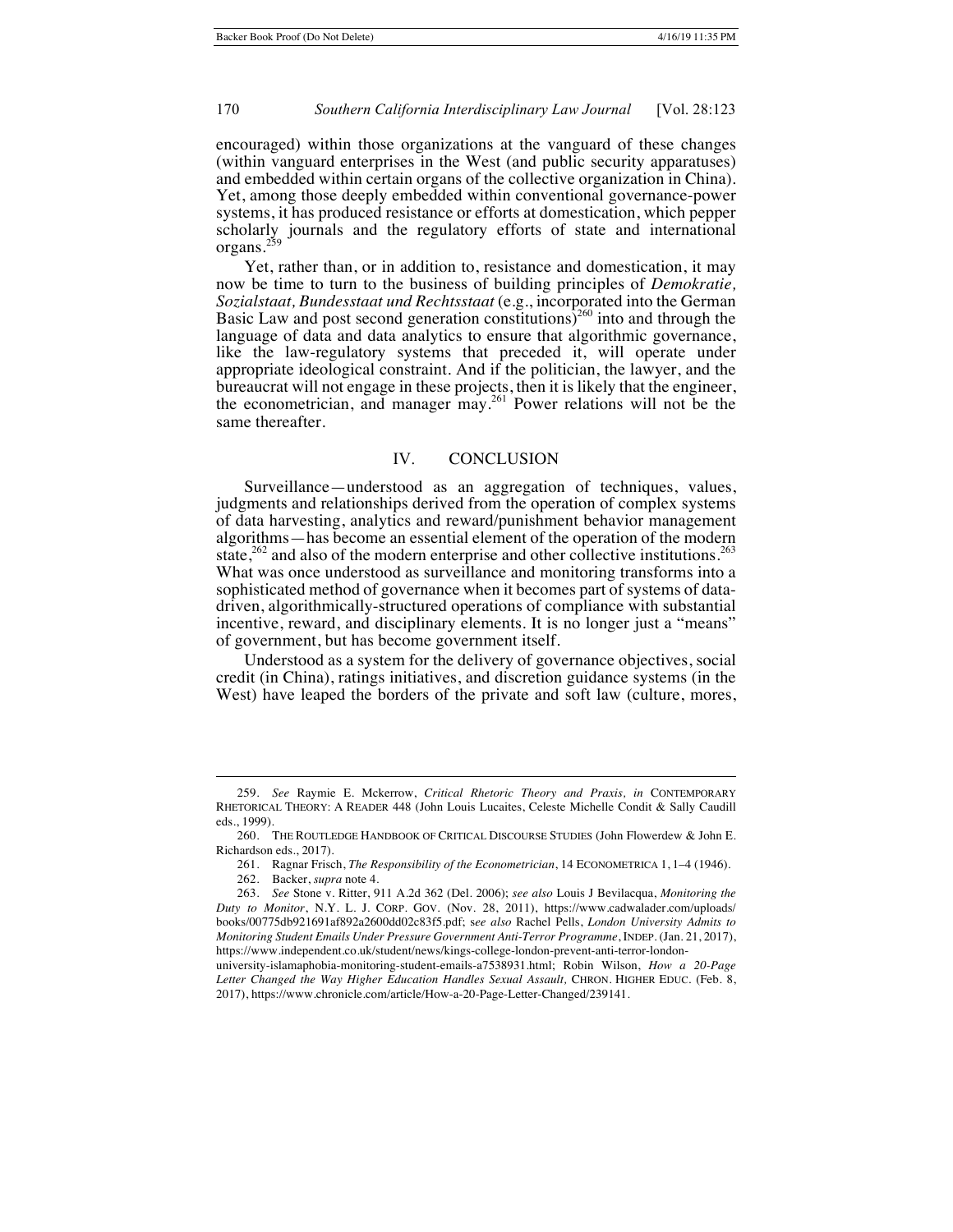morals) within which it had been confined.<sup>264</sup> Law no longer serves its traditional function either as an organic repository of the regulation of a political community or as the positive expression of the will of the political community as legitimately enacted through its representatives in government. Rather, the technologies through which law was to be enhanced have instead become the means for itself expressing law. "Technical things bear responsibilities, express commitments, and assume roles as agents in the realms of human relationships."<sup>265</sup> But just as governmental power has fractured in the West, so has the availability of surveillance as a means of government. In the West, social credit and rating systems are used everywhere and by all institutions. It is culturally accepted as long as it conforms to cultural expectations about "intrusion."<sup>5266</sup>

In the contemporary world, compliance systems and policing are quickly replacing law and the traditional methods of enforcement (either organic or positive law) as the framework through which collectives (the state, the corporation, and religion, to name the most well-known actors) govern. It shifts the function of law from methods of command and obedience to systems of compliance and incentive. Most of the elements of social credit have already been developed in the West. But the *unification of the various elements,* and their seamless operation, would be a great innovation. As a system still very much in development, social credit and ratings systems will encounter a number of technical challenges.

This essay considered technical challenges in the form of system construction and data harvesting issues. The essay examined management challenges that touched on coherence across a vast governmental sphere, the integration with private social credit offshoots, and the challenge of solving the issue of administrative abuse. The essay then considered the challenge of integrating political norms into social systems. These centered on integration with political and systems standards outside of China, and the application of social credit metrics to Chinese enterprises operating abroad. The specific problem surrounding data were also explored. Especially relevant were the challenges of data harvesting, retention, and integrity on the robust operation of social credit and ratings systems. Lastly, the essay considered interpretation challenges. It suggested the complexities of the task of adding meaning to data and algorithms may be difficult. Lastly, the essay reminded the reader of the importance of meta social system construction. To preserve the integrity and sincerity of social system ratings and operation, to avoid systemic corruption, and to ensure appropriate fidelity to core political values and policies, it will be necessary to consider a social credit system of social credit systems. With the appropriate oversight, the development of social credit and ratings will open a new and still largely unexplored area for the development of governance, the rule of law, and the development of the

 <sup>264.</sup> Qu Zhehan (曲哲涵), *Renmin Ribao: Yong Xinyong de Liliang Tuidong Shehui Jinbu* (人民 日报:用信用的力量推动社会进步) [Social Progress through Social Credit], PEOPLE.COM (June 29, 2018), http://opinion.people.com.cn/n1/2018/0629/c1003-30094633.html.

<sup>265.</sup> Langdon Winner, *Technology Studies for Terrorists: A Short Course, in* SURVEILLANCE AND SECURITY 275, 278 (Torin Monahan ed., 2006).

<sup>266.</sup> JOHNSON MATTHEW, ARCHAEOLOGICAL THEORY: AN INTRODUCTION (2011).